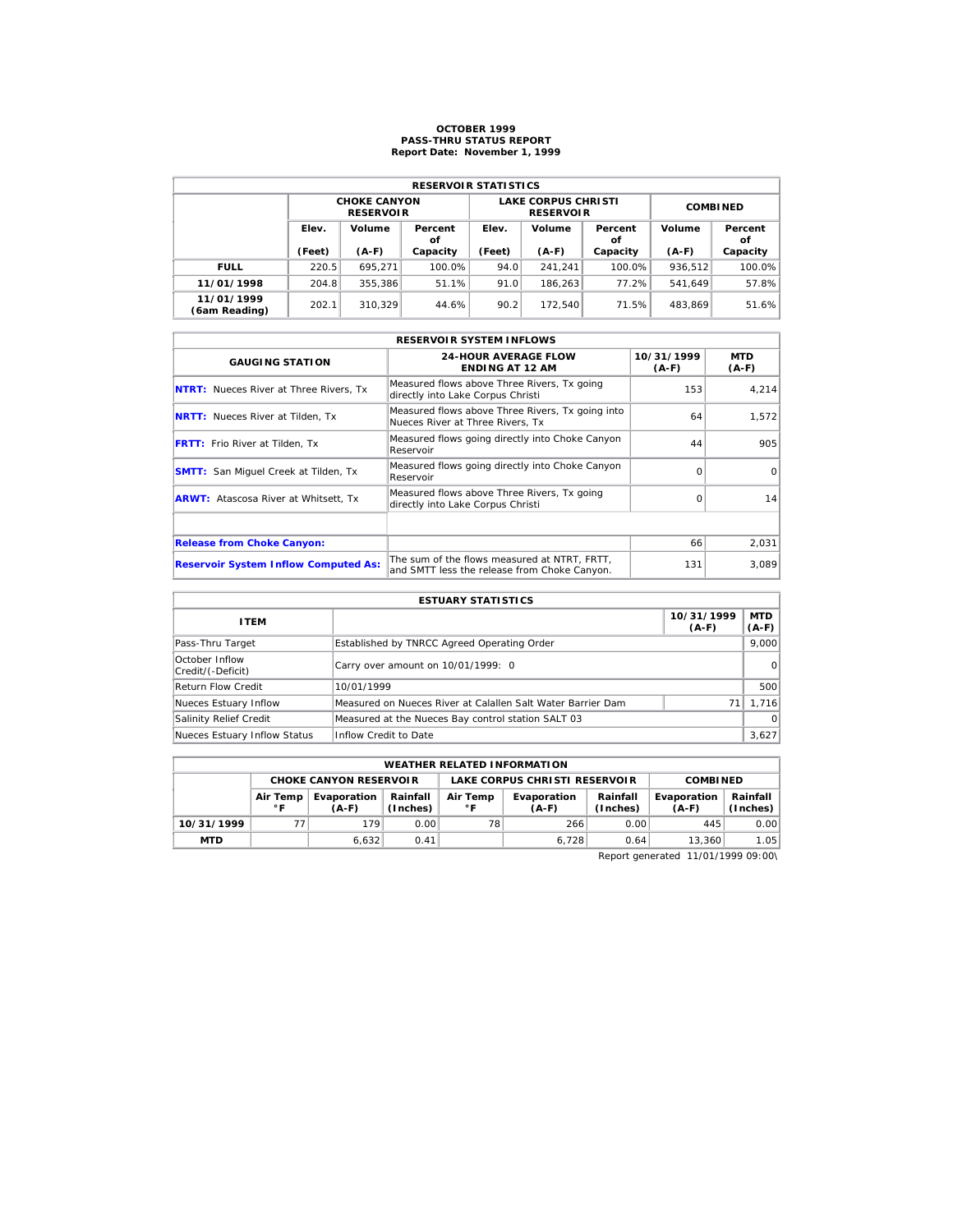#### **OCTOBER 1999 PASS-THRU STATUS REPORT Report Date: November 1, 1999**

| <b>RESERVOIR STATISTICS</b> |                 |                                         |               |                 |                                                |                         |         |               |  |  |  |
|-----------------------------|-----------------|-----------------------------------------|---------------|-----------------|------------------------------------------------|-------------------------|---------|---------------|--|--|--|
|                             |                 | <b>CHOKE CANYON</b><br><b>RESERVOIR</b> |               |                 | <b>LAKE CORPUS CHRISTI</b><br><b>RESERVOIR</b> | <b>COMBINED</b>         |         |               |  |  |  |
|                             | Elev.<br>Volume |                                         | Percent<br>οf | Volume<br>Elev. |                                                | Volume<br>Percent<br>οf |         | Percent<br>οf |  |  |  |
|                             | (Feet)          | $(A-F)$                                 | Capacity      | (Feet)          | $(A-F)$                                        | Capacity                | $(A-F)$ | Capacity      |  |  |  |
| <b>FULL</b>                 | 220.5           | 695.271                                 | 100.0%        | 94.0            | 241.241                                        | 100.0%                  | 936.512 | 100.0%        |  |  |  |
| 11/01/1998                  | 204.8           | 355,386                                 | 51.1%         | 91.0            | 186.263                                        | 77.2%                   | 541.649 | 57.8%         |  |  |  |
| 11/01/1999<br>(6am Reading) | 202.1           | 310.329                                 | 44.6%         | 90.2            | 172.540                                        | 71.5%                   | 483.869 | 51.6%         |  |  |  |

|                                               | <b>RESERVOIR SYSTEM INFLOWS</b>                                                              |                       |                |
|-----------------------------------------------|----------------------------------------------------------------------------------------------|-----------------------|----------------|
| <b>GAUGING STATION</b>                        | <b>24-HOUR AVERAGE FLOW</b><br><b>ENDING AT 12 AM</b>                                        | 10/31/1999<br>$(A-F)$ | MTD<br>$(A-F)$ |
| <b>NTRT:</b> Nueces River at Three Rivers, Tx | Measured flows above Three Rivers, Tx going<br>directly into Lake Corpus Christi             | 153                   | 4.214          |
| <b>NRTT:</b> Nueces River at Tilden, Tx       | Measured flows above Three Rivers, Tx going into<br>Nueces River at Three Rivers. Tx         | 64                    | 1,572          |
| <b>FRTT:</b> Frio River at Tilden, Tx         | Measured flows going directly into Choke Canyon<br>Reservoir                                 | 44                    | 905            |
| <b>SMTT:</b> San Miquel Creek at Tilden, Tx   | Measured flows going directly into Choke Canyon<br>Reservoir                                 | $\Omega$              | $\Omega$       |
| <b>ARWT:</b> Atascosa River at Whitsett, Tx   | Measured flows above Three Rivers, Tx going<br>directly into Lake Corpus Christi             | $\Omega$              | 14             |
|                                               |                                                                                              |                       |                |
| <b>Release from Choke Canyon:</b>             |                                                                                              | 66                    | 2.031          |
| <b>Reservoir System Inflow Computed As:</b>   | The sum of the flows measured at NTRT, FRTT,<br>and SMTT less the release from Choke Canyon. | 131                   | 3.089          |

| <b>ESTUARY STATISTICS</b>           |                                                             |                       |                  |  |  |  |  |
|-------------------------------------|-------------------------------------------------------------|-----------------------|------------------|--|--|--|--|
| <b>ITEM</b>                         |                                                             | 10/31/1999<br>$(A-F)$ | MTD  <br>$(A-F)$ |  |  |  |  |
| Pass-Thru Target                    | Established by TNRCC Agreed Operating Order                 |                       | 9.000            |  |  |  |  |
| October Inflow<br>Credit/(-Deficit) | Carry over amount on 10/01/1999: 0                          |                       | $\Omega$         |  |  |  |  |
| <b>Return Flow Credit</b>           | 10/01/1999                                                  |                       | 500              |  |  |  |  |
| Nueces Estuary Inflow               | Measured on Nueces River at Calallen Salt Water Barrier Dam | 71                    | 1,716            |  |  |  |  |
| Salinity Relief Credit              | Measured at the Nueces Bay control station SALT 03          |                       | $\Omega$         |  |  |  |  |
| Nueces Estuary Inflow Status        | Inflow Credit to Date                                       |                       | 3,627            |  |  |  |  |

|            | <b>WEATHER RELATED INFORMATION</b> |                                                                            |      |                               |                      |                        |                      |      |  |  |  |
|------------|------------------------------------|----------------------------------------------------------------------------|------|-------------------------------|----------------------|------------------------|----------------------|------|--|--|--|
|            |                                    | <b>CHOKE CANYON RESERVOLR</b>                                              |      | LAKE CORPUS CHRISTI RESERVOIR |                      |                        | <b>COMBINED</b>      |      |  |  |  |
|            | Air Temp<br>∘г                     | Air Temp<br>Rainfall<br>Evaporation<br>$^{\circ}$ F<br>(Inches)<br>$(A-F)$ |      | Evaporation<br>$(A-F)$        | Rainfall<br>(Inches) | Evaporation<br>$(A-F)$ | Rainfall<br>(Inches) |      |  |  |  |
| 10/31/1999 | 77                                 | 179                                                                        | 0.00 | 78                            | 266                  | 0.00                   | 445                  | 0.00 |  |  |  |
| <b>MTD</b> |                                    | 6,632                                                                      | 0.41 |                               | 6.728                | 0.64                   | 13.360               | 1.05 |  |  |  |

Report generated 11/01/1999 09:00\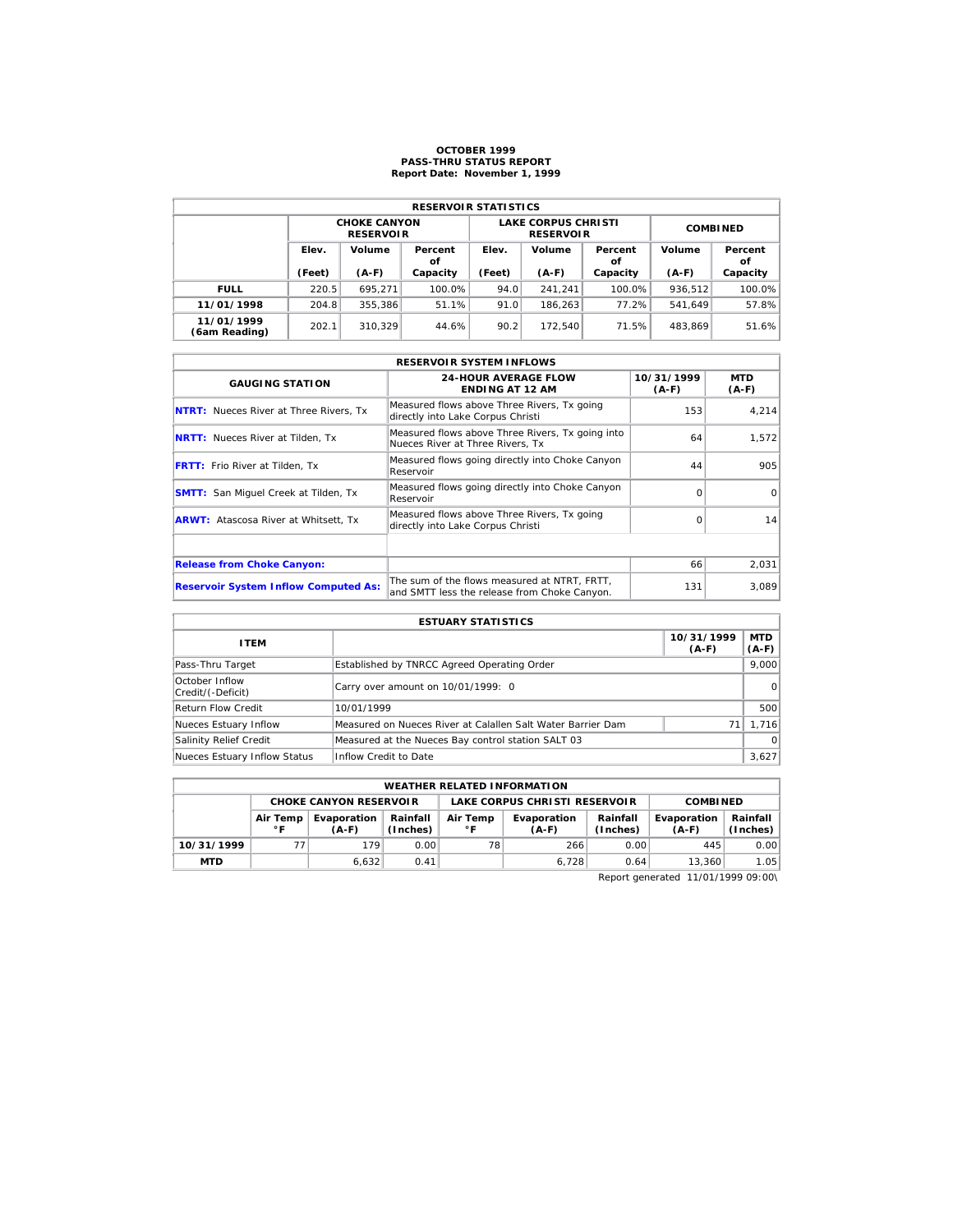## **NOVEMBER 1999 PASS-THRU STATUS REPORT Report Date: November 3, 1999**

| <b>RESERVOIR STATISTICS</b> |                 |                                         |               |                 |                                                |                 |                         |          |  |  |
|-----------------------------|-----------------|-----------------------------------------|---------------|-----------------|------------------------------------------------|-----------------|-------------------------|----------|--|--|
|                             |                 | <b>CHOKE CANYON</b><br><b>RESERVOIR</b> |               |                 | <b>LAKE CORPUS CHRISTI</b><br><b>RESERVOIR</b> | <b>COMBINED</b> |                         |          |  |  |
|                             | Elev.<br>Volume |                                         | Percent<br>οf | Volume<br>Elev. |                                                | Percent<br>οf   | Volume<br>Percent<br>οf |          |  |  |
|                             | (Feet)          | $(A-F)$                                 | Capacity      | (Feet)          | $(A-F)$                                        | Capacity        | $(A-F)$                 | Capacity |  |  |
| <b>FULL</b>                 | 220.5           | 695.271                                 | 100.0%        | 94.0            | 241.241                                        | 100.0%          | 936.512                 | 100.0%   |  |  |
| 11/03/1998                  | 204.8           | 355,212                                 | 51.1%         | 91.0            | 186.263                                        | 77.2%           | 541.475                 | 57.8%    |  |  |
| 11/03/1999<br>(6am Reading) | 202.1           | 309.199                                 | 44.5%         | 90.2            | 172.033                                        | 71.3%           | 481.232                 | 51.4%    |  |  |

|                                               | <b>RESERVOIR SYSTEM INFLOWS</b>                                                              |                       |                |
|-----------------------------------------------|----------------------------------------------------------------------------------------------|-----------------------|----------------|
| <b>GAUGING STATION</b>                        | <b>24-HOUR AVERAGE FLOW</b><br><b>ENDING AT 12 AM</b>                                        | 11/02/1999<br>$(A-F)$ | MTD<br>$(A-F)$ |
| <b>NTRT:</b> Nueces River at Three Rivers, Tx | Measured flows above Three Rivers, Tx going<br>directly into Lake Corpus Christi             | 135                   | 278            |
| <b>NRTT:</b> Nueces River at Tilden, Tx       | Measured flows above Three Rivers, Tx going into<br>Nueces River at Three Rivers. Tx         | 30                    | 66             |
| <b>FRTT:</b> Frio River at Tilden, Tx         | Measured flows going directly into Choke Canyon<br>Reservoir                                 | 44                    | 87             |
| <b>SMTT:</b> San Miquel Creek at Tilden, Tx   | Measured flows going directly into Choke Canyon<br>Reservoir                                 | ∩                     | $\Omega$       |
| <b>ARWT:</b> Atascosa River at Whitsett, Tx   | Measured flows above Three Rivers, Tx going<br>directly into Lake Corpus Christi             | $\Omega$              |                |
|                                               |                                                                                              |                       |                |
| <b>Release from Choke Canyon:</b>             |                                                                                              | 66                    | 131            |
| <b>Reservoir System Inflow Computed As:</b>   | The sum of the flows measured at NTRT, FRTT,<br>and SMTT less the release from Choke Canyon. | 113                   | 234            |

| <b>ESTUARY STATISTICS</b>           |                                                             |  |          |  |  |  |  |
|-------------------------------------|-------------------------------------------------------------|--|----------|--|--|--|--|
| <b>ITEM</b>                         | 11/02/1999<br>$(A-F)$<br>$(A-F)$                            |  |          |  |  |  |  |
| Pass-Thru Target                    | Established by TNRCC Agreed Operating Order                 |  | 4.000    |  |  |  |  |
| October Inflow<br>Credit/(-Deficit) | Carry over amount on 11/01/1999: 0                          |  | $\Omega$ |  |  |  |  |
| <b>Return Flow Credit</b>           | 11/01/1999                                                  |  | 500      |  |  |  |  |
| Nueces Estuary Inflow               | Measured on Nueces River at Calallen Salt Water Barrier Dam |  | 33       |  |  |  |  |
| Salinity Relief Credit              | Measured at the Nueces Bay control station SALT 03          |  |          |  |  |  |  |
| Nueces Estuary Inflow Status        | Inflow Credit to Date                                       |  | $\Omega$ |  |  |  |  |

| <b>WEATHER RELATED INFORMATION</b> |                          |                               |                      |                               |                        |                      |                        |                      |  |
|------------------------------------|--------------------------|-------------------------------|----------------------|-------------------------------|------------------------|----------------------|------------------------|----------------------|--|
|                                    |                          | <b>CHOKE CANYON RESERVOIR</b> |                      | LAKE CORPUS CHRISTI RESERVOIR |                        |                      | <b>COMBINED</b>        |                      |  |
|                                    | Air Temp<br>$^{\circ}$ F | Evaporation<br>$(A-F)$        | Rainfall<br>(Inches) | Air Temp<br>$^{\circ}$ F      | Evaporation<br>$(A-F)$ | Rainfall<br>(Inches) | Evaporation<br>$(A-F)$ | Rainfall<br>(Inches) |  |
| 11/02/1999                         |                          | 319                           | 0.00                 | 80                            | 364                    | 0.00                 | 683                    | 0.00                 |  |
| <b>MTD</b>                         |                          | 498                           | 0.00                 |                               | 601                    | 0.00                 | 1.099                  | 0.00                 |  |

Report generated 11/03/1999 10:08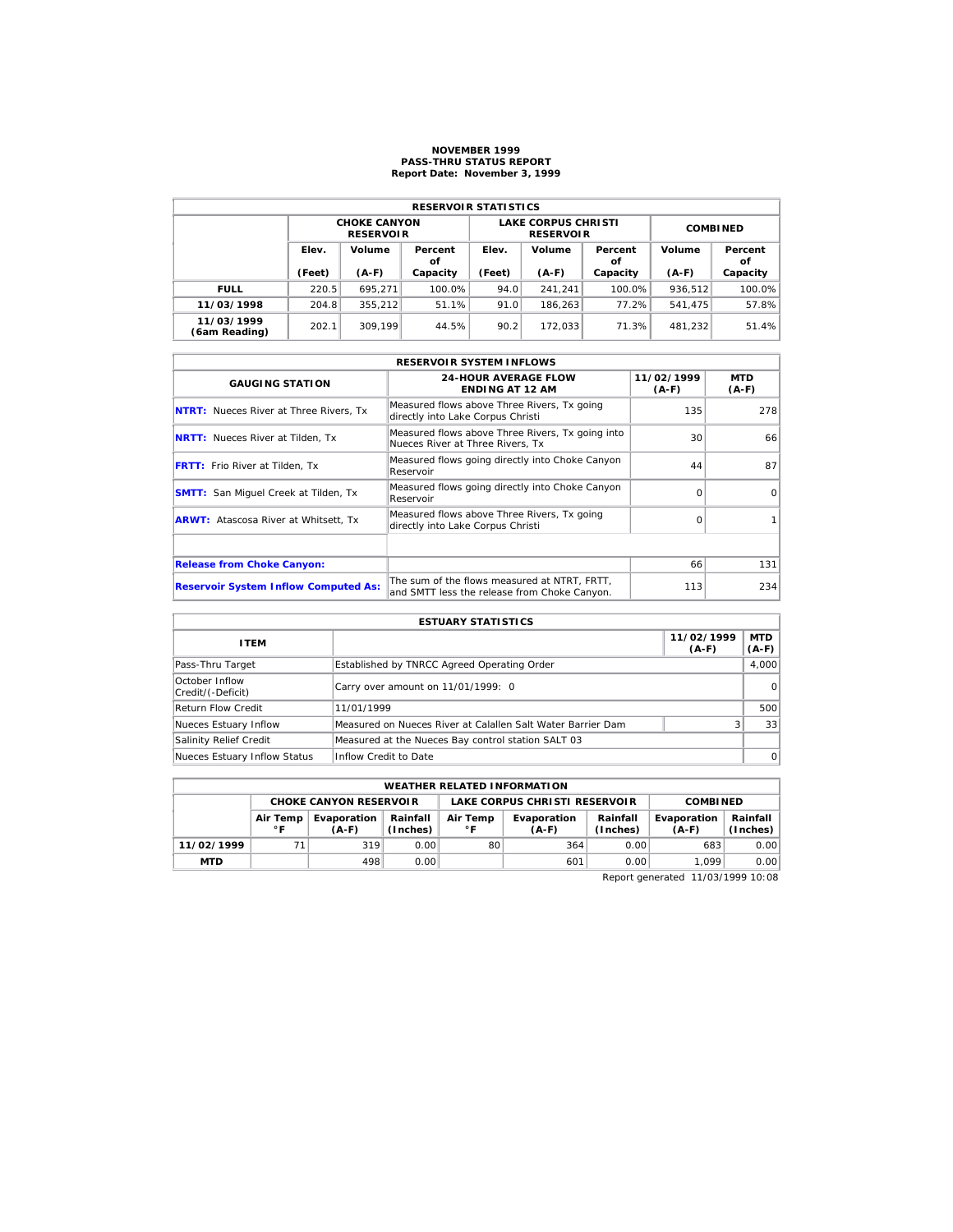# **NOVEMBER 1999 PASS-THRU STATUS REPORT Report Date: November 4, 1999**

| <b>RESERVOIR STATISTICS</b> |        |                                         |               |        |                                                |                 |         |               |  |  |
|-----------------------------|--------|-----------------------------------------|---------------|--------|------------------------------------------------|-----------------|---------|---------------|--|--|
|                             |        | <b>CHOKE CANYON</b><br><b>RESERVOIR</b> |               |        | <b>LAKE CORPUS CHRISTI</b><br><b>RESERVOIR</b> | <b>COMBINED</b> |         |               |  |  |
|                             | Elev.  | Volume                                  | Percent<br>οf | Elev.  | Volume                                         | Percent<br>οf   | Volume  | Percent<br>οf |  |  |
|                             | (Feet) | $(A-F)$                                 | Capacity      | (Feet) | $(A-F)$                                        | Capacity        | $(A-F)$ | Capacity      |  |  |
| <b>FULL</b>                 | 220.5  | 695.271                                 | 100.0%        | 94.0   | 241.241                                        | 100.0%          | 936.512 | 100.0%        |  |  |
| 11/04/1998                  | 204.8  | 355.037                                 | 51.1%         | 91.0   | 186.263                                        | 77.2%           | 541.300 | 57.8%         |  |  |
| 11/04/1999                  | 202.0  | 308.555                                 | 44.4%         | 90.1   | 171.526                                        | 71.1%           | 480.081 | 51.3%         |  |  |

| <b>RESERVOIR SYSTEM INFLOWS</b>               |                                                                                              |                       |                |  |  |  |  |  |  |
|-----------------------------------------------|----------------------------------------------------------------------------------------------|-----------------------|----------------|--|--|--|--|--|--|
| <b>GAUGING STATION</b>                        | <b>24-HOUR AVERAGE FLOW</b><br><b>ENDING AT 12 AM</b>                                        | 11/03/1999<br>$(A-F)$ | MTD<br>$(A-F)$ |  |  |  |  |  |  |
| <b>NTRT:</b> Nueces River at Three Rivers, Tx | Measured flows above Three Rivers, Tx going<br>directly into Lake Corpus Christi             | 125                   | 403            |  |  |  |  |  |  |
| <b>NRTT:</b> Nueces River at Tilden, Tx       | Measured flows above Three Rivers, Tx going into<br>Nueces River at Three Rivers. Tx         | 28                    | 93             |  |  |  |  |  |  |
| <b>FRTT:</b> Frio River at Tilden, Tx         | Measured flows going directly into Choke Canyon<br>Reservoir                                 | 42                    | 129            |  |  |  |  |  |  |
| <b>SMTT:</b> San Miquel Creek at Tilden, Tx   | Measured flows going directly into Choke Canyon<br>Reservoir                                 | $\Omega$              | $\Omega$       |  |  |  |  |  |  |
| <b>ARWT:</b> Atascosa River at Whitsett, Tx   | Measured flows above Three Rivers, Tx going<br>directly into Lake Corpus Christi             | $\Omega$              |                |  |  |  |  |  |  |
|                                               |                                                                                              |                       |                |  |  |  |  |  |  |
| <b>Release from Choke Canyon:</b>             |                                                                                              | 66                    | 197            |  |  |  |  |  |  |
| <b>Reservoir System Inflow Computed As:</b>   | The sum of the flows measured at NTRT. FRTT.<br>and SMTT less the release from Choke Canyon. | 101                   | 335            |  |  |  |  |  |  |

| <b>ESTUARY STATISTICS</b>           |                                                             |                       |                  |  |  |  |  |
|-------------------------------------|-------------------------------------------------------------|-----------------------|------------------|--|--|--|--|
| <b>ITEM</b>                         |                                                             | 11/03/1999<br>$(A-F)$ | MTD  <br>$(A-F)$ |  |  |  |  |
| Pass-Thru Target                    | Established by TNRCC Agreed Operating Order                 |                       | 4,000            |  |  |  |  |
| October Inflow<br>Credit/(-Deficit) | Carry over amount on 11/01/1999: 0                          |                       | 0                |  |  |  |  |
| Return Flow Credit                  | 11/01/1999                                                  |                       | 500              |  |  |  |  |
| Nueces Estuary Inflow               | Measured on Nueces River at Calallen Salt Water Barrier Dam | <sup>o</sup>          | 33               |  |  |  |  |
| Salinity Relief Credit              | Measured at the Nueces Bay control station SALT 03          |                       |                  |  |  |  |  |
| Nueces Estuary Inflow Status        | Inflow Credit to Date                                       |                       | $\Omega$         |  |  |  |  |

|                                                                                                         | <b>WEATHER RELATED INFORMATION</b>                                                |     |      |    |             |                      |                        |                      |  |  |  |
|---------------------------------------------------------------------------------------------------------|-----------------------------------------------------------------------------------|-----|------|----|-------------|----------------------|------------------------|----------------------|--|--|--|
|                                                                                                         | LAKE CORPUS CHRISTI RESERVOIR<br><b>CHOKE CANYON RESERVOLR</b><br><b>COMBINED</b> |     |      |    |             |                      |                        |                      |  |  |  |
| Rainfall<br>Air Temp<br>Air Temp<br>Evaporation<br>(Inches)<br>∘г<br>$^{\circ}$ F<br>$(A-F)$<br>$(A-F)$ |                                                                                   |     |      |    | Evaporation | Rainfall<br>(Inches) | Evaporation<br>$(A-F)$ | Rainfall<br>(Inches) |  |  |  |
| 11/03/1999                                                                                              | 74                                                                                | 141 | 0.00 | 75 | 157.        | 0.00                 | 298                    | 0.00                 |  |  |  |
| <b>MTD</b>                                                                                              |                                                                                   | 639 | 0.00 |    | 758         | 0.00                 | 1.397                  | 0.00                 |  |  |  |

Report generated 11/04/1999 08:57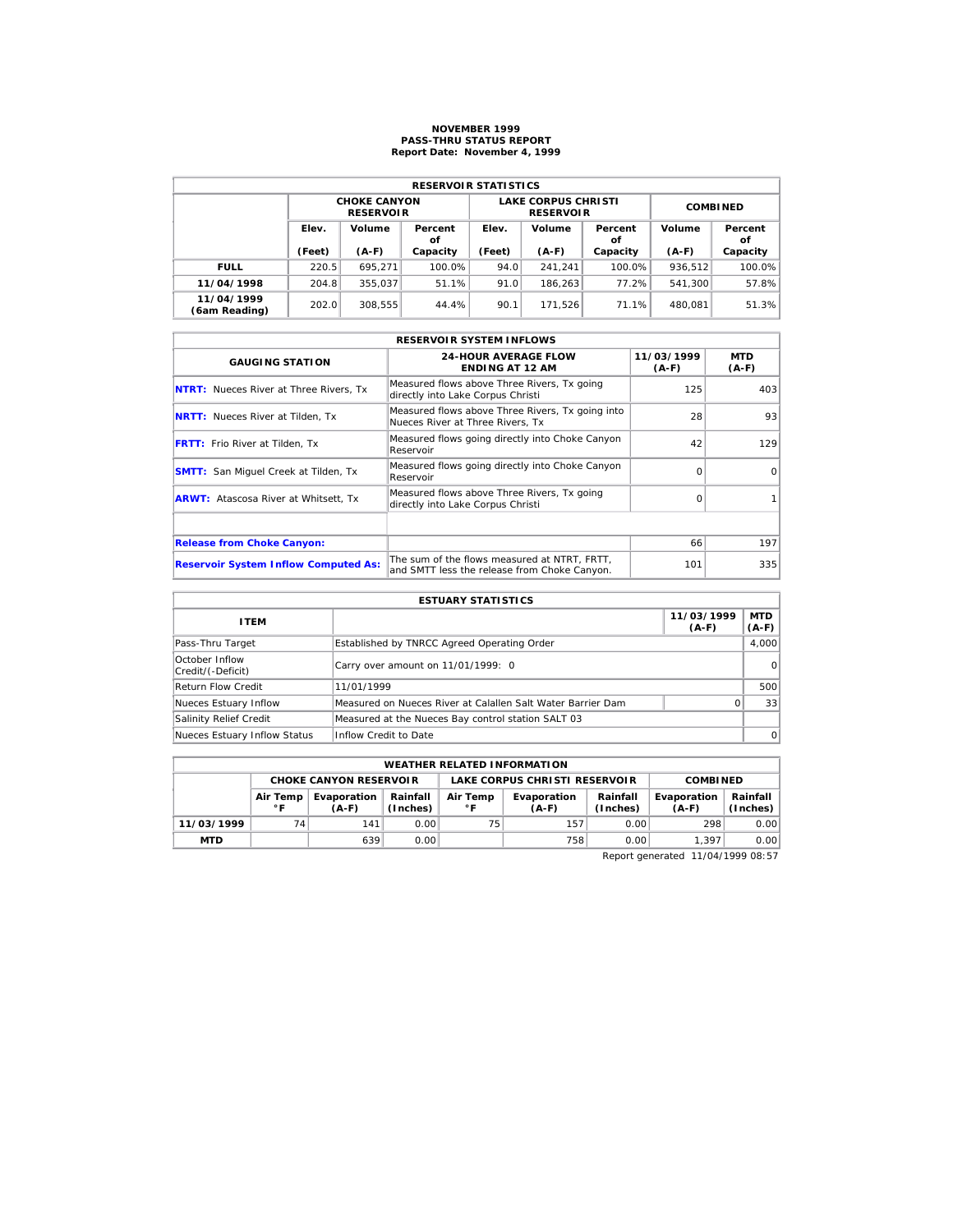## **NOVEMBER 1999 PASS-THRU STATUS REPORT Report Date: November 5, 1999**

| <b>RESERVOIR STATISTICS</b> |                 |                                         |               |        |                                                |                 |         |               |  |  |
|-----------------------------|-----------------|-----------------------------------------|---------------|--------|------------------------------------------------|-----------------|---------|---------------|--|--|
|                             |                 | <b>CHOKE CANYON</b><br><b>RESERVOIR</b> |               |        | <b>LAKE CORPUS CHRISTI</b><br><b>RESERVOIR</b> | <b>COMBINED</b> |         |               |  |  |
|                             | Elev.<br>Volume |                                         | Percent<br>οf | Elev.  | Volume                                         | Percent<br>οf   | Volume  | Percent<br>οf |  |  |
|                             | (Feet)          | $(A-F)$                                 | Capacity      | (Feet) | $(A-F)$                                        | Capacity        | $(A-F)$ | Capacity      |  |  |
| <b>FULL</b>                 | 220.5           | 695.271                                 | 100.0%        | 94.0   | 241.241                                        | 100.0%          | 936.512 | 100.0%        |  |  |
| 11/05/1998                  | 204.8           | 355.561                                 | 51.1%         | 91.0   | 186.263                                        | 77.2%           | 541.824 | 57.9%         |  |  |
| 11/05/1999<br>(6am Reading) | 202.0           | 308.072                                 | 44.3%         | 90.1   | 171.189                                        | 71.0%           | 479.261 | 51.2%         |  |  |

|                                               | <b>RESERVOIR SYSTEM INFLOWS</b>                                                              |                       |                       |  |  |  |  |  |  |  |
|-----------------------------------------------|----------------------------------------------------------------------------------------------|-----------------------|-----------------------|--|--|--|--|--|--|--|
| <b>GAUGING STATION</b>                        | <b>24-HOUR AVERAGE FLOW</b><br><b>ENDING AT 12 AM</b>                                        | 11/04/1999<br>$(A-F)$ | <b>MTD</b><br>$(A-F)$ |  |  |  |  |  |  |  |
| <b>NTRT:</b> Nueces River at Three Rivers, Tx | Measured flows above Three Rivers, Tx going<br>directly into Lake Corpus Christi             | 121                   | 524                   |  |  |  |  |  |  |  |
| <b>NRTT:</b> Nueces River at Tilden, Tx       | Measured flows above Three Rivers, Tx going into<br>Nueces River at Three Rivers. Tx         | 26                    | 119                   |  |  |  |  |  |  |  |
| <b>FRTT:</b> Frio River at Tilden, Tx         | Measured flows going directly into Choke Canyon<br>Reservoir                                 | 40                    | 169                   |  |  |  |  |  |  |  |
| <b>SMTT:</b> San Miquel Creek at Tilden, Tx   | Measured flows going directly into Choke Canyon<br>Reservoir                                 | $\Omega$              | $\Omega$              |  |  |  |  |  |  |  |
| <b>ARWT:</b> Atascosa River at Whitsett, Tx   | Measured flows above Three Rivers, Tx going<br>directly into Lake Corpus Christi             | $\Omega$              |                       |  |  |  |  |  |  |  |
|                                               |                                                                                              |                       |                       |  |  |  |  |  |  |  |
| <b>Release from Choke Canyon:</b>             |                                                                                              | 66                    | 262                   |  |  |  |  |  |  |  |
| <b>Reservoir System Inflow Computed As:</b>   | The sum of the flows measured at NTRT, FRTT,<br>and SMTT less the release from Choke Canyon. | 95                    | 431                   |  |  |  |  |  |  |  |

| <b>ESTUARY STATISTICS</b>           |                                                             |                       |                  |  |  |  |  |
|-------------------------------------|-------------------------------------------------------------|-----------------------|------------------|--|--|--|--|
| <b>ITEM</b>                         |                                                             | 11/04/1999<br>$(A-F)$ | MTD  <br>$(A-F)$ |  |  |  |  |
| Pass-Thru Target                    | Established by TNRCC Agreed Operating Order                 |                       | 4.000            |  |  |  |  |
| October Inflow<br>Credit/(-Deficit) | Carry over amount on 11/01/1999: 0                          |                       | $\Omega$         |  |  |  |  |
| <b>Return Flow Credit</b>           | 11/01/1999                                                  |                       | 500              |  |  |  |  |
| Nueces Estuary Inflow               | Measured on Nueces River at Calallen Salt Water Barrier Dam | 0                     | 33               |  |  |  |  |
| Salinity Relief Credit              | Measured at the Nueces Bay control station SALT 03          |                       | $\Omega$         |  |  |  |  |
| Nueces Estuary Inflow Status        | Inflow Credit to Date                                       |                       | $\Omega$         |  |  |  |  |

| <b>WEATHER RELATED INFORMATION</b>                                                |                                                                                                                                                |     |      |    |     |                        |                      |      |  |
|-----------------------------------------------------------------------------------|------------------------------------------------------------------------------------------------------------------------------------------------|-----|------|----|-----|------------------------|----------------------|------|--|
| LAKE CORPUS CHRISTI RESERVOIR<br><b>CHOKE CANYON RESERVOLR</b><br><b>COMBINED</b> |                                                                                                                                                |     |      |    |     |                        |                      |      |  |
|                                                                                   | Air Temp<br>Rainfall<br>Evaporation<br>Rainfall<br>Air Temp<br>Evaporation<br>$^{\circ}$ F<br>∘г<br>(Inches)<br>(Inches)<br>$(A-F)$<br>$(A-F)$ |     |      |    |     | Evaporation<br>$(A-F)$ | Rainfall<br>(Inches) |      |  |
| 11/04/1999                                                                        | 82                                                                                                                                             | 159 | 0.00 | 81 | 216 | 0.00                   | 375                  | 0.00 |  |
| <b>MTD</b>                                                                        |                                                                                                                                                | 798 | 0.00 |    | 974 | 0.00                   | 1.772                | 0.00 |  |

Report generated 11/05/1999 09:42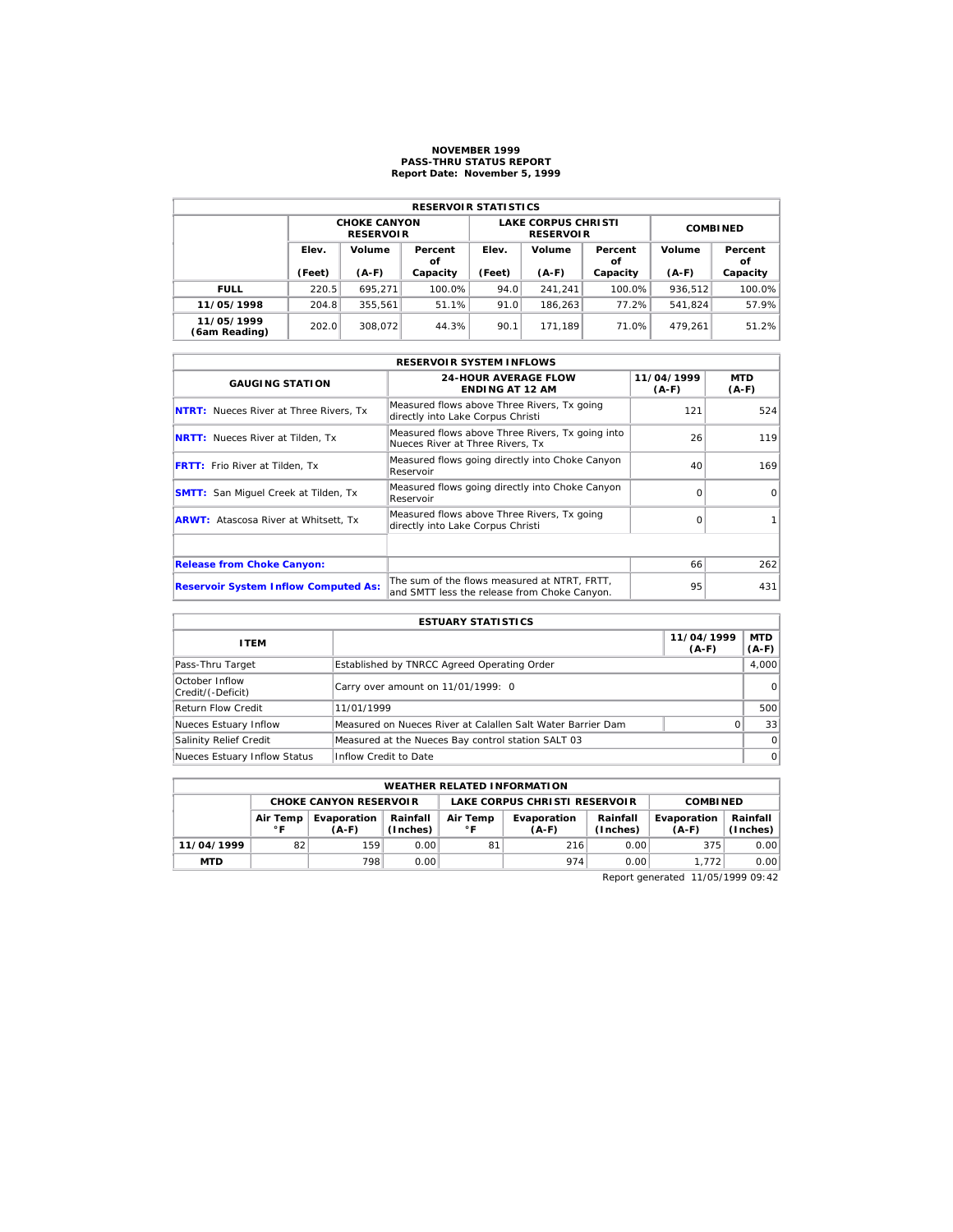# **NOVEMBER 1999 PASS-THRU STATUS REPORT Report Date: November 6, 1999**

| <b>RESERVOIR STATISTICS</b> |        |                                         |               |        |                                                |                 |         |               |  |  |
|-----------------------------|--------|-----------------------------------------|---------------|--------|------------------------------------------------|-----------------|---------|---------------|--|--|
|                             |        | <b>CHOKE CANYON</b><br><b>RESERVOIR</b> |               |        | <b>LAKE CORPUS CHRISTI</b><br><b>RESERVOIR</b> | <b>COMBINED</b> |         |               |  |  |
| Elev.                       |        | Volume                                  | Percent<br>οf | Elev.  | Volume                                         | Percent<br>οf   | Volume  | Percent<br>οf |  |  |
|                             | (Feet) | $(A-F)$                                 | Capacity      | (Feet) | $(A-F)$                                        | Capacity        | $(A-F)$ | Capacity      |  |  |
| <b>FULL</b>                 | 220.5  | 695.271                                 | 100.0%        | 94.0   | 241.241                                        | 100.0%          | 936.512 | 100.0%        |  |  |
| 11/06/1998                  | 204.8  | 355.561                                 | 51.1%         | 91.0   | 186.263                                        | 77.2%           | 541.824 | 57.9%         |  |  |
| 11/06/1999<br>(6am Reading) | 202.0  | 308.072                                 | 44.3%         | 90.1   | 171.020                                        | 70.9%           | 479.092 | 51.2%         |  |  |

| <b>RESERVOIR SYSTEM INFLOWS</b>               |                                                                                              |                       |                |  |  |  |  |  |  |
|-----------------------------------------------|----------------------------------------------------------------------------------------------|-----------------------|----------------|--|--|--|--|--|--|
| <b>GAUGING STATION</b>                        | <b>24-HOUR AVERAGE FLOW</b><br><b>ENDING AT 12 AM</b>                                        | 11/05/1999<br>$(A-F)$ | MTD<br>$(A-F)$ |  |  |  |  |  |  |
| <b>NTRT:</b> Nueces River at Three Rivers, Tx | Measured flows above Three Rivers, Tx going<br>directly into Lake Corpus Christi             | 119                   | 643            |  |  |  |  |  |  |
| <b>NRTT:</b> Nueces River at Tilden, Tx       | Measured flows above Three Rivers, Tx going into<br>Nueces River at Three Rivers. Tx         | 24                    | 143            |  |  |  |  |  |  |
| <b>FRTT:</b> Frio River at Tilden, Tx         | Measured flows going directly into Choke Canyon<br>Reservoir                                 | 38                    | 206            |  |  |  |  |  |  |
| <b>SMTT:</b> San Miquel Creek at Tilden, Tx   | Measured flows going directly into Choke Canyon<br>Reservoir                                 | $\Omega$              | $\Omega$       |  |  |  |  |  |  |
| <b>ARWT:</b> Atascosa River at Whitsett, Tx   | Measured flows above Three Rivers, Tx going<br>directly into Lake Corpus Christi             | $\Omega$              | 2              |  |  |  |  |  |  |
|                                               |                                                                                              |                       |                |  |  |  |  |  |  |
| <b>Release from Choke Canyon:</b>             |                                                                                              | 66                    | 328            |  |  |  |  |  |  |
| <b>Reservoir System Inflow Computed As:</b>   | The sum of the flows measured at NTRT. FRTT.<br>and SMTT less the release from Choke Canyon. | 91                    | 522            |  |  |  |  |  |  |

| <b>ESTUARY STATISTICS</b>           |                                                             |                       |                  |  |  |  |
|-------------------------------------|-------------------------------------------------------------|-----------------------|------------------|--|--|--|
| <b>ITEM</b>                         |                                                             | 11/05/1999<br>$(A-F)$ | MTD  <br>$(A-F)$ |  |  |  |
| Pass-Thru Target                    | Established by TNRCC Agreed Operating Order                 |                       | 4.000            |  |  |  |
| October Inflow<br>Credit/(-Deficit) | Carry over amount on 11/01/1999: 0                          |                       | 0                |  |  |  |
| <b>Return Flow Credit</b>           | 11/01/1999                                                  |                       | 500              |  |  |  |
| Nueces Estuary Inflow               | Measured on Nueces River at Calallen Salt Water Barrier Dam | 10 <sup>1</sup>       | 43               |  |  |  |
| Salinity Relief Credit              | Measured at the Nueces Bay control station SALT 03          |                       | $\Omega$         |  |  |  |
| Nueces Estuary Inflow Status        | Inflow Credit to Date                                       |                       | $\Omega$         |  |  |  |

|            | <b>WEATHER RELATED INFORMATION</b>                                                                                                   |       |       |    |       |                        |                      |      |  |  |  |
|------------|--------------------------------------------------------------------------------------------------------------------------------------|-------|-------|----|-------|------------------------|----------------------|------|--|--|--|
|            | LAKE CORPUS CHRISTI RESERVOIR<br><b>CHOKE CANYON RESERVOIR</b><br><b>COMBINED</b>                                                    |       |       |    |       |                        |                      |      |  |  |  |
|            | Rainfall<br>Rainfall<br>Evaporation<br>Air Temp<br>Evaporation<br>Air Temp<br>(Inches)<br>(Inches)<br>∘г<br>∘г<br>$(A-F)$<br>$(A-F)$ |       |       |    |       | Evaporation<br>$(A-F)$ | Rainfall<br>(Inches) |      |  |  |  |
| 11/05/1999 | 84                                                                                                                                   | 206   | 0.00  | 84 | 196   | 0.00                   | 402                  | 0.00 |  |  |  |
| <b>MTD</b> |                                                                                                                                      | 1.004 | 0.001 |    | 1.170 | 0.00                   | 2.174                | 0.00 |  |  |  |

Report generated 11/06/1999 09:59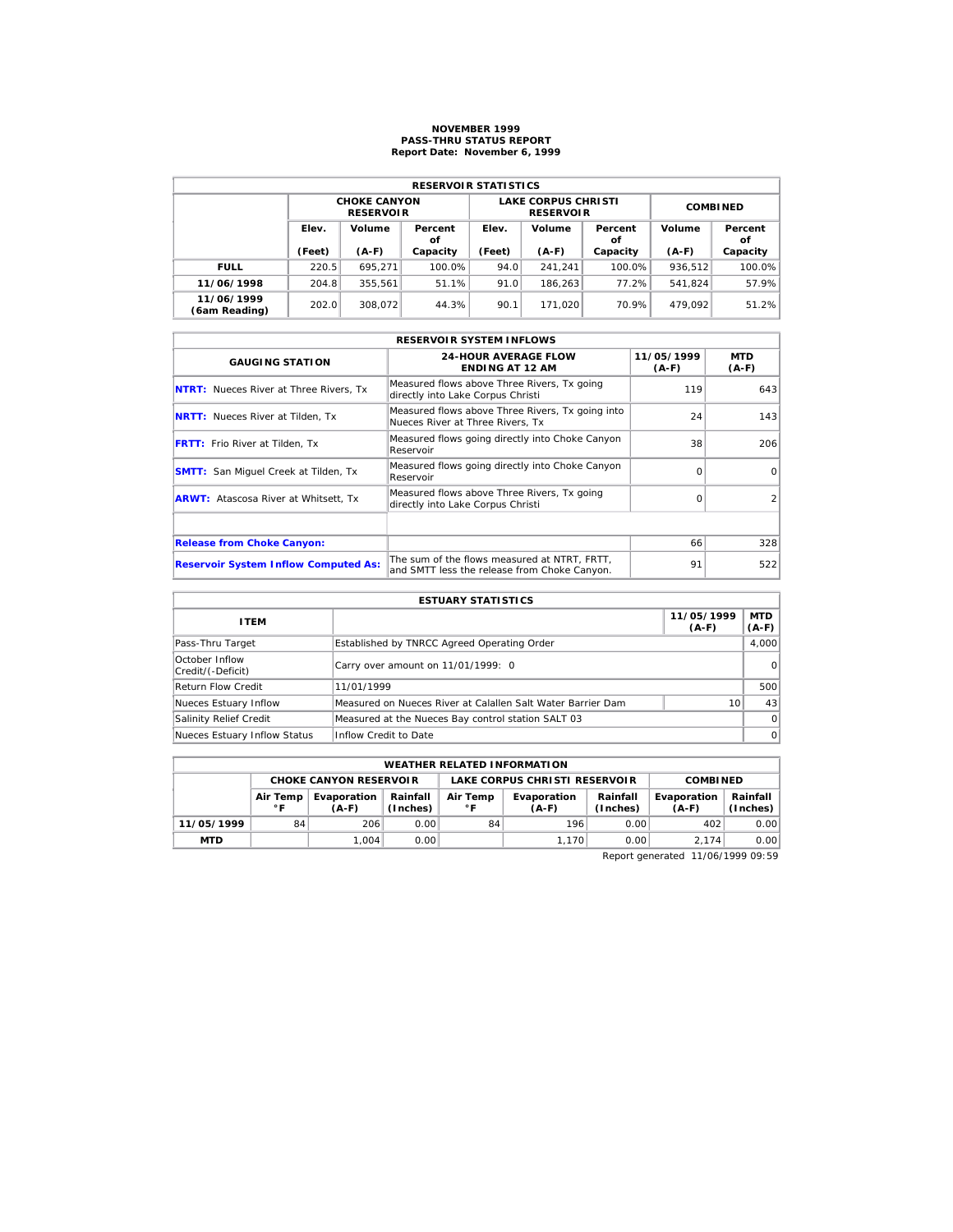# **NOVEMBER 1999 PASS-THRU STATUS REPORT Report Date: November 7, 1999**

| <b>RESERVOIR STATISTICS</b> |        |                                         |               |        |                                                |                 |         |               |  |  |  |
|-----------------------------|--------|-----------------------------------------|---------------|--------|------------------------------------------------|-----------------|---------|---------------|--|--|--|
|                             |        | <b>CHOKE CANYON</b><br><b>RESERVOIR</b> |               |        | <b>LAKE CORPUS CHRISTI</b><br><b>RESERVOIR</b> | <b>COMBINED</b> |         |               |  |  |  |
|                             | Elev.  | Volume                                  | Percent<br>οf | Elev.  | Volume                                         | Percent<br>οf   | Volume  | Percent<br>οf |  |  |  |
|                             | (Feet) | $(A-F)$                                 | Capacity      | (Feet) | $(A-F)$                                        | Capacity        | $(A-F)$ | Capacity      |  |  |  |
| <b>FULL</b>                 | 220.5  | 695.271                                 | 100.0%        | 94.0   | 241.241                                        | 100.0%          | 936.512 | 100.0%        |  |  |  |
| 11/07/1998                  | 204.8  | 355,910                                 | 51.2%         | 91.0   | 186.263                                        | 77.2%           | 542.173 | 57.9%         |  |  |  |
| 11/07/1999<br>(6am Reading) | 202.0  | 307.751                                 | 44.3%         | 90.1   | 170.684                                        | 70.8%           | 478.435 | 51.1%         |  |  |  |

|                                               | <b>RESERVOIR SYSTEM INFLOWS</b>                                                              |                       |                       |  |  |  |  |  |  |  |
|-----------------------------------------------|----------------------------------------------------------------------------------------------|-----------------------|-----------------------|--|--|--|--|--|--|--|
| <b>GAUGING STATION</b>                        | <b>24-HOUR AVERAGE FLOW</b><br><b>ENDING AT 12 AM</b>                                        | 11/06/1999<br>$(A-F)$ | <b>MTD</b><br>$(A-F)$ |  |  |  |  |  |  |  |
| <b>NTRT:</b> Nueces River at Three Rivers, Tx | Measured flows above Three Rivers, Tx going<br>directly into Lake Corpus Christi             | 115                   | 758                   |  |  |  |  |  |  |  |
| <b>NRTT:</b> Nueces River at Tilden, Tx       | Measured flows above Three Rivers, Tx going into<br>Nueces River at Three Rivers. Tx         | 22                    | 165                   |  |  |  |  |  |  |  |
| <b>FRTT:</b> Frio River at Tilden, Tx         | Measured flows going directly into Choke Canyon<br>Reservoir                                 | 38                    | 244                   |  |  |  |  |  |  |  |
| <b>SMTT:</b> San Miquel Creek at Tilden, Tx   | Measured flows going directly into Choke Canyon<br>Reservoir                                 | $\Omega$              | $\Omega$              |  |  |  |  |  |  |  |
| <b>ARWT:</b> Atascosa River at Whitsett, Tx   | Measured flows above Three Rivers, Tx going<br>directly into Lake Corpus Christi             | $\Omega$              | 2                     |  |  |  |  |  |  |  |
|                                               |                                                                                              |                       |                       |  |  |  |  |  |  |  |
| <b>Release from Choke Canyon:</b>             |                                                                                              | 66                    | 393                   |  |  |  |  |  |  |  |
| <b>Reservoir System Inflow Computed As:</b>   | The sum of the flows measured at NTRT. FRTT.<br>and SMTT less the release from Choke Canyon. | 87                    | 609                   |  |  |  |  |  |  |  |

| <b>ESTUARY STATISTICS</b>           |                                                             |                       |                  |  |  |  |
|-------------------------------------|-------------------------------------------------------------|-----------------------|------------------|--|--|--|
| <b>ITEM</b>                         |                                                             | 11/06/1999<br>$(A-F)$ | MTD  <br>$(A-F)$ |  |  |  |
| Pass-Thru Target                    | Established by TNRCC Agreed Operating Order                 |                       | 4.000            |  |  |  |
| October Inflow<br>Credit/(-Deficit) | Carry over amount on 11/01/1999: 0                          |                       | 0                |  |  |  |
| <b>Return Flow Credit</b>           | 11/01/1999                                                  |                       | 500              |  |  |  |
| Nueces Estuary Inflow               | Measured on Nueces River at Calallen Salt Water Barrier Dam | 4                     | 48               |  |  |  |
| Salinity Relief Credit              | Measured at the Nueces Bay control station SALT 03          |                       | $\Omega$         |  |  |  |
| Nueces Estuary Inflow Status        | Inflow Deficit to Date                                      |                       | $-62$            |  |  |  |

|                               | <b>WEATHER RELATED INFORMATION</b> |                                                                  |      |    |                               |                      |                        |                      |  |  |  |
|-------------------------------|------------------------------------|------------------------------------------------------------------|------|----|-------------------------------|----------------------|------------------------|----------------------|--|--|--|
| <b>CHOKE CANYON RESERVOIR</b> |                                    |                                                                  |      |    | LAKE CORPUS CHRISTI RESERVOIR | <b>COMBINED</b>      |                        |                      |  |  |  |
|                               | Air Temp<br>$^{\circ}$ F           | Rainfall<br>Air Temp<br>Evaporation<br>(Inches)<br>∘г<br>$(A-F)$ |      |    | Evaporation<br>$(A-F)$        | Rainfall<br>(Inches) | Evaporation<br>$(A-F)$ | Rainfall<br>(Inches) |  |  |  |
| 11/06/1999                    | 82                                 | 159                                                              | 0.00 | 83 | 226                           | 0.00                 | 385                    | 0.00                 |  |  |  |
| <b>MTD</b>                    |                                    | 1.163                                                            | 0.00 |    | 1.396                         | 0.00                 | 2.559                  | 0.00                 |  |  |  |

Report generated 11/07/1999 08:25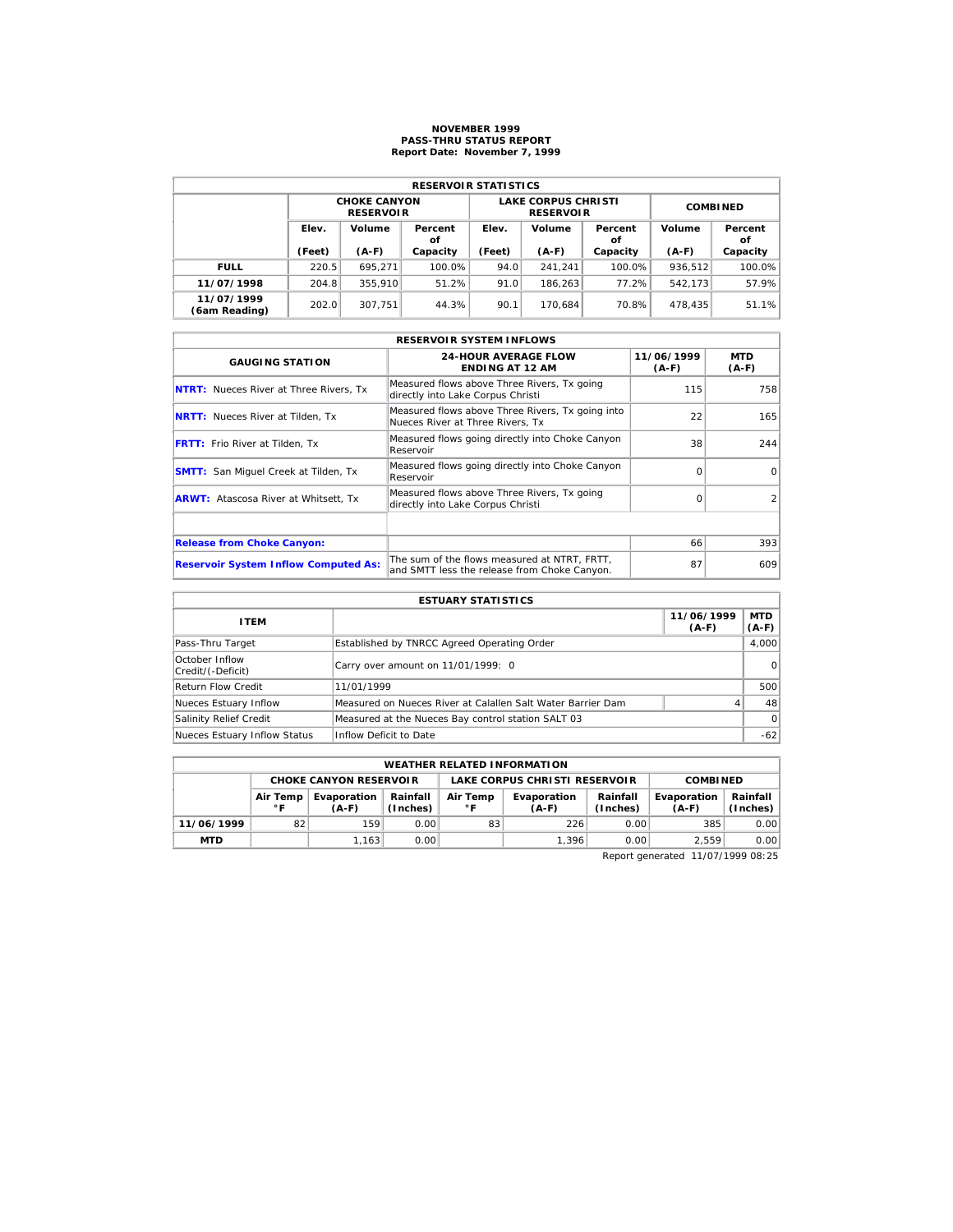# **NOVEMBER 1999 PASS-THRU STATUS REPORT Report Date: November 8, 1999**

| <b>RESERVOIR STATISTICS</b> |        |                                         |               |        |                                                |                 |         |               |  |  |  |
|-----------------------------|--------|-----------------------------------------|---------------|--------|------------------------------------------------|-----------------|---------|---------------|--|--|--|
|                             |        | <b>CHOKE CANYON</b><br><b>RESERVOIR</b> |               |        | <b>LAKE CORPUS CHRISTI</b><br><b>RESERVOIR</b> | <b>COMBINED</b> |         |               |  |  |  |
|                             | Elev.  | Volume                                  | Percent<br>οf | Elev.  | Volume                                         | Percent<br>οf   | Volume  | Percent<br>οf |  |  |  |
|                             | (Feet) | $(A-F)$                                 | Capacity      | (Feet) | $(A-F)$                                        | Capacity        | $(A-F)$ | Capacity      |  |  |  |
| <b>FULL</b>                 | 220.5  | 695.271                                 | 100.0%        | 94.0   | 241.241                                        | 100.0%          | 936.512 | 100.0%        |  |  |  |
| 11/08/1998                  | 204.9  | 356.259                                 | 51.2%         | 91.0   | 186.263                                        | 77.2%           | 542.522 | 57.9%         |  |  |  |
| 11/08/1999                  | 202.0  | 307.590                                 | 44.2%         | 90.1   | 170.515                                        | 70.7%           | 478.105 | 51.1%         |  |  |  |

|                                               | <b>RESERVOIR SYSTEM INFLOWS</b>                                                              |                       |                |  |  |  |  |  |  |  |
|-----------------------------------------------|----------------------------------------------------------------------------------------------|-----------------------|----------------|--|--|--|--|--|--|--|
| <b>GAUGING STATION</b>                        | <b>24-HOUR AVERAGE FLOW</b><br><b>ENDING AT 12 AM</b>                                        | 11/07/1999<br>$(A-F)$ | MTD<br>$(A-F)$ |  |  |  |  |  |  |  |
| <b>NTRT:</b> Nueces River at Three Rivers, Tx | Measured flows above Three Rivers, Tx going<br>directly into Lake Corpus Christi             | 109                   | 867            |  |  |  |  |  |  |  |
| <b>NRTT:</b> Nueces River at Tilden, Tx       | Measured flows above Three Rivers, Tx going into<br>Nueces River at Three Rivers. Tx         | 20                    | 185            |  |  |  |  |  |  |  |
| <b>FRTT:</b> Frio River at Tilden, Tx         | Measured flows going directly into Choke Canyon<br>Reservoir                                 | 38                    | 282            |  |  |  |  |  |  |  |
| <b>SMTT:</b> San Miquel Creek at Tilden, Tx   | Measured flows going directly into Choke Canyon<br>Reservoir                                 | $\Omega$              | $\Omega$       |  |  |  |  |  |  |  |
| <b>ARWT:</b> Atascosa River at Whitsett, Tx   | Measured flows above Three Rivers, Tx going<br>directly into Lake Corpus Christi             | $\Omega$              | 3              |  |  |  |  |  |  |  |
|                                               |                                                                                              |                       |                |  |  |  |  |  |  |  |
| <b>Release from Choke Canyon:</b>             |                                                                                              | 66                    | 459            |  |  |  |  |  |  |  |
| <b>Reservoir System Inflow Computed As:</b>   | The sum of the flows measured at NTRT. FRTT.<br>and SMTT less the release from Choke Canyon. | 81                    | 691            |  |  |  |  |  |  |  |

| <b>ESTUARY STATISTICS</b>           |                                                             |                       |                  |  |  |  |  |
|-------------------------------------|-------------------------------------------------------------|-----------------------|------------------|--|--|--|--|
| <b>ITEM</b>                         |                                                             | 11/07/1999<br>$(A-F)$ | MTD  <br>$(A-F)$ |  |  |  |  |
| Pass-Thru Target                    | Established by TNRCC Agreed Operating Order                 |                       | 4,000            |  |  |  |  |
| October Inflow<br>Credit/(-Deficit) | Carry over amount on 11/01/1999: 0                          |                       | 0                |  |  |  |  |
| <b>Return Flow Credit</b>           | 11/01/1999                                                  |                       | 500              |  |  |  |  |
| Nueces Estuary Inflow               | Measured on Nueces River at Calallen Salt Water Barrier Dam | O.                    | 48               |  |  |  |  |
| Salinity Relief Credit              | Measured at the Nueces Bay control station SALT 03          |                       | $\Omega$         |  |  |  |  |
| Nueces Estuary Inflow Status        | Inflow Deficit to Date                                      |                       | $-143$           |  |  |  |  |

|            | <b>WEATHER RELATED INFORMATION</b> |                        |                      |                |                               |                      |                        |                      |  |  |  |
|------------|------------------------------------|------------------------|----------------------|----------------|-------------------------------|----------------------|------------------------|----------------------|--|--|--|
|            | <b>CHOKE CANYON RESERVOIR</b>      |                        |                      |                | LAKE CORPUS CHRISTI RESERVOIR | <b>COMBINED</b>      |                        |                      |  |  |  |
|            | Air Temp<br>∘г                     | Evaporation<br>$(A-F)$ | Rainfall<br>(Inches) | Air Temp<br>∘г | Evaporation<br>$(A-F)$        | Rainfall<br>(Inches) | Evaporation<br>$(A-F)$ | Rainfall<br>(Inches) |  |  |  |
| 11/07/1999 | 82                                 | 140                    | 0.00                 | 80             | 216                           | 0.00                 | 356                    | 0.00                 |  |  |  |
| <b>MTD</b> |                                    | 1.303                  | 0.001                |                | 1.612                         | 0.00                 | 2.915                  | 0.00                 |  |  |  |

Report generated 11/08/1999 09:22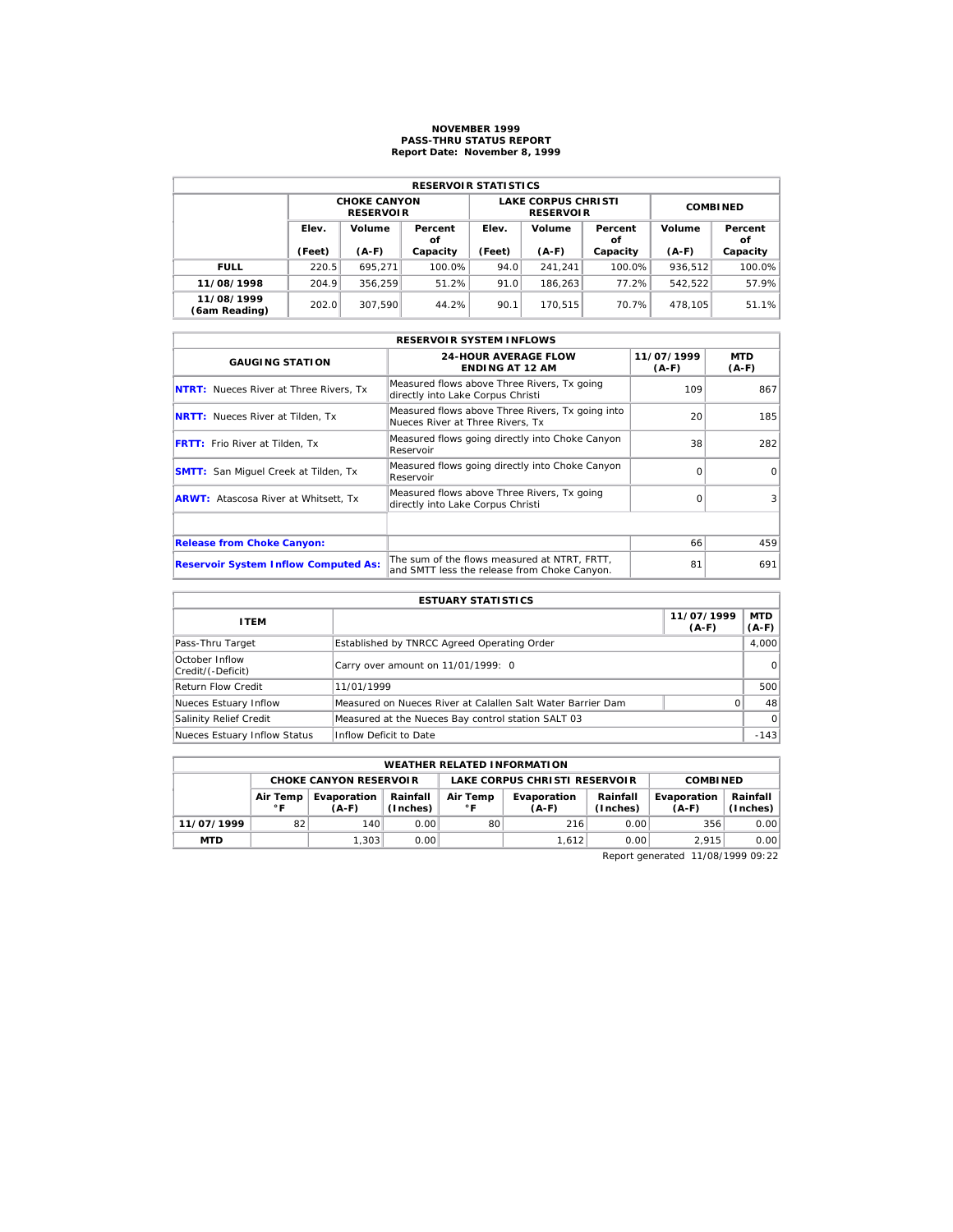## **NOVEMBER 1999 PASS-THRU STATUS REPORT Report Date: November 9, 1999**

| <b>RESERVOIR STATISTICS</b> |        |                                         |               |        |                                                |                 |         |               |  |  |  |
|-----------------------------|--------|-----------------------------------------|---------------|--------|------------------------------------------------|-----------------|---------|---------------|--|--|--|
|                             |        |                                         |               |        |                                                |                 |         |               |  |  |  |
|                             |        | <b>CHOKE CANYON</b><br><b>RESERVOIR</b> |               |        | <b>LAKE CORPUS CHRISTI</b><br><b>RESERVOIR</b> | <b>COMBINED</b> |         |               |  |  |  |
|                             | Elev.  | Volume                                  | Percent<br>οf | Elev.  | Volume                                         | Percent<br>οf   | Volume  | Percent<br>οf |  |  |  |
|                             | (Feet) | $(A-F)$                                 | Capacity      | (Feet) | $(A-F)$                                        | Capacity        | $(A-F)$ | Capacity      |  |  |  |
| <b>FULL</b>                 | 220.5  | 695.271                                 | 100.0%        | 94.0   | 241.241                                        | 100.0%          | 936.512 | 100.0%        |  |  |  |
| 11/09/1998                  | 204.9  | 356.609                                 | 51.3%         | 91.0   | 186.263                                        | 77.2%           | 542.872 | 58.0%         |  |  |  |
| 11/09/1999<br>(6am Reading) | 202.0  | 307.912                                 | 44.3%         | 90.1   | 170.179                                        | 70.5%           | 478.091 | 51.1%         |  |  |  |

|                                               | <b>RESERVOIR SYSTEM INFLOWS</b>                                                              |                       |                       |
|-----------------------------------------------|----------------------------------------------------------------------------------------------|-----------------------|-----------------------|
| <b>GAUGING STATION</b>                        | <b>24-HOUR AVERAGE FLOW</b><br><b>ENDING AT 12 AM</b>                                        | 11/08/1999<br>$(A-F)$ | <b>MTD</b><br>$(A-F)$ |
| <b>NTRT:</b> Nueces River at Three Rivers, Tx | Measured flows above Three Rivers, Tx going<br>directly into Lake Corpus Christi             | 105                   | 973                   |
| <b>NRTT:</b> Nueces River at Tilden, Tx       | Measured flows above Three Rivers, Tx going into<br>Nueces River at Three Rivers. Tx         | 18                    | 203                   |
| <b>FRTT:</b> Frio River at Tilden, Tx         | Measured flows going directly into Choke Canyon<br>Reservoir                                 | 40                    | 322                   |
| <b>SMTT:</b> San Miquel Creek at Tilden, Tx   | Measured flows going directly into Choke Canyon<br>Reservoir                                 | ∩                     | $\Omega$              |
| <b>ARWT:</b> Atascosa River at Whitsett, Tx   | Measured flows above Three Rivers, Tx going<br>directly into Lake Corpus Christi             |                       | 3                     |
|                                               |                                                                                              |                       |                       |
| <b>Release from Choke Canyon:</b>             |                                                                                              | 66                    | 524                   |
| <b>Reservoir System Inflow Computed As:</b>   | The sum of the flows measured at NTRT, FRTT,<br>and SMTT less the release from Choke Canyon. | 79                    | 770                   |

| <b>ESTUARY STATISTICS</b>           |                                                             |                       |                  |  |  |  |  |
|-------------------------------------|-------------------------------------------------------------|-----------------------|------------------|--|--|--|--|
| <b>ITEM</b>                         |                                                             | 11/08/1999<br>$(A-F)$ | MTD  <br>$(A-F)$ |  |  |  |  |
| Pass-Thru Target                    | Established by TNRCC Agreed Operating Order                 |                       | 4.000            |  |  |  |  |
| October Inflow<br>Credit/(-Deficit) | Carry over amount on 11/01/1999: 0                          |                       | $\Omega$         |  |  |  |  |
| <b>Return Flow Credit</b>           | 11/01/1999                                                  |                       | 500              |  |  |  |  |
| Nueces Estuary Inflow               | Measured on Nueces River at Calallen Salt Water Barrier Dam |                       | 48               |  |  |  |  |
| Salinity Relief Credit              | Measured at the Nueces Bay control station SALT 03          |                       | $\Omega$         |  |  |  |  |
| Nueces Estuary Inflow Status        | Inflow Deficit to Date                                      |                       | $-223$           |  |  |  |  |

| <b>WEATHER RELATED INFORMATION</b> |                |                        |                      |                               |                        |                      |                        |                      |  |  |
|------------------------------------|----------------|------------------------|----------------------|-------------------------------|------------------------|----------------------|------------------------|----------------------|--|--|
| <b>CHOKE CANYON RESERVOLR</b>      |                |                        |                      | LAKE CORPUS CHRISTI RESERVOIR |                        |                      | <b>COMBINED</b>        |                      |  |  |
|                                    | Air Temp<br>∘г | Evaporation<br>$(A-F)$ | Rainfall<br>(Inches) | Air Temp<br>$^{\circ}$ F      | Evaporation<br>$(A-F)$ | Rainfall<br>(Inches) | Evaporation<br>$(A-F)$ | Rainfall<br>(Inches) |  |  |
| 11/08/1999                         | 80             | 140                    | 0.00                 | 80                            | 137                    | 0.00                 | 277                    | 0.00                 |  |  |
| <b>MTD</b>                         |                | 1.443                  | 0.00                 |                               | 1.749                  | 0.00                 | 3.192                  | 0.00                 |  |  |

Report generated 11/09/1999 09:20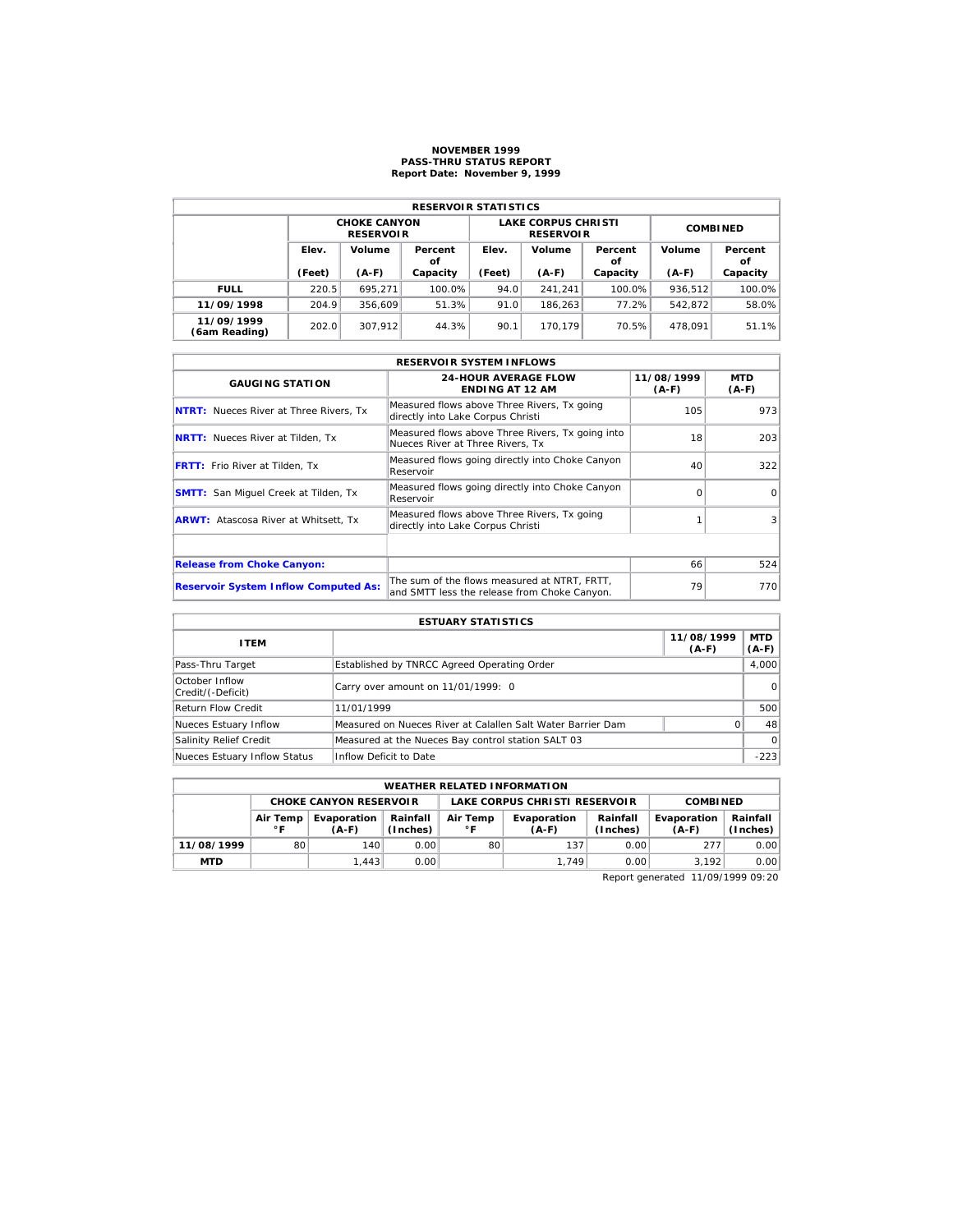# **NOVEMBER 1999 PASS-THRU STATUS REPORT Report Date: November 10, 1999**

| <b>RESERVOIR STATISTICS</b> |        |                                         |               |        |                                                |                 |         |               |  |  |  |
|-----------------------------|--------|-----------------------------------------|---------------|--------|------------------------------------------------|-----------------|---------|---------------|--|--|--|
|                             |        | <b>CHOKE CANYON</b><br><b>RESERVOIR</b> |               |        | <b>LAKE CORPUS CHRISTI</b><br><b>RESERVOIR</b> | <b>COMBINED</b> |         |               |  |  |  |
|                             | Elev.  | Volume                                  | Percent<br>οf | Elev.  | Volume                                         | Percent<br>οf   | Volume  | Percent<br>οf |  |  |  |
|                             | (Feet) | $(A-F)$                                 | Capacity      | (Feet) | $(A-F)$                                        | Capacity        | $(A-F)$ | Capacity      |  |  |  |
| <b>FULL</b>                 | 220.5  | 695.271                                 | 100.0%        | 94.0   | 241.241                                        | 100.0%          | 936.512 | 100.0%        |  |  |  |
| 11/10/1998                  | 204.9  | 356.958                                 | 51.3%         | 91.0   | 186.263                                        | 77.2%           | 543.221 | 58.0%         |  |  |  |
| 11/10/1999                  | 202.0  | 307.590                                 | 44.2%         | 90.0   | 170.010                                        | 70.5%           | 477.600 | 51.0%         |  |  |  |

|                                               | <b>RESERVOIR SYSTEM INFLOWS</b>                                                              |                       |                |
|-----------------------------------------------|----------------------------------------------------------------------------------------------|-----------------------|----------------|
| <b>GAUGING STATION</b>                        | <b>24-HOUR AVERAGE FLOW</b><br><b>ENDING AT 12 AM</b>                                        | 11/09/1999<br>$(A-F)$ | MTD<br>$(A-F)$ |
| <b>NTRT:</b> Nueces River at Three Rivers, Tx | Measured flows above Three Rivers, Tx going<br>directly into Lake Corpus Christi             | 105                   | 1,078          |
| <b>NRTT:</b> Nueces River at Tilden, Tx       | Measured flows above Three Rivers, Tx going into<br>Nueces River at Three Rivers. Tx         | 17                    | 220            |
| <b>FRTT:</b> Frio River at Tilden, Tx         | Measured flows going directly into Choke Canyon<br>Reservoir                                 | 42                    | 363            |
| <b>SMTT:</b> San Miquel Creek at Tilden, Tx   | Measured flows going directly into Choke Canyon<br>Reservoir                                 | $\Omega$              | $\Omega$       |
| <b>ARWT:</b> Atascosa River at Whitsett, Tx   | Measured flows above Three Rivers, Tx going<br>directly into Lake Corpus Christi             |                       | 4              |
|                                               |                                                                                              |                       |                |
| <b>Release from Choke Canyon:</b>             |                                                                                              | 66                    | 590            |
| <b>Reservoir System Inflow Computed As:</b>   | The sum of the flows measured at NTRT. FRTT.<br>and SMTT less the release from Choke Canyon. | 81                    | 852            |

| <b>ESTUARY STATISTICS</b>           |                                                             |                       |                  |  |  |  |  |
|-------------------------------------|-------------------------------------------------------------|-----------------------|------------------|--|--|--|--|
| <b>ITEM</b>                         |                                                             | 11/09/1999<br>$(A-F)$ | MTD  <br>$(A-F)$ |  |  |  |  |
| Pass-Thru Target                    | Established by TNRCC Agreed Operating Order                 |                       | 4.000            |  |  |  |  |
| October Inflow<br>Credit/(-Deficit) | Carry over amount on 11/01/1999: 0                          |                       | 0                |  |  |  |  |
| <b>Return Flow Credit</b>           | 11/01/1999                                                  |                       | 500              |  |  |  |  |
| Nueces Estuary Inflow               | Measured on Nueces River at Calallen Salt Water Barrier Dam | O.                    | 48               |  |  |  |  |
| Salinity Relief Credit              | Measured at the Nueces Bay control station SALT 03          |                       | $\Omega$         |  |  |  |  |
| Nueces Estuary Inflow Status        | Inflow Deficit to Date                                      |                       | $-304$           |  |  |  |  |

|            | <b>WEATHER RELATED INFORMATION</b> |                               |                      |                               |                        |                      |                        |                      |  |  |  |
|------------|------------------------------------|-------------------------------|----------------------|-------------------------------|------------------------|----------------------|------------------------|----------------------|--|--|--|
|            |                                    | <b>CHOKE CANYON RESERVOIR</b> |                      | LAKE CORPUS CHRISTI RESERVOIR |                        |                      | <b>COMBINED</b>        |                      |  |  |  |
|            | Air Temp<br>∘г                     | Evaporation<br>(A-F)          | Rainfall<br>(Inches) | Air Temp<br>$^{\circ}$ F      | Evaporation<br>$(A-F)$ | Rainfall<br>(Inches) | Evaporation<br>$(A-F)$ | Rainfall<br>(Inches) |  |  |  |
| 11/09/1999 | 82                                 | 178                           | 0.001                | 81                            | 235                    | 0.00                 | 413                    | 0.00                 |  |  |  |
| <b>MTD</b> |                                    | 1.621                         | 0.001                |                               | 1.984                  | 0.00                 | 3.605                  | 0.00                 |  |  |  |

Report generated 11/10/1999 08:39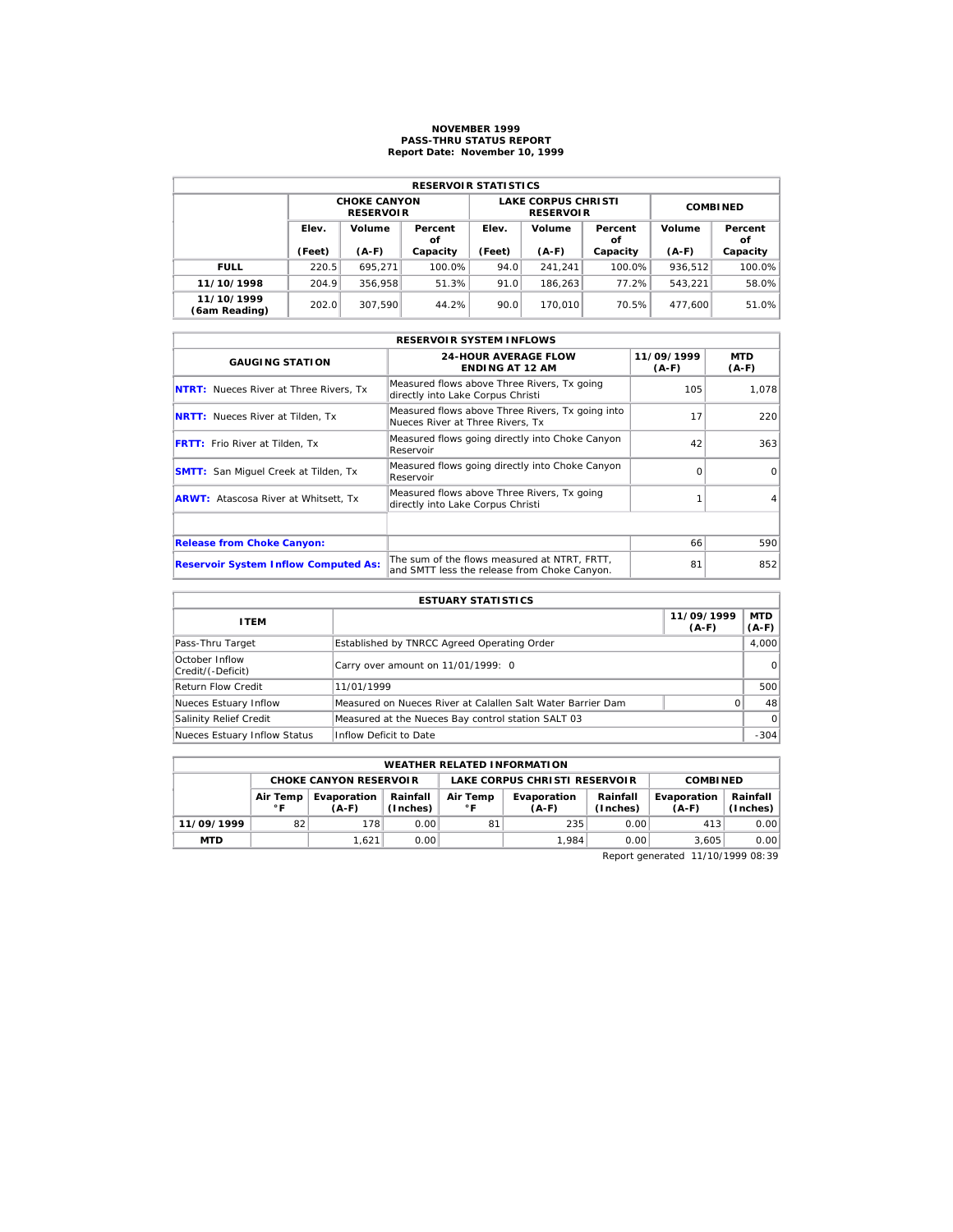# **NOVEMBER 1999 PASS-THRU STATUS REPORT Report Date: November 11, 1999**

| <b>RESERVOIR STATISTICS</b> |        |                                         |               |        |                                                |                 |         |               |  |  |  |
|-----------------------------|--------|-----------------------------------------|---------------|--------|------------------------------------------------|-----------------|---------|---------------|--|--|--|
|                             |        | <b>CHOKE CANYON</b><br><b>RESERVOIR</b> |               |        | <b>LAKE CORPUS CHRISTI</b><br><b>RESERVOIR</b> | <b>COMBINED</b> |         |               |  |  |  |
|                             | Elev.  | Volume                                  | Percent<br>οf | Elev.  | Volume                                         | Percent<br>οf   | Volume  | Percent<br>οf |  |  |  |
|                             | (Feet) | $(A-F)$                                 | Capacity      | (Feet) | $(A-F)$                                        | Capacity        | $(A-F)$ | Capacity      |  |  |  |
| <b>FULL</b>                 | 220.5  | 695.271                                 | 100.0%        | 94.0   | 241.241                                        | 100.0%          | 936.512 | 100.0%        |  |  |  |
| 11/11/1998                  | 204.9  | 357.133                                 | 51.4%         | 91.0   | 186.263                                        | 77.2%           | 543.396 | 58.0%         |  |  |  |
| 11/11/1999<br>(6am Reading) | 202.0  | 307.430                                 | 44.2%         | 90.0   | 169.674                                        | 70.3%           | 477.104 | 50.9%         |  |  |  |

|                                               | <b>RESERVOIR SYSTEM INFLOWS</b>                                                              |                       |                |  |  |  |  |  |  |  |
|-----------------------------------------------|----------------------------------------------------------------------------------------------|-----------------------|----------------|--|--|--|--|--|--|--|
| <b>GAUGING STATION</b>                        | <b>24-HOUR AVERAGE FLOW</b><br><b>ENDING AT 12 AM</b>                                        | 11/10/1999<br>$(A-F)$ | MTD<br>$(A-F)$ |  |  |  |  |  |  |  |
| <b>NTRT:</b> Nueces River at Three Rivers, Tx | Measured flows above Three Rivers, Tx going<br>directly into Lake Corpus Christi             | 109                   | 1,187          |  |  |  |  |  |  |  |
| <b>NRTT:</b> Nueces River at Tilden, Tx       | Measured flows above Three Rivers, Tx going into<br>Nueces River at Three Rivers. Tx         | 15                    | 235            |  |  |  |  |  |  |  |
| <b>FRTT:</b> Frio River at Tilden, Tx         | Measured flows going directly into Choke Canyon<br>Reservoir                                 | 42                    | 405            |  |  |  |  |  |  |  |
| <b>SMTT:</b> San Miquel Creek at Tilden, Tx   | Measured flows going directly into Choke Canyon<br>Reservoir                                 | $\Omega$              | $\Omega$       |  |  |  |  |  |  |  |
| <b>ARWT:</b> Atascosa River at Whitsett, Tx   | Measured flows above Three Rivers, Tx going<br>directly into Lake Corpus Christi             |                       | 5              |  |  |  |  |  |  |  |
|                                               |                                                                                              |                       |                |  |  |  |  |  |  |  |
| <b>Release from Choke Canyon:</b>             |                                                                                              | 66                    | 655            |  |  |  |  |  |  |  |
| <b>Reservoir System Inflow Computed As:</b>   | The sum of the flows measured at NTRT, FRTT,<br>and SMTT less the release from Choke Canyon. | 85                    | 937            |  |  |  |  |  |  |  |

| <b>ESTUARY STATISTICS</b>           |                                                             |                       |                  |  |  |  |  |
|-------------------------------------|-------------------------------------------------------------|-----------------------|------------------|--|--|--|--|
| <b>ITEM</b>                         |                                                             | 11/10/1999<br>$(A-F)$ | MTD  <br>$(A-F)$ |  |  |  |  |
| Pass-Thru Target                    | Established by TNRCC Agreed Operating Order                 |                       | 4,000            |  |  |  |  |
| October Inflow<br>Credit/(-Deficit) | Carry over amount on 11/01/1999: 0                          |                       | 0                |  |  |  |  |
| Return Flow Credit                  | 11/01/1999                                                  |                       | 500              |  |  |  |  |
| Nueces Estuary Inflow               | Measured on Nueces River at Calallen Salt Water Barrier Dam | 0                     | 48               |  |  |  |  |
| Salinity Relief Credit              | Measured at the Nueces Bay control station SALT 03          |                       | $\Omega$         |  |  |  |  |
| Nueces Estuary Inflow Status        | Inflow Deficit to Date                                      |                       | $-389$           |  |  |  |  |

|            | <b>WEATHER RELATED INFORMATION</b>                                                     |                               |       |    |                                      |                      |                        |                      |  |  |  |
|------------|----------------------------------------------------------------------------------------|-------------------------------|-------|----|--------------------------------------|----------------------|------------------------|----------------------|--|--|--|
|            |                                                                                        | <b>CHOKE CANYON RESERVOLR</b> |       |    | <b>LAKE CORPUS CHRISTI RESERVOIR</b> | <b>COMBINED</b>      |                        |                      |  |  |  |
|            | Rainfall<br>Air Temp<br>Air Temp<br>Evaporation<br>(Inches)<br>$^{\circ}$ F<br>$(A-F)$ |                               |       |    | Evaporation<br>(A-F)                 | Rainfall<br>(Inches) | Evaporation<br>$(A-F)$ | Rainfall<br>(Inches) |  |  |  |
| 11/10/1999 | 79                                                                                     | 112                           | 0.00  | 81 | 69                                   | 0.01                 | 181                    | 0.01                 |  |  |  |
| <b>MTD</b> |                                                                                        | 1.733                         | 0.001 |    | 2.053                                | 0.01                 | 3.786                  | 0.01                 |  |  |  |

Report generated 11/11/1999 08:53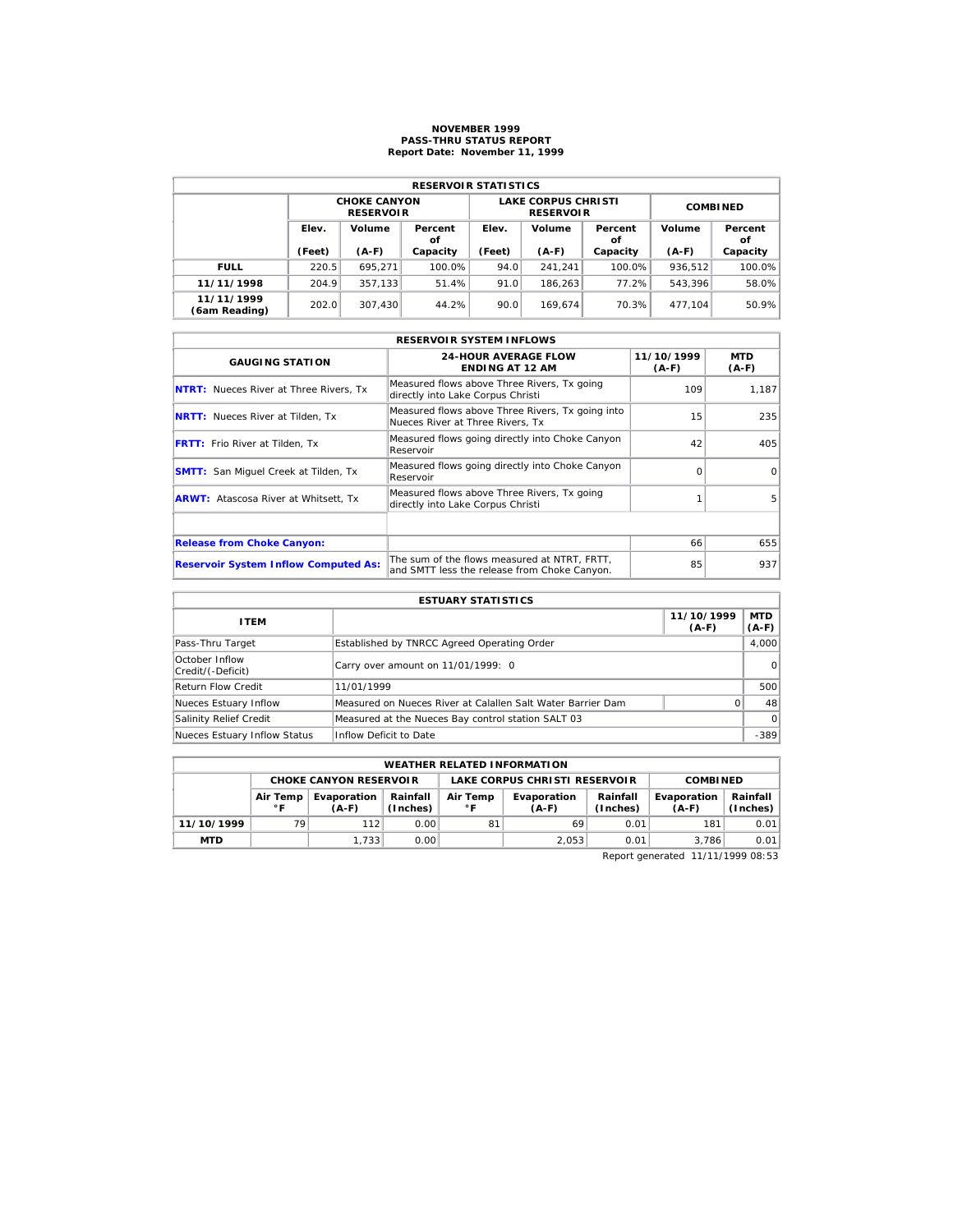## **NOVEMBER 1999 PASS-THRU STATUS REPORT Report Date: November 12, 1999**

| <b>RESERVOIR STATISTICS</b> |                                  |                                         |          |                                  |                                                |                 |         |               |  |  |  |
|-----------------------------|----------------------------------|-----------------------------------------|----------|----------------------------------|------------------------------------------------|-----------------|---------|---------------|--|--|--|
|                             |                                  | <b>CHOKE CANYON</b><br><b>RESERVOIR</b> |          |                                  | <b>LAKE CORPUS CHRISTI</b><br><b>RESERVOIR</b> | <b>COMBINED</b> |         |               |  |  |  |
|                             | Elev.<br>Volume<br>Percent<br>οf |                                         |          | Volume<br>Elev.<br>Percent<br>οf |                                                |                 | Volume  | Percent<br>οf |  |  |  |
|                             | (Feet)                           | $(A-F)$                                 | Capacity | (Feet)                           | $(A-F)$                                        | Capacity        | $(A-F)$ | Capacity      |  |  |  |
| <b>FULL</b>                 | 220.5                            | 695.271                                 | 100.0%   | 94.0                             | 241.241                                        | 100.0%          | 936.512 | 100.0%        |  |  |  |
| 11/12/1998                  | 204.9                            | 357.133                                 | 51.4%    | 91.0                             | 186.263                                        | 77.2%           | 543.396 | 58.0%         |  |  |  |
| 11/12/1999<br>(6am Reading) | 202.0                            | 307.590                                 | 44.2%    | 90.0                             | 169.506                                        | 70.3%           | 477.096 | 50.9%         |  |  |  |

|                                               | <b>RESERVOIR SYSTEM INFLOWS</b>                                                              |                       |                       |
|-----------------------------------------------|----------------------------------------------------------------------------------------------|-----------------------|-----------------------|
| <b>GAUGING STATION</b>                        | <b>24-HOUR AVERAGE FLOW</b><br><b>ENDING AT 12 AM</b>                                        | 11/11/1999<br>$(A-F)$ | <b>MTD</b><br>$(A-F)$ |
| <b>NTRT:</b> Nueces River at Three Rivers, Tx | Measured flows above Three Rivers, Tx going<br>directly into Lake Corpus Christi             | 105                   | 1.292                 |
| <b>NRTT:</b> Nueces River at Tilden, Tx       | Measured flows above Three Rivers, Tx going into<br>Nueces River at Three Rivers. Tx         | 15                    | 250                   |
| <b>FRTT:</b> Frio River at Tilden, Tx         | Measured flows going directly into Choke Canyon<br>Reservoir                                 | 38                    | 443                   |
| <b>SMTT:</b> San Miquel Creek at Tilden, Tx   | Measured flows going directly into Choke Canyon<br>Reservoir                                 | ∩                     | $\Omega$              |
| <b>ARWT:</b> Atascosa River at Whitsett, Tx   | Measured flows above Three Rivers, Tx going<br>directly into Lake Corpus Christi             |                       | 6                     |
|                                               |                                                                                              |                       |                       |
| <b>Release from Choke Canyon:</b>             |                                                                                              | 66                    | 721                   |
| <b>Reservoir System Inflow Computed As:</b>   | The sum of the flows measured at NTRT, FRTT,<br>and SMTT less the release from Choke Canyon. | 77                    | 1.014                 |

| <b>ESTUARY STATISTICS</b>           |                                                             |                       |                  |  |  |  |  |
|-------------------------------------|-------------------------------------------------------------|-----------------------|------------------|--|--|--|--|
| <b>ITEM</b>                         |                                                             | 11/11/1999<br>$(A-F)$ | MTD  <br>$(A-F)$ |  |  |  |  |
| Pass-Thru Target                    | Established by TNRCC Agreed Operating Order                 |                       | 4.000            |  |  |  |  |
| October Inflow<br>Credit/(-Deficit) | Carry over amount on 11/01/1999: 0                          |                       | $\Omega$         |  |  |  |  |
| <b>Return Flow Credit</b>           | 11/01/1999                                                  |                       | 500              |  |  |  |  |
| Nueces Estuary Inflow               | Measured on Nueces River at Calallen Salt Water Barrier Dam | 0                     | 48               |  |  |  |  |
| Salinity Relief Credit              | Measured at the Nueces Bay control station SALT 03          |                       | $\Omega$         |  |  |  |  |
| Nueces Estuary Inflow Status        | Inflow Deficit to Date                                      |                       | $-467$           |  |  |  |  |

| <b>WEATHER RELATED INFORMATION</b> |                          |                               |                                                                                          |                               |       |                        |                      |      |  |  |
|------------------------------------|--------------------------|-------------------------------|------------------------------------------------------------------------------------------|-------------------------------|-------|------------------------|----------------------|------|--|--|
|                                    |                          | <b>CHOKE CANYON RESERVOIR</b> |                                                                                          | LAKE CORPUS CHRISTI RESERVOIR |       |                        | <b>COMBINED</b>      |      |  |  |
|                                    | Air Temp<br>$^{\circ}$ F | Evaporation<br>$(A-F)$        | Rainfall<br>Rainfall<br>Air Temp<br>Evaporation<br>۰F<br>(Inches)<br>$(A-F)$<br>(Inches) |                               |       | Evaporation<br>$(A-F)$ | Rainfall<br>(Inches) |      |  |  |
| 11/11/1999                         | 85                       | 140                           | 0.00                                                                                     | 83                            | 98    | 0.00                   | 238                  | 0.00 |  |  |
| <b>MTD</b>                         |                          | 1.873                         | 0.001                                                                                    |                               | 2.151 | 0.01                   | 4.024                | 0.01 |  |  |

Report generated 11/12/1999 08:45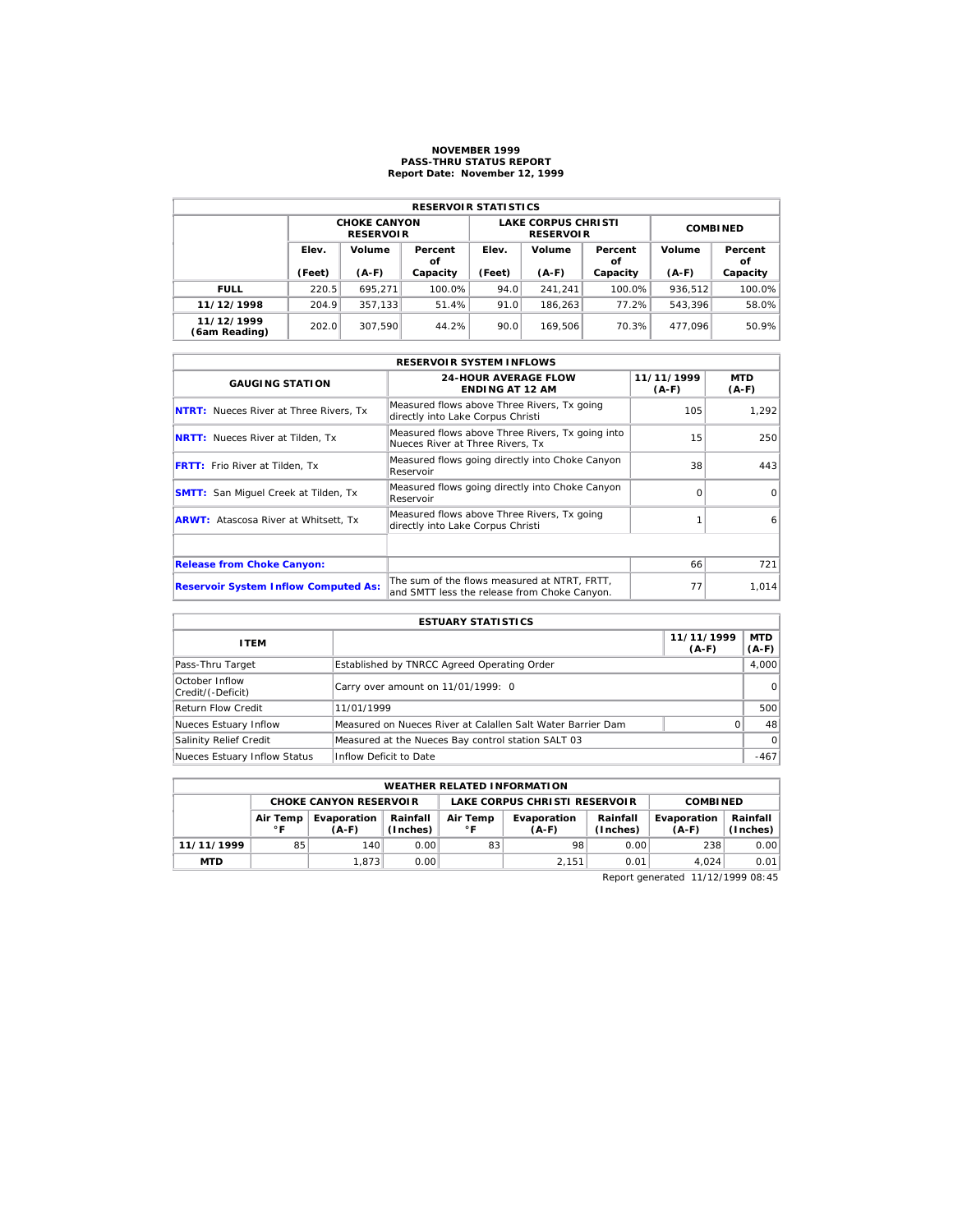# **NOVEMBER 1999 PASS-THRU STATUS REPORT Report Date: November 13, 1999**

| <b>RESERVOIR STATISTICS</b> |                 |                                         |               |                 |                                                |                 |                         |          |  |  |  |
|-----------------------------|-----------------|-----------------------------------------|---------------|-----------------|------------------------------------------------|-----------------|-------------------------|----------|--|--|--|
|                             |                 | <b>CHOKE CANYON</b><br><b>RESERVOIR</b> |               |                 | <b>LAKE CORPUS CHRISTI</b><br><b>RESERVOIR</b> | <b>COMBINED</b> |                         |          |  |  |  |
|                             | Elev.<br>Volume |                                         | Percent<br>οf | Elev.<br>Volume |                                                | Percent<br>οf   | Volume<br>Percent<br>οf |          |  |  |  |
|                             | (Feet)          | $(A-F)$                                 | Capacity      | (Feet)          | $(A-F)$                                        | Capacity        | $(A-F)$                 | Capacity |  |  |  |
| <b>FULL</b>                 | 220.5           | 695.271                                 | 100.0%        | 94.0            | 241.241                                        | 100.0%          | 936.512                 | 100.0%   |  |  |  |
| 11/13/1998                  | 204.9           | 357.308                                 | 51.4%         | 91.0            | 186.263                                        | 77.2%           | 543.571                 | 58.0%    |  |  |  |
| 11/13/1999<br>(6am Reading) | 201.9           | 307.269                                 | 44.2%         | 90.0            | 169.338                                        | 70.2%           | 476.607                 | 50.9%    |  |  |  |

| <b>RESERVOIR SYSTEM INFLOWS</b>               |                                                                                              |                       |                |  |  |  |  |  |  |
|-----------------------------------------------|----------------------------------------------------------------------------------------------|-----------------------|----------------|--|--|--|--|--|--|
| <b>GAUGING STATION</b>                        | <b>24-HOUR AVERAGE FLOW</b><br><b>ENDING AT 12 AM</b>                                        | 11/12/1999<br>$(A-F)$ | MTD<br>$(A-F)$ |  |  |  |  |  |  |
| <b>NTRT:</b> Nueces River at Three Rivers, Tx | Measured flows above Three Rivers, Tx going<br>directly into Lake Corpus Christi             | 109                   | 1,401          |  |  |  |  |  |  |
| <b>NRTT:</b> Nueces River at Tilden, Tx       | Measured flows above Three Rivers, Tx going into<br>Nueces River at Three Rivers. Tx         | 14                    | 264            |  |  |  |  |  |  |
| <b>FRTT:</b> Frio River at Tilden, Tx         | Measured flows going directly into Choke Canyon<br>Reservoir                                 | 36                    | 478            |  |  |  |  |  |  |
| <b>SMTT:</b> San Miquel Creek at Tilden, Tx   | Measured flows going directly into Choke Canyon<br>Reservoir                                 | $\Omega$              | $\Omega$       |  |  |  |  |  |  |
| <b>ARWT:</b> Atascosa River at Whitsett, Tx   | Measured flows above Three Rivers, Tx going<br>directly into Lake Corpus Christi             |                       |                |  |  |  |  |  |  |
|                                               |                                                                                              |                       |                |  |  |  |  |  |  |
| <b>Release from Choke Canyon:</b>             |                                                                                              | 66                    | 786            |  |  |  |  |  |  |
| <b>Reservoir System Inflow Computed As:</b>   | The sum of the flows measured at NTRT. FRTT.<br>and SMTT less the release from Choke Canyon. | 79                    | 1,094          |  |  |  |  |  |  |

| <b>ESTUARY STATISTICS</b>           |                                                               |                       |                  |  |  |  |  |
|-------------------------------------|---------------------------------------------------------------|-----------------------|------------------|--|--|--|--|
| <b>ITEM</b>                         |                                                               | 11/12/1999<br>$(A-F)$ | MTD  <br>$(A-F)$ |  |  |  |  |
| Pass-Thru Target                    | Established by TNRCC Agreed Operating Order                   |                       | 4,000            |  |  |  |  |
| October Inflow<br>Credit/(-Deficit) | Carry over amount on 11/01/1999: 0                            |                       | 0                |  |  |  |  |
| Return Flow Credit                  | 11/01/1999                                                    |                       | 500              |  |  |  |  |
| Nueces Estuary Inflow               | Measured on Nueces River at Calallen Salt Water Barrier Dam   | O.                    | 48               |  |  |  |  |
| Salinity Relief Credit              | Measured at the Nueces Bay control station SALT 03 11/13/1999 |                       | 1000             |  |  |  |  |
| Nueces Estuary Inflow Status        | Inflow Deficit to Date                                        |                       | $-454$           |  |  |  |  |

|            | <b>WEATHER RELATED INFORMATION</b>                                                                                   |                               |       |    |                               |                      |                        |                      |  |  |  |
|------------|----------------------------------------------------------------------------------------------------------------------|-------------------------------|-------|----|-------------------------------|----------------------|------------------------|----------------------|--|--|--|
|            |                                                                                                                      | <b>CHOKE CANYON RESERVOIR</b> |       |    | LAKE CORPUS CHRISTI RESERVOIR | <b>COMBINED</b>      |                        |                      |  |  |  |
|            | Rainfall<br>Evaporation<br>Air Temp<br>Evaporation<br>Air Temp<br>(Inches)<br>$^{\circ}$ F<br>∘г<br>$(A-F)$<br>(A-F) |                               |       |    |                               | Rainfall<br>(Inches) | Evaporation<br>$(A-F)$ | Rainfall<br>(Inches) |  |  |  |
| 11/12/1999 | 83                                                                                                                   | 122                           | 0.001 | 83 | 176                           | 0.00                 | 298                    | 0.00                 |  |  |  |
| <b>MTD</b> | 1.995<br>2.327<br>4.322<br>0.01<br>0.001<br>0.01                                                                     |                               |       |    |                               |                      |                        |                      |  |  |  |

Report generated 11/13/1999 08:25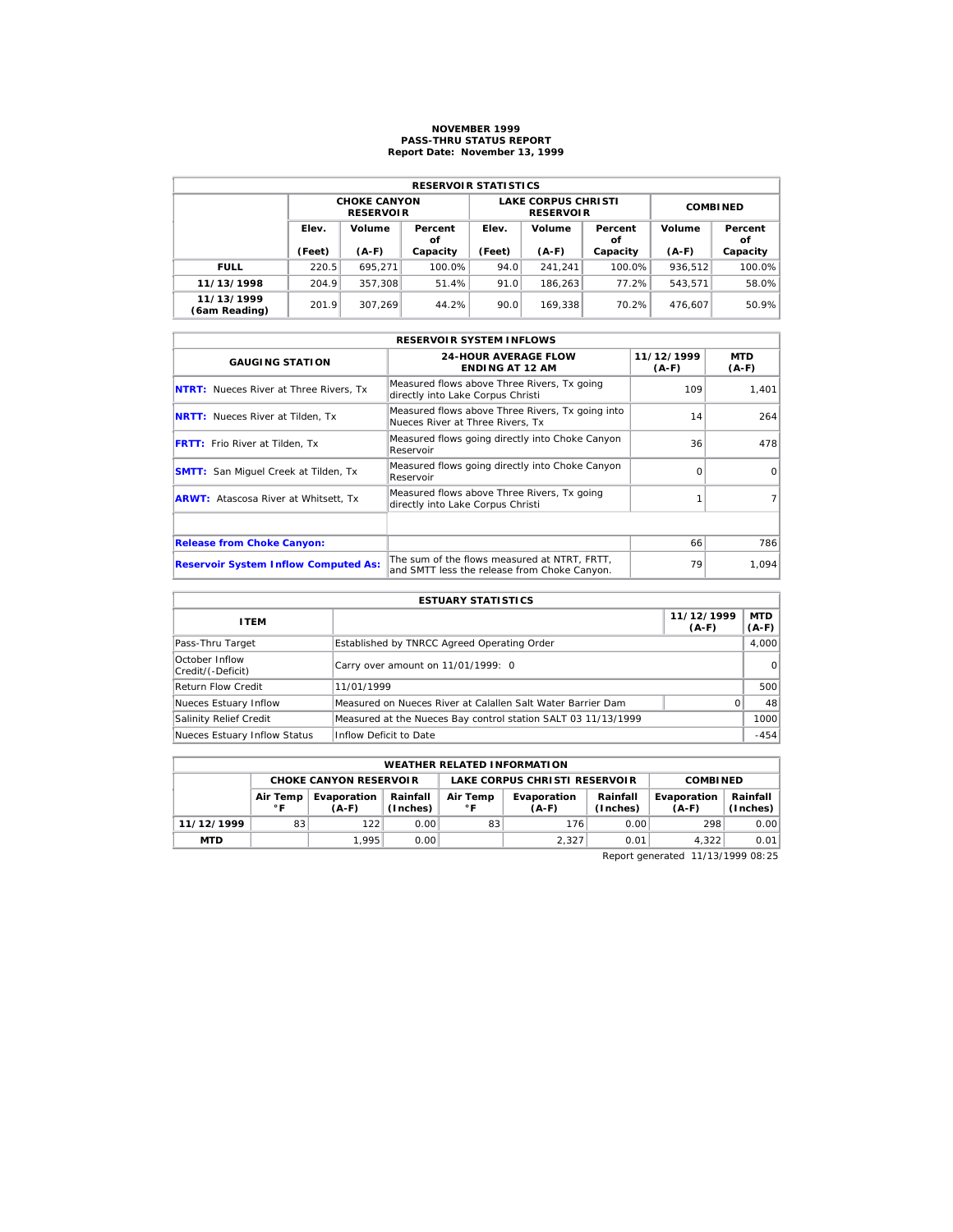#### **NOVEMBER 1999 PASS-THRU STATUS REPORT Report Date: November 14, 1999**

| <b>RESERVOIR STATISTICS</b> |                                  |                                         |                                  |        |                                                |                 |               |          |  |  |  |
|-----------------------------|----------------------------------|-----------------------------------------|----------------------------------|--------|------------------------------------------------|-----------------|---------------|----------|--|--|--|
|                             |                                  | <b>CHOKE CANYON</b><br><b>RESERVOIR</b> |                                  |        | <b>LAKE CORPUS CHRISTI</b><br><b>RESERVOIR</b> | <b>COMBINED</b> |               |          |  |  |  |
|                             | Elev.<br>Volume<br>Percent<br>οf |                                         | Volume<br>Elev.<br>Percent<br>οf |        |                                                | Volume          | Percent<br>οf |          |  |  |  |
|                             | (Feet)                           | $(A-F)$<br>Capacity                     |                                  | (Feet) | $(A-F)$                                        | Capacity        | $(A-F)$       | Capacity |  |  |  |
| <b>FULL</b>                 | 220.5                            | 695.271                                 | 100.0%                           | 94.0   | 241.241                                        | 100.0%          | 936.512       | 100.0%   |  |  |  |
| 11/14/1998                  | 205.0                            | 357.833                                 | 51.5%                            | 91.0   | 186.263                                        | 77.2%           | 544.096       | 58.1%    |  |  |  |
| 11/14/1999<br>(6am Reading) | 201.9                            | 306.948                                 | 44.1%                            | 90.0   | 169.003                                        | 70.1%           | 475.951       | 50.8%    |  |  |  |

|                                               | <b>RESERVOIR SYSTEM INFLOWS</b>                                                              |                       |                       |  |  |  |  |  |  |  |
|-----------------------------------------------|----------------------------------------------------------------------------------------------|-----------------------|-----------------------|--|--|--|--|--|--|--|
| <b>GAUGING STATION</b>                        | <b>24-HOUR AVERAGE FLOW</b><br><b>ENDING AT 12 AM</b>                                        | 11/13/1999<br>$(A-F)$ | <b>MTD</b><br>$(A-F)$ |  |  |  |  |  |  |  |
| <b>NTRT:</b> Nueces River at Three Rivers, Tx | Measured flows above Three Rivers, Tx going<br>directly into Lake Corpus Christi             | 103                   | 1,505                 |  |  |  |  |  |  |  |
| <b>NRTT:</b> Nueces River at Tilden, Tx       | Measured flows above Three Rivers, Tx going into<br>Nueces River at Three Rivers. Tx         | 14                    | 278                   |  |  |  |  |  |  |  |
| <b>FRTT:</b> Frio River at Tilden, Tx         | Measured flows going directly into Choke Canyon<br>Reservoir                                 | 34                    | 512                   |  |  |  |  |  |  |  |
| <b>SMTT:</b> San Miquel Creek at Tilden, Tx   | Measured flows going directly into Choke Canyon<br>Reservoir                                 | ∩                     | $\Omega$              |  |  |  |  |  |  |  |
| <b>ARWT:</b> Atascosa River at Whitsett, Tx   | Measured flows above Three Rivers, Tx going<br>directly into Lake Corpus Christi             |                       | 8                     |  |  |  |  |  |  |  |
|                                               |                                                                                              |                       |                       |  |  |  |  |  |  |  |
| <b>Release from Choke Canyon:</b>             |                                                                                              | 66                    | 852                   |  |  |  |  |  |  |  |
| <b>Reservoir System Inflow Computed As:</b>   | The sum of the flows measured at NTRT, FRTT,<br>and SMTT less the release from Choke Canyon. | 71                    | 1,165                 |  |  |  |  |  |  |  |

| <b>ESTUARY STATISTICS</b>           |                                                               |                       |                       |  |  |  |  |  |
|-------------------------------------|---------------------------------------------------------------|-----------------------|-----------------------|--|--|--|--|--|
| <b>ITEM</b>                         |                                                               | 11/13/1999<br>$(A-F)$ | <b>MTD</b><br>$(A-F)$ |  |  |  |  |  |
| Pass-Thru Target                    | Established by TNRCC Agreed Operating Order                   |                       | 4.000                 |  |  |  |  |  |
| October Inflow<br>Credit/(-Deficit) | Carry over amount on 11/01/1999: 0                            |                       | $\circ$               |  |  |  |  |  |
| <b>Return Flow Credit</b>           | 11/01/1999                                                    |                       | 500                   |  |  |  |  |  |
| Nueces Estuary Inflow               | Measured on Nueces River at Calallen Salt Water Barrier Dam   | 24                    | 71                    |  |  |  |  |  |
| Salinity Relief Credit              | Measured at the Nueces Bay control station SALT 03 11/13/1999 |                       | 1000                  |  |  |  |  |  |
| Nueces Estuary Inflow Status        | Inflow Deficit to Date                                        |                       | $-406$                |  |  |  |  |  |

| <b>WEATHER RELATED INFORMATION</b>                                                |                                                                                                                                  |       |      |    |       |                      |                        |                      |  |  |
|-----------------------------------------------------------------------------------|----------------------------------------------------------------------------------------------------------------------------------|-------|------|----|-------|----------------------|------------------------|----------------------|--|--|
| LAKE CORPUS CHRISTI RESERVOIR<br><b>CHOKE CANYON RESERVOIR</b><br><b>COMBINED</b> |                                                                                                                                  |       |      |    |       |                      |                        |                      |  |  |
|                                                                                   | Rainfall<br>Air Temp<br>Air Temp<br>Evaporation<br>Evaporation<br>(Inches)<br>$^{\circ}$ F<br>$^{\circ}$ F<br>$(A-F)$<br>$(A-F)$ |       |      |    |       | Rainfall<br>(Inches) | Evaporation<br>$(A-F)$ | Rainfall<br>(Inches) |  |  |
| 11/13/1999                                                                        | 86                                                                                                                               | 168   | 0.00 | 82 | 176   | 0.00                 | 344                    | 0.00                 |  |  |
| <b>MTD</b>                                                                        |                                                                                                                                  | 2.163 | 0.00 |    | 2,503 | 0.01                 | 4.666                  | 0.01                 |  |  |

Report generated 11/14/1999 08:32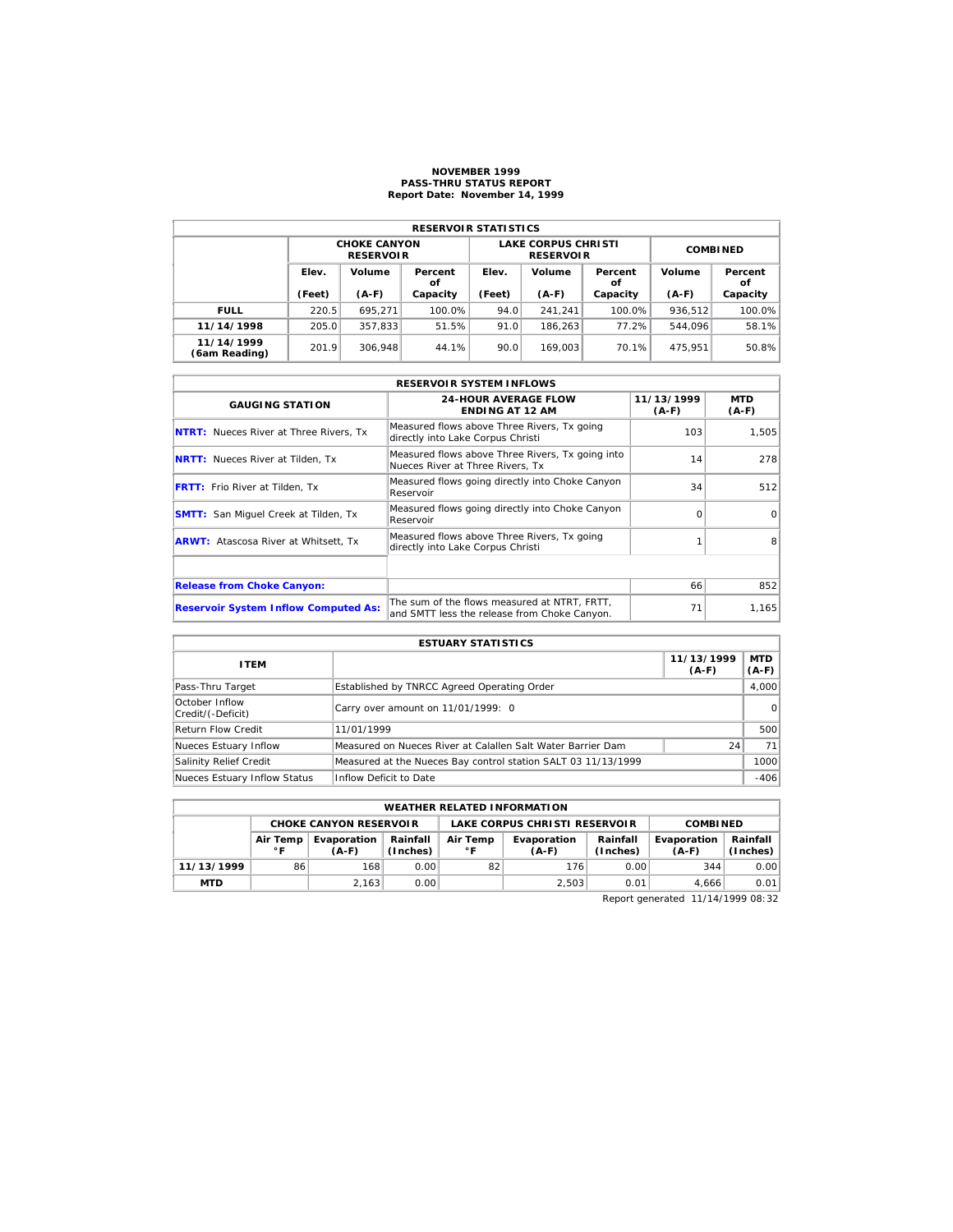#### **NOVEMBER 1999 PASS-THRU STATUS REPORT Report Date: November 15, 1999**

| <b>RESERVOIR STATISTICS</b> |                                  |                                         |                 |        |                                                |                 |               |          |  |  |  |
|-----------------------------|----------------------------------|-----------------------------------------|-----------------|--------|------------------------------------------------|-----------------|---------------|----------|--|--|--|
|                             |                                  | <b>CHOKE CANYON</b><br><b>RESERVOIR</b> |                 |        | <b>LAKE CORPUS CHRISTI</b><br><b>RESERVOIR</b> | <b>COMBINED</b> |               |          |  |  |  |
|                             | Elev.<br>Volume<br>Percent<br>οf |                                         | Volume<br>Elev. |        | Percent<br>οf                                  | Volume          | Percent<br>οf |          |  |  |  |
|                             | (Feet)                           | $(A-F)$                                 | Capacity        | (Feet) | $(A-F)$                                        | Capacity        | $(A-F)$       | Capacity |  |  |  |
| <b>FULL</b>                 | 220.5                            | 695.271                                 | 100.0%          | 94.0   | 241.241                                        | 100.0%          | 936.512       | 100.0%   |  |  |  |
| 11/15/1998                  | 205.0                            | 358.359                                 | 51.5%           | 91.0   | 186.263                                        | 77.2%           | 544.622       | 58.2%    |  |  |  |
| 11/15/1999<br>(6am Reading) | 201.9                            | 306.788                                 | 44.1%           | 90.0   | 168.667                                        | 69.9%           | 475.455       | 50.8%    |  |  |  |

|                                               | <b>RESERVOIR SYSTEM INFLOWS</b>                                                              |                       |                       |  |  |  |  |  |  |  |
|-----------------------------------------------|----------------------------------------------------------------------------------------------|-----------------------|-----------------------|--|--|--|--|--|--|--|
| <b>GAUGING STATION</b>                        | <b>24-HOUR AVERAGE FLOW</b><br><b>ENDING AT 12 AM</b>                                        | 11/14/1999<br>$(A-F)$ | <b>MTD</b><br>$(A-F)$ |  |  |  |  |  |  |  |
| <b>NTRT:</b> Nueces River at Three Rivers, Tx | Measured flows above Three Rivers, Tx going<br>directly into Lake Corpus Christi             | 97                    | 1,602                 |  |  |  |  |  |  |  |
| <b>NRTT:</b> Nueces River at Tilden, Tx       | Measured flows above Three Rivers, Tx going into<br>Nueces River at Three Rivers. Tx         | 14                    | 292                   |  |  |  |  |  |  |  |
| <b>FRTT:</b> Frio River at Tilden, Tx         | Measured flows going directly into Choke Canyon<br>Reservoir                                 | 32                    | 544                   |  |  |  |  |  |  |  |
| <b>SMTT:</b> San Miquel Creek at Tilden, Tx   | Measured flows going directly into Choke Canyon<br>Reservoir                                 | ∩                     | $\Omega$              |  |  |  |  |  |  |  |
| <b>ARWT:</b> Atascosa River at Whitsett, Tx   | Measured flows above Three Rivers, Tx going<br>directly into Lake Corpus Christi             |                       | 9                     |  |  |  |  |  |  |  |
|                                               |                                                                                              |                       |                       |  |  |  |  |  |  |  |
| <b>Release from Choke Canyon:</b>             |                                                                                              | 66                    | 917                   |  |  |  |  |  |  |  |
| <b>Reservoir System Inflow Computed As:</b>   | The sum of the flows measured at NTRT, FRTT,<br>and SMTT less the release from Choke Canyon. | 64                    | 1.229                 |  |  |  |  |  |  |  |

| <b>ESTUARY STATISTICS</b>           |                                                               |                       |                       |  |  |  |  |
|-------------------------------------|---------------------------------------------------------------|-----------------------|-----------------------|--|--|--|--|
| <b>ITEM</b>                         |                                                               | 11/14/1999<br>$(A-F)$ | <b>MTD</b><br>$(A-F)$ |  |  |  |  |
| Pass-Thru Target                    | Established by TNRCC Agreed Operating Order                   |                       | 4.000                 |  |  |  |  |
| October Inflow<br>Credit/(-Deficit) | Carry over amount on 11/01/1999: 0                            |                       | 0                     |  |  |  |  |
| <b>Return Flow Credit</b>           | 11/01/1999                                                    |                       | 500                   |  |  |  |  |
| Nueces Estuary Inflow               | Measured on Nueces River at Calallen Salt Water Barrier Dam   | 46                    | 117                   |  |  |  |  |
| Salinity Relief Credit              | Measured at the Nueces Bay control station SALT 03 11/13/1999 |                       | 1000                  |  |  |  |  |
| Nueces Estuary Inflow Status        | Inflow Deficit to Date                                        |                       | $-388$                |  |  |  |  |

| <b>WEATHER RELATED INFORMATION</b>                             |                                                                                                                       |       |      |    |       |                      |                        |                      |  |
|----------------------------------------------------------------|-----------------------------------------------------------------------------------------------------------------------|-------|------|----|-------|----------------------|------------------------|----------------------|--|
| LAKE CORPUS CHRISTI RESERVOIR<br><b>CHOKE CANYON RESERVOIR</b> |                                                                                                                       |       |      |    |       | <b>COMBINED</b>      |                        |                      |  |
|                                                                | Rainfall<br>Air Temp<br>Air Temp<br>Evaporation<br>Evaporation<br>(Inches)<br>$^{\circ}$ F<br>$^{\circ}$ F<br>$(A-F)$ |       |      |    |       | Rainfall<br>(Inches) | Evaporation<br>$(A-F)$ | Rainfall<br>(Inches) |  |
| 11/14/1999                                                     | 80                                                                                                                    | 131   | 0.00 | 79 | 166   | 0.00                 | 297                    | 0.00                 |  |
| <b>MTD</b>                                                     |                                                                                                                       | 2.294 | 0.00 |    | 2.669 | 0.01                 | 4.963                  | 0.01                 |  |

Report generated 11/15/1999 08:39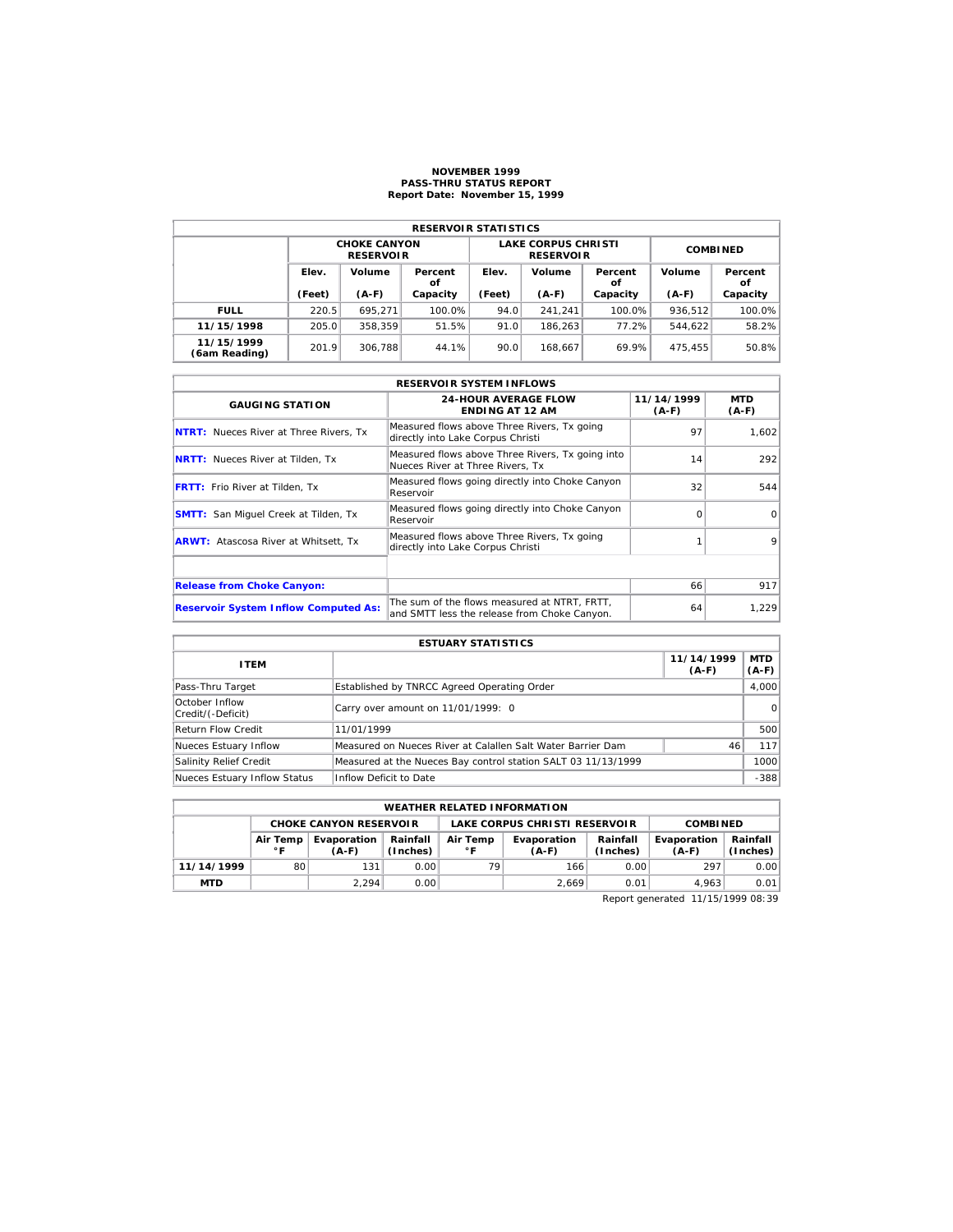## **NOVEMBER 1999 PASS-THRU STATUS REPORT Report Date: November 16, 1999**

| <b>RESERVOIR STATISTICS</b> |                                  |                                         |          |                 |                                                |                 |         |               |  |  |  |
|-----------------------------|----------------------------------|-----------------------------------------|----------|-----------------|------------------------------------------------|-----------------|---------|---------------|--|--|--|
|                             |                                  | <b>CHOKE CANYON</b><br><b>RESERVOIR</b> |          |                 | <b>LAKE CORPUS CHRISTI</b><br><b>RESERVOIR</b> | <b>COMBINED</b> |         |               |  |  |  |
|                             | Elev.<br>Volume<br>Percent<br>οf |                                         |          | Volume<br>Elev. |                                                | Percent<br>οf   | Volume  | Percent<br>οf |  |  |  |
|                             | (Feet)                           | $(A-F)$                                 | Capacity | (Feet)          | $(A-F)$                                        | Capacity        | $(A-F)$ | Capacity      |  |  |  |
| <b>FULL</b>                 | 220.5                            | 695.271                                 | 100.0%   | 94.0            | 241.241                                        | 100.0%          | 936.512 | 100.0%        |  |  |  |
| 11/16/1998                  | 205.2                            | 361,521                                 | 52.0%    | 90.0            | 186.263                                        | 77.2%           | 547.784 | 58.5%         |  |  |  |
| 11/16/1999<br>(6am Reading) | 201.9                            | 306.627                                 | 44.1%    | 90.0            | 168.667                                        | 69.9%           | 475.294 | 50.8%         |  |  |  |

|                                               | <b>RESERVOIR SYSTEM INFLOWS</b>                                                              |                       |                       |
|-----------------------------------------------|----------------------------------------------------------------------------------------------|-----------------------|-----------------------|
| <b>GAUGING STATION</b>                        | <b>24-HOUR AVERAGE FLOW</b><br><b>ENDING AT 12 AM</b>                                        | 11/15/1999<br>$(A-F)$ | <b>MTD</b><br>$(A-F)$ |
| <b>NTRT:</b> Nueces River at Three Rivers, Tx | Measured flows above Three Rivers, Tx going<br>directly into Lake Corpus Christi             | 97                    | 1.699                 |
| <b>NRTT:</b> Nueces River at Tilden, Tx       | Measured flows above Three Rivers, Tx going into<br>Nueces River at Three Rivers. Tx         | 13                    | 305                   |
| <b>FRTT:</b> Frio River at Tilden, Tx         | Measured flows going directly into Choke Canyon<br>Reservoir                                 | 32                    | 576                   |
| <b>SMTT:</b> San Miguel Creek at Tilden, Tx   | Measured flows going directly into Choke Canyon<br>Reservoir                                 |                       | $\Omega$              |
| <b>ARWT:</b> Atascosa River at Whitsett, Tx   | Measured flows above Three Rivers, Tx going<br>directly into Lake Corpus Christi             |                       | 10 <sup>1</sup>       |
|                                               |                                                                                              |                       |                       |
| <b>Release from Choke Canyon:</b>             |                                                                                              | 66                    | 983                   |
| <b>Reservoir System Inflow Computed As:</b>   | The sum of the flows measured at NTRT, FRTT,<br>and SMTT less the release from Choke Canyon. | 64                    | 1.292                 |

| <b>ESTUARY STATISTICS</b>           |                                                               |                       |                       |  |  |  |  |
|-------------------------------------|---------------------------------------------------------------|-----------------------|-----------------------|--|--|--|--|
| <b>ITEM</b>                         |                                                               | 11/15/1999<br>$(A-F)$ | <b>MTD</b><br>$(A-F)$ |  |  |  |  |
| Pass-Thru Target                    | Established by TNRCC Agreed Operating Order                   |                       | 4,000                 |  |  |  |  |
| October Inflow<br>Credit/(-Deficit) | Carry over amount on 11/01/1999: 0                            |                       | $\Omega$              |  |  |  |  |
| <b>Return Flow Credit</b>           | 11/01/1999                                                    |                       | 500                   |  |  |  |  |
| Nueces Estuary Inflow               | Measured on Nueces River at Calallen Salt Water Barrier Dam   | 13                    | 130                   |  |  |  |  |
| Salinity Relief Credit              | Measured at the Nueces Bay control station SALT 03 11/13/1999 |                       | 1000                  |  |  |  |  |
| Nueces Estuary Inflow Status        | Inflow Deficit to Date                                        |                       | $-338$                |  |  |  |  |

| <b>WEATHER RELATED INFORMATION</b> |                          |                               |                      |                               |                        |                      |                        |                      |  |  |
|------------------------------------|--------------------------|-------------------------------|----------------------|-------------------------------|------------------------|----------------------|------------------------|----------------------|--|--|
|                                    |                          | <b>CHOKE CANYON RESERVOIR</b> |                      | LAKE CORPUS CHRISTI RESERVOIR |                        |                      | <b>COMBINED</b>        |                      |  |  |
|                                    | Air Temp<br>$^{\circ}$ F | Evaporation<br>$(A-F)$        | Rainfall<br>(Inches) | Air Temp<br>$^{\circ}$ F      | Evaporation<br>$(A-F)$ | Rainfall<br>(Inches) | Evaporation<br>$(A-F)$ | Rainfall<br>(Inches) |  |  |
| 11/15/1999                         | 84                       | 168                           | 0.00                 | 82                            | 205                    | 0.00                 | 373                    | 0.00                 |  |  |
| <b>MTD</b>                         |                          | 2.462                         | 0.00                 |                               | 2.874                  | 0.01                 | 5.336                  | 0.01                 |  |  |

Report generated 11/16/1999 08:53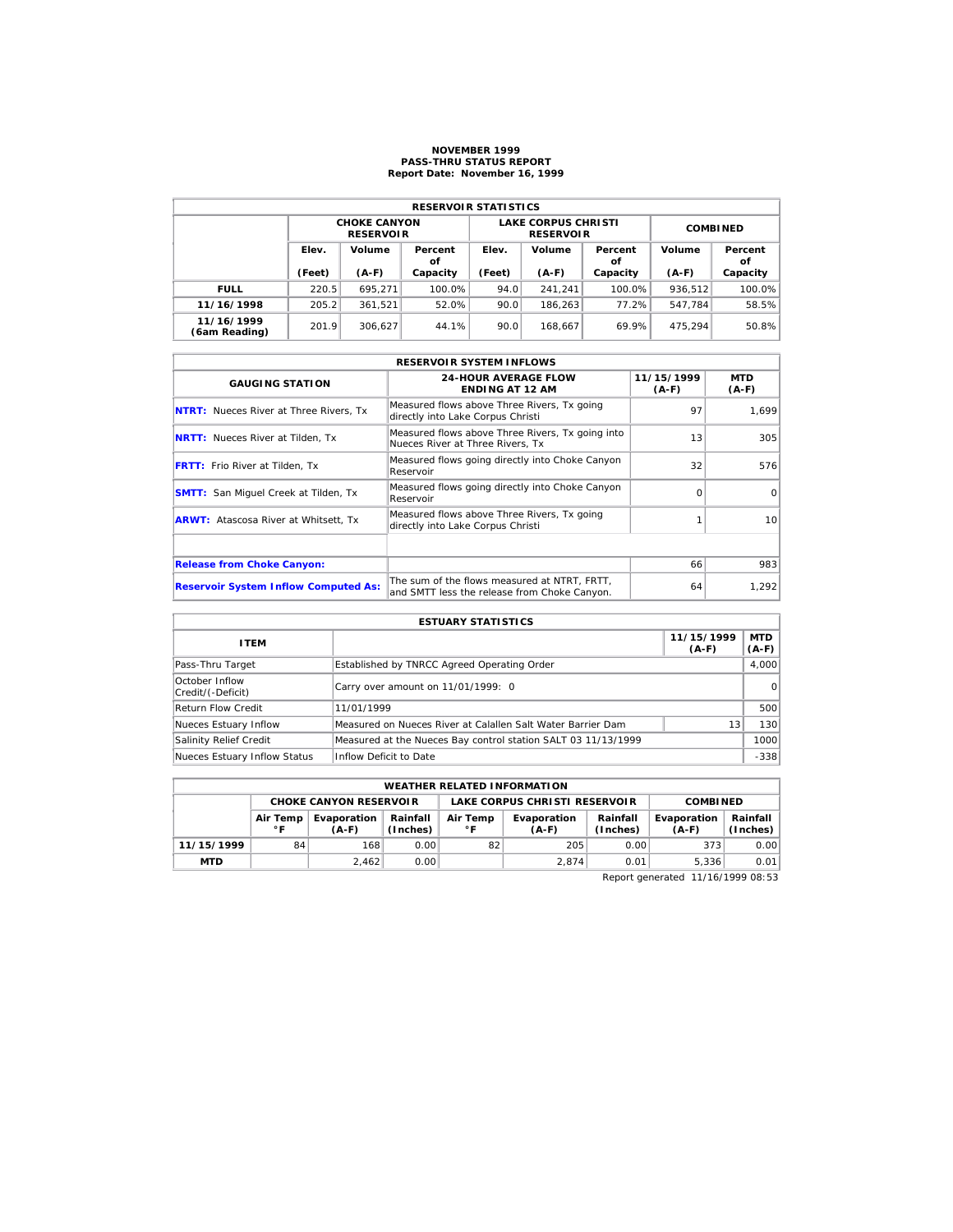# **NOVEMBER 1999 PASS-THRU STATUS REPORT Report Date: November 17, 1999**

| <b>RESERVOIR STATISTICS</b> |        |                                         |               |        |                                                |                 |         |               |  |  |
|-----------------------------|--------|-----------------------------------------|---------------|--------|------------------------------------------------|-----------------|---------|---------------|--|--|
|                             |        | <b>CHOKE CANYON</b><br><b>RESERVOIR</b> |               |        | <b>LAKE CORPUS CHRISTI</b><br><b>RESERVOIR</b> | <b>COMBINED</b> |         |               |  |  |
|                             | Elev.  | Volume                                  | Percent<br>οf | Elev.  | Volume                                         | Percent<br>οf   | Volume  | Percent<br>οf |  |  |
|                             | (Feet) | $(A-F)$                                 | Capacity      | (Feet) | $(A-F)$                                        | Capacity        | $(A-F)$ | Capacity      |  |  |
| <b>FULL</b>                 | 220.5  | 695.271                                 | 100.0%        | 94.0   | 241.241                                        | 100.0%          | 936.512 | 100.0%        |  |  |
| 11/17/1998                  | 205.2  | 362.050                                 | 52.1%         | 91.0   | 186.263                                        | 77.2%           | 548.313 | 58.5%         |  |  |
| 11/17/1999                  | 201.9  | 305.986                                 | 44.0%         | 89.9   | 167.830                                        | 69.6%           | 473.816 | 50.6%         |  |  |

|                                               | <b>RESERVOIR SYSTEM INFLOWS</b>                                                              |                       |                |
|-----------------------------------------------|----------------------------------------------------------------------------------------------|-----------------------|----------------|
| <b>GAUGING STATION</b>                        | <b>24-HOUR AVERAGE FLOW</b><br><b>ENDING AT 12 AM</b>                                        | 11/16/1999<br>$(A-F)$ | MTD<br>$(A-F)$ |
| <b>NTRT:</b> Nueces River at Three Rivers, Tx | Measured flows above Three Rivers, Tx going<br>directly into Lake Corpus Christi             | 99                    | 1.798          |
| <b>NRTT:</b> Nueces River at Tilden, Tx       | Measured flows above Three Rivers, Tx going into<br>Nueces River at Three Rivers. Tx         | 11                    | 316            |
| <b>FRTT:</b> Frio River at Tilden, Tx         | Measured flows going directly into Choke Canyon<br>Reservoir                                 | 34                    | 609            |
| <b>SMTT:</b> San Miquel Creek at Tilden, Tx   | Measured flows going directly into Choke Canyon<br>Reservoir                                 | $\Omega$              | $\Omega$       |
| <b>ARWT:</b> Atascosa River at Whitsett, Tx   | Measured flows above Three Rivers, Tx going<br>directly into Lake Corpus Christi             |                       | 11             |
|                                               |                                                                                              |                       |                |
| <b>Release from Choke Canyon:</b>             |                                                                                              | 66                    | 1,048          |
| <b>Reservoir System Inflow Computed As:</b>   | The sum of the flows measured at NTRT. FRTT.<br>and SMTT less the release from Choke Canyon. | 67                    | 1,360          |

| <b>ESTUARY STATISTICS</b>           |                                                               |                       |                  |  |  |  |  |
|-------------------------------------|---------------------------------------------------------------|-----------------------|------------------|--|--|--|--|
| <b>ITEM</b>                         |                                                               | 11/16/1999<br>$(A-F)$ | MTD  <br>$(A-F)$ |  |  |  |  |
| Pass-Thru Target                    | Established by TNRCC Agreed Operating Order                   |                       | 4,000            |  |  |  |  |
| October Inflow<br>Credit/(-Deficit) | Carry over amount on 11/01/1999: 0                            |                       | 0                |  |  |  |  |
| Return Flow Credit                  | 11/01/1999                                                    |                       | 500              |  |  |  |  |
| Nueces Estuary Inflow               | Measured on Nueces River at Calallen Salt Water Barrier Dam   | <sup>o</sup>          | 130              |  |  |  |  |
| Salinity Relief Credit              | Measured at the Nueces Bay control station SALT 03 11/13/1999 |                       | 1000             |  |  |  |  |
| Nueces Estuary Inflow Status        | Inflow Deficit to Date                                        |                       | $-730$           |  |  |  |  |

|            | <b>WEATHER RELATED INFORMATION</b> |                      |                                                  |    |                               |                      |                        |                      |  |  |  |
|------------|------------------------------------|----------------------|--------------------------------------------------|----|-------------------------------|----------------------|------------------------|----------------------|--|--|--|
|            | <b>CHOKE CANYON RESERVOIR</b>      |                      |                                                  |    | LAKE CORPUS CHRISTI RESERVOIR | <b>COMBINED</b>      |                        |                      |  |  |  |
|            | Air Temp<br>∘г                     | Evaporation<br>(A-F) | Rainfall<br>Air Temp<br>(Inches)<br>$^{\circ}$ F |    | Evaporation<br>$(A-F)$        | Rainfall<br>(Inches) | Evaporation<br>$(A-F)$ | Rainfall<br>(Inches) |  |  |  |
| 11/16/1999 | 83                                 | 131                  | 0.001                                            | 82 | 166 <sub>1</sub>              | 0.00                 | 297                    | 0.00                 |  |  |  |
| <b>MTD</b> |                                    | 2.593                | 0.001                                            |    | 3.040                         | 0.01                 | 5.633                  | 0.01                 |  |  |  |

Report generated 11/17/1999 08:36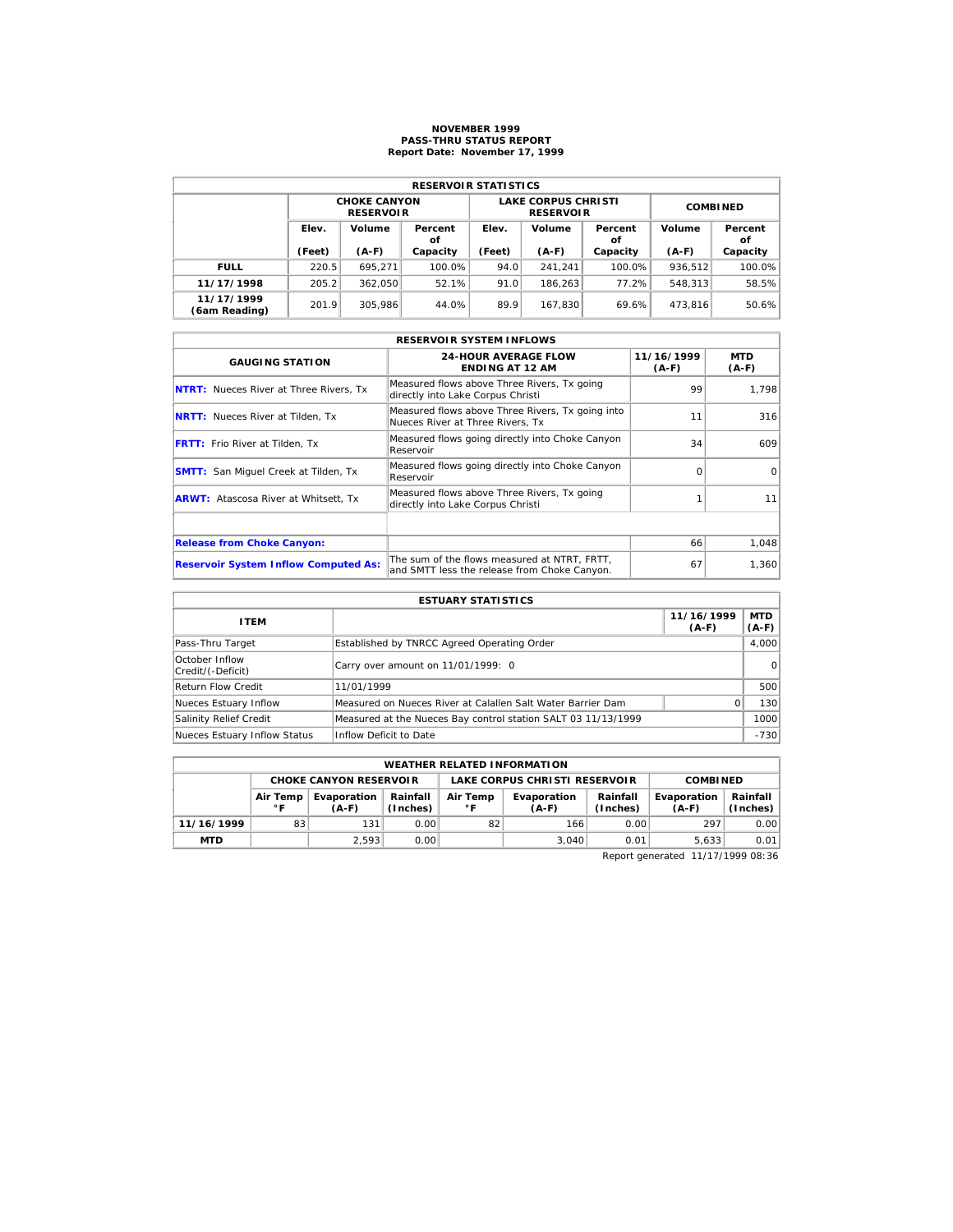## **NOVEMBER 1999 PASS-THRU STATUS REPORT Report Date: November 18, 1999**

| <b>RESERVOIR STATISTICS</b> |                                  |                                         |                 |        |                                                |                 |               |          |  |  |  |
|-----------------------------|----------------------------------|-----------------------------------------|-----------------|--------|------------------------------------------------|-----------------|---------------|----------|--|--|--|
|                             |                                  | <b>CHOKE CANYON</b><br><b>RESERVOIR</b> |                 |        | <b>LAKE CORPUS CHRISTI</b><br><b>RESERVOIR</b> | <b>COMBINED</b> |               |          |  |  |  |
|                             | Elev.<br>Volume<br>Percent<br>οf |                                         | Volume<br>Elev. |        | Percent<br>οf                                  | Volume          | Percent<br>οf |          |  |  |  |
|                             | (Feet)                           | $(A-F)$                                 | Capacity        | (Feet) | $(A-F)$                                        | Capacity        | $(A-F)$       | Capacity |  |  |  |
| <b>FULL</b>                 | 220.5                            | 695.271                                 | 100.0%          | 94.0   | 241.241                                        | 100.0%          | 936.512       | 100.0%   |  |  |  |
| 11/18/1998                  | 205.2                            | 362,402                                 | 52.1%           | 91.0   | 186.263                                        | 77.2%           | 548.665       | 58.6.%   |  |  |  |
| 11/18/1999<br>(6am Reading) | 201.9                            | 306.307                                 | 44.1%           | 89.9   | 167.496                                        | 69.4%           | 473.803       | 50.6%    |  |  |  |

|                                               | <b>RESERVOIR SYSTEM INFLOWS</b>                                                              |                       |                       |
|-----------------------------------------------|----------------------------------------------------------------------------------------------|-----------------------|-----------------------|
| <b>GAUGING STATION</b>                        | <b>24-HOUR AVERAGE FLOW</b><br><b>ENDING AT 12 AM</b>                                        | 11/17/1999<br>$(A-F)$ | <b>MTD</b><br>$(A-F)$ |
| <b>NTRT:</b> Nueces River at Three Rivers, Tx | Measured flows above Three Rivers, Tx going<br>directly into Lake Corpus Christi             | 101                   | 1.900                 |
| <b>NRTT:</b> Nueces River at Tilden, Tx       | Measured flows above Three Rivers, Tx going into<br>Nueces River at Three Rivers. Tx         | 10                    | 326                   |
| <b>FRTT:</b> Frio River at Tilden, Tx         | Measured flows going directly into Choke Canyon<br>Reservoir                                 | 34                    | 643                   |
| <b>SMTT:</b> San Miquel Creek at Tilden, Tx   | Measured flows going directly into Choke Canyon<br>Reservoir                                 | $\Omega$              | $\Omega$              |
| <b>ARWT:</b> Atascosa River at Whitsett, Tx   | Measured flows above Three Rivers, Tx going<br>directly into Lake Corpus Christi             |                       | 12                    |
|                                               |                                                                                              |                       |                       |
| <b>Release from Choke Canyon:</b>             |                                                                                              | 66                    | 1, 114                |
| <b>Reservoir System Inflow Computed As:</b>   | The sum of the flows measured at NTRT, FRTT,<br>and SMTT less the release from Choke Canyon. | 69                    | 1.429                 |

| <b>ESTUARY STATISTICS</b>           |                                                               |                       |                  |  |  |  |  |
|-------------------------------------|---------------------------------------------------------------|-----------------------|------------------|--|--|--|--|
| <b>ITEM</b>                         |                                                               | 11/17/1999<br>$(A-F)$ | MTD  <br>$(A-F)$ |  |  |  |  |
| Pass-Thru Target                    | Established by TNRCC Agreed Operating Order                   |                       | 4.000            |  |  |  |  |
| October Inflow<br>Credit/(-Deficit) | Carry over amount on 11/01/1999: 0                            |                       | $\Omega$         |  |  |  |  |
| <b>Return Flow Credit</b>           | 11/01/1999                                                    |                       | 500              |  |  |  |  |
| Nueces Estuary Inflow               | Measured on Nueces River at Calallen Salt Water Barrier Dam   | 0                     | 130              |  |  |  |  |
| Salinity Relief Credit              | Measured at the Nueces Bay control station SALT 03 11/13/1999 |                       | 1000             |  |  |  |  |
| Nueces Estuary Inflow Status        | Inflow Deficit to Date                                        |                       | $-800$           |  |  |  |  |

| <b>WEATHER RELATED INFORMATION</b> |                          |                               |                      |                               |                        |                      |                        |                      |  |  |
|------------------------------------|--------------------------|-------------------------------|----------------------|-------------------------------|------------------------|----------------------|------------------------|----------------------|--|--|
|                                    |                          | <b>CHOKE CANYON RESERVOIR</b> |                      | LAKE CORPUS CHRISTI RESERVOIR |                        |                      | <b>COMBINED</b>        |                      |  |  |
|                                    | Air Temp<br>$^{\circ}$ F | Evaporation<br>$(A-F)$        | Rainfall<br>(Inches) | Air Temp<br>$^{\circ}$ F      | Evaporation<br>$(A-F)$ | Rainfall<br>(Inches) | Evaporation<br>$(A-F)$ | Rainfall<br>(Inches) |  |  |
| 11/17/1999                         | 79                       | 112                           | 0.00                 | 79                            | 146                    | 0.00                 | 258                    | 0.00                 |  |  |
| <b>MTD</b>                         |                          | 2.705                         | 0.00                 |                               | 3.186                  | 0.01                 | 5.891                  | 0.01                 |  |  |

Report generated 11/18/1999 08:41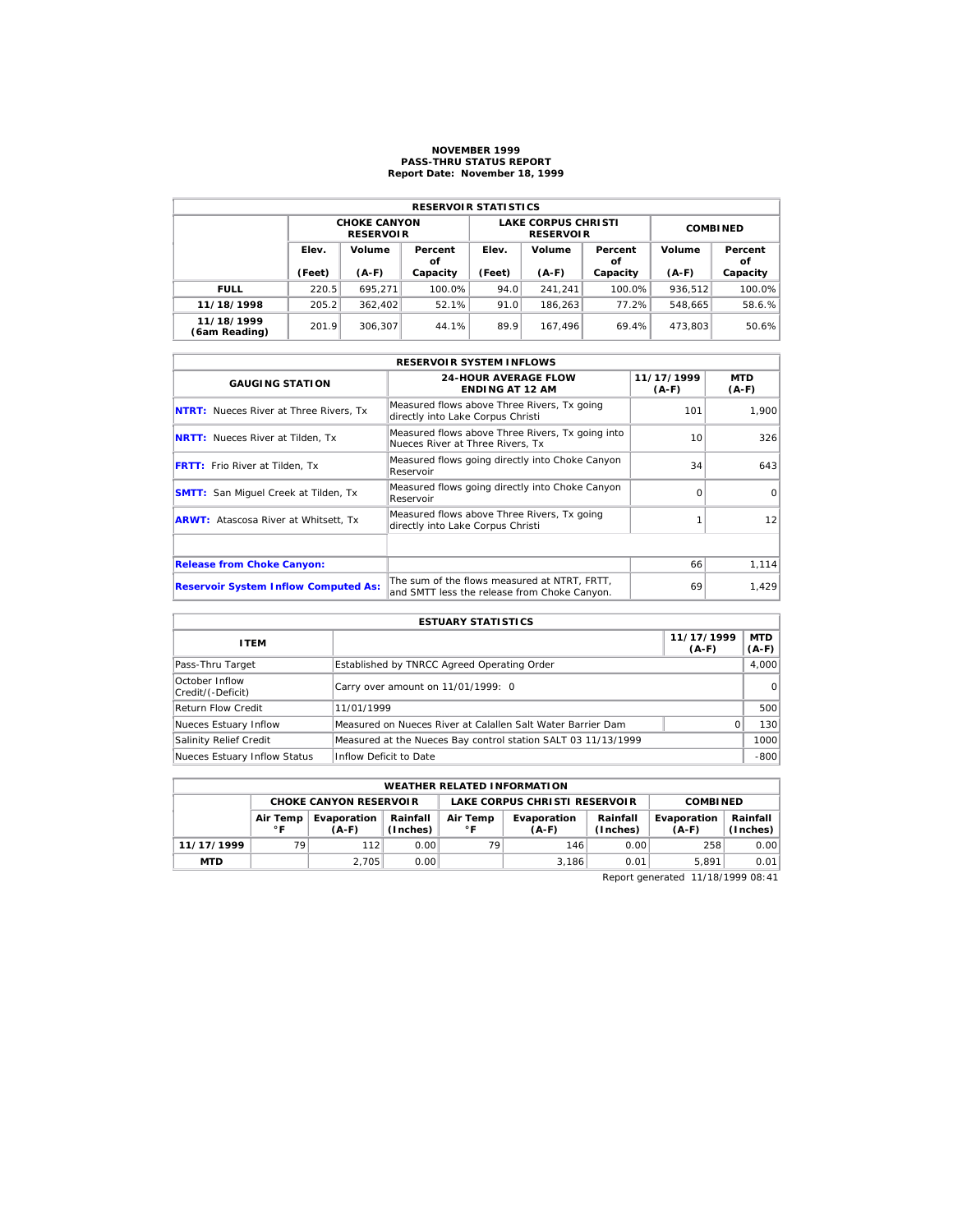# **NOVEMBER 1999 PASS-THRU STATUS REPORT Report Date: November 19, 1999**

| <b>RESERVOIR STATISTICS</b> |        |                                         |               |        |                                                |                 |         |               |  |  |
|-----------------------------|--------|-----------------------------------------|---------------|--------|------------------------------------------------|-----------------|---------|---------------|--|--|
|                             |        | <b>CHOKE CANYON</b><br><b>RESERVOIR</b> |               |        | <b>LAKE CORPUS CHRISTI</b><br><b>RESERVOIR</b> | <b>COMBINED</b> |         |               |  |  |
|                             | Elev.  | Volume                                  | Percent<br>οf | Elev.  | Volume                                         | Percent<br>οf   | Volume  | Percent<br>οf |  |  |
|                             | (Feet) | $(A-F)$                                 | Capacity      | (Feet) | $(A-F)$                                        | Capacity        | $(A-F)$ | Capacity      |  |  |
| <b>FULL</b>                 | 220.5  | 695.271                                 | 100.0%        | 94.0   | 241.241                                        | 100.0%          | 936.512 | 100.0%        |  |  |
| 11/19/1998                  | 205.2  | 362.578                                 | 52.1%         | 91.0   | 186.263                                        | 77.2%           | 548.841 | 58.6.%        |  |  |
| 11/19/1999                  | 201.9  | 305.986                                 | 44.0%         | 89.9   | 167.329                                        | 69.4%           | 473.315 | 50.5%         |  |  |

|                                               | <b>RESERVOIR SYSTEM INFLOWS</b>                                                              |                       |                 |
|-----------------------------------------------|----------------------------------------------------------------------------------------------|-----------------------|-----------------|
| <b>GAUGING STATION</b>                        | <b>24-HOUR AVERAGE FLOW</b><br><b>ENDING AT 12 AM</b>                                        | 11/18/1999<br>$(A-F)$ | MTD<br>$(A-F)$  |
| <b>NTRT:</b> Nueces River at Three Rivers, Tx | Measured flows above Three Rivers, Tx going<br>directly into Lake Corpus Christi             | 99                    | 1.999           |
| <b>NRTT:</b> Nueces River at Tilden, Tx       | Measured flows above Three Rivers, Tx going into<br>Nueces River at Three Rivers. Tx         | 9                     | 335             |
| <b>FRTT:</b> Frio River at Tilden, Tx         | Measured flows going directly into Choke Canyon<br>Reservoir                                 | 34                    | 677             |
| <b>SMTT:</b> San Miquel Creek at Tilden, Tx   | Measured flows going directly into Choke Canyon<br>Reservoir                                 | $\Omega$              | $\Omega$        |
| <b>ARWT:</b> Atascosa River at Whitsett, Tx   | Measured flows above Three Rivers, Tx going<br>directly into Lake Corpus Christi             |                       | 13 <sup>1</sup> |
|                                               |                                                                                              |                       |                 |
| <b>Release from Choke Canyon:</b>             |                                                                                              | 66                    | 1,179           |
| <b>Reservoir System Inflow Computed As:</b>   | The sum of the flows measured at NTRT, FRTT,<br>and SMTT less the release from Choke Canyon. | 67                    | 1,497           |

| <b>ESTUARY STATISTICS</b>           |                                                               |                       |                  |  |  |  |  |  |
|-------------------------------------|---------------------------------------------------------------|-----------------------|------------------|--|--|--|--|--|
| <b>ITEM</b>                         |                                                               | 11/18/1999<br>$(A-F)$ | MTD  <br>$(A-F)$ |  |  |  |  |  |
| Pass-Thru Target                    | Established by TNRCC Agreed Operating Order                   |                       | 4,000            |  |  |  |  |  |
| October Inflow<br>Credit/(-Deficit) | Carry over amount on 11/01/1999: 0                            |                       | 0                |  |  |  |  |  |
| <b>Return Flow Credit</b>           | 11/01/1999                                                    |                       | 500              |  |  |  |  |  |
| Nueces Estuary Inflow               | Measured on Nueces River at Calallen Salt Water Barrier Dam   | O.                    | 130              |  |  |  |  |  |
| Salinity Relief Credit              | Measured at the Nueces Bay control station SALT 03 11/13/1999 |                       | 1000             |  |  |  |  |  |
| Nueces Estuary Inflow Status        | Inflow Deficit to Date                                        |                       | $-867$           |  |  |  |  |  |

|                                                                                            | <b>WEATHER RELATED INFORMATION</b> |                               |       |                               |                      |                        |                      |                 |  |  |  |
|--------------------------------------------------------------------------------------------|------------------------------------|-------------------------------|-------|-------------------------------|----------------------|------------------------|----------------------|-----------------|--|--|--|
|                                                                                            |                                    | <b>CHOKE CANYON RESERVOLR</b> |       | LAKE CORPUS CHRISTI RESERVOIR |                      |                        |                      | <b>COMBINED</b> |  |  |  |
| Rainfall<br>Air Temp<br>Evaporation<br>Air Temp<br>(Inches)<br>$^{\circ}$ F<br>∘г<br>(A-F) |                                    |                               |       | Evaporation<br>$(A-F)$        | Rainfall<br>(Inches) | Evaporation<br>$(A-F)$ | Rainfall<br>(Inches) |                 |  |  |  |
| 11/18/1999                                                                                 | 84                                 | 168                           | 0.001 | 84                            | 165                  | 0.00                   | 333                  | 0.00            |  |  |  |
| <b>MTD</b>                                                                                 |                                    | 2.873                         | 0.001 |                               | 3.351<br>0.01        |                        |                      | 0.01            |  |  |  |

Report generated 11/19/1999 08:36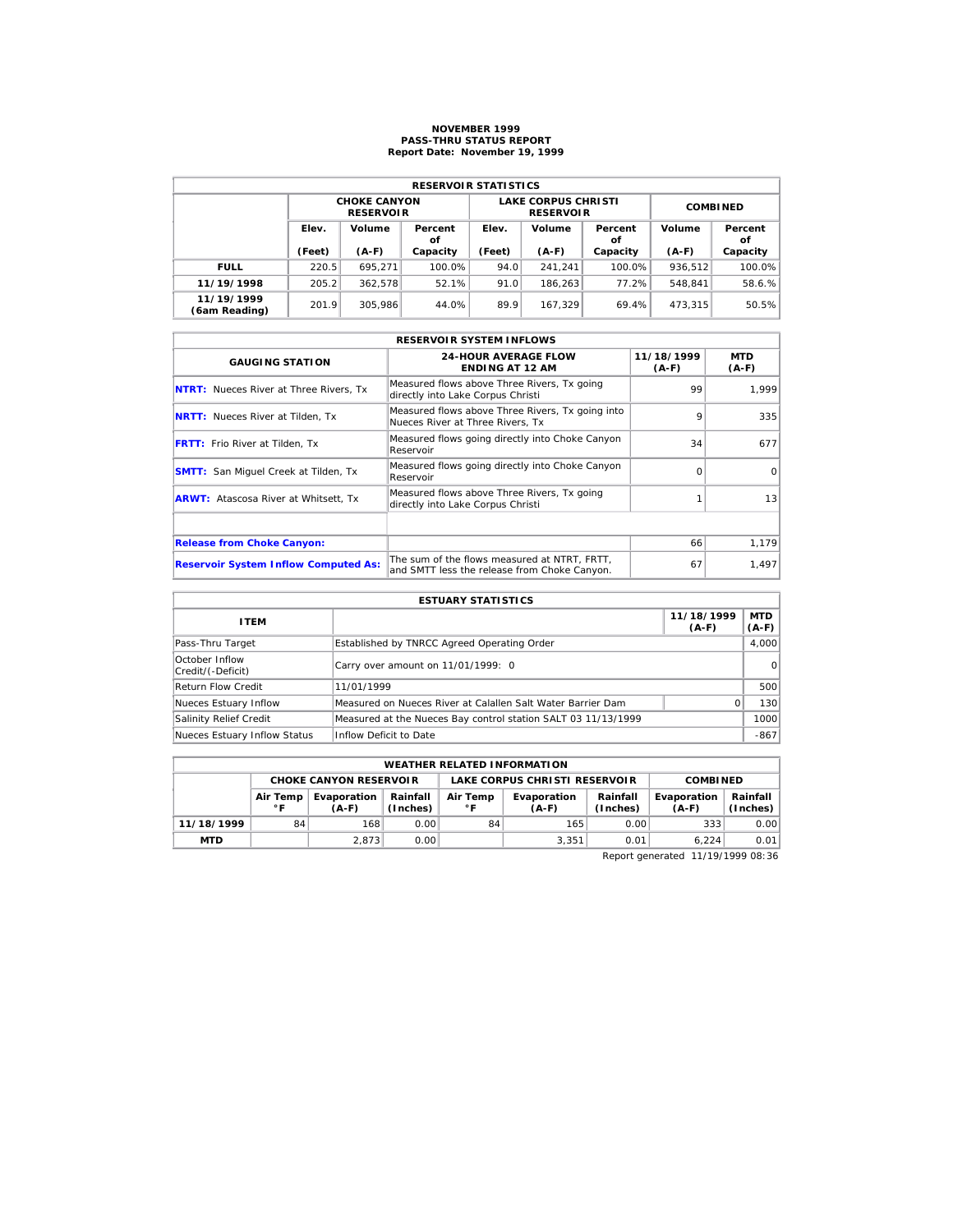#### **NOVEMBER 1999 PASS-THRU STATUS REPORT Report Date: November 20, 1999**

| <b>RESERVOIR STATISTICS</b> |        |                                         |               |        |                                                |                 |         |               |  |  |  |
|-----------------------------|--------|-----------------------------------------|---------------|--------|------------------------------------------------|-----------------|---------|---------------|--|--|--|
|                             |        | <b>CHOKE CANYON</b><br><b>RESERVOIR</b> |               |        | <b>LAKE CORPUS CHRISTI</b><br><b>RESERVOIR</b> | <b>COMBINED</b> |         |               |  |  |  |
|                             | Elev.  | Volume                                  | Percent<br>οf | Elev.  | Volume                                         | Percent<br>οf   | Volume  | Percent<br>οf |  |  |  |
|                             | (Feet) | $(A-F)$                                 | Capacity      | (Feet) | $(A-F)$                                        | Capacity        | $(A-F)$ | Capacity      |  |  |  |
| <b>FULL</b>                 | 220.5  | 695.271                                 | 100.0%        | 94.0   | 241.241                                        | 100.0%          | 936,512 | 100.0%        |  |  |  |
| 11/20/1998                  | 205.2  | 362.050                                 | 52.1%         | 91.0   | 186.263                                        | 77.2%           | 548.313 | 50.5.%        |  |  |  |
| 11/20/1999<br>(6am Reading) | 201.8  | 305.826                                 | 44.0%         | 89.8   | 166.995                                        | 69.2%           | 472.821 | 50.5%         |  |  |  |

|                                               | <b>RESERVOIR SYSTEM INFLOWS</b>                                                              |                       |                       |
|-----------------------------------------------|----------------------------------------------------------------------------------------------|-----------------------|-----------------------|
| <b>GAUGING STATION</b>                        | <b>24-HOUR AVERAGE FLOW</b><br><b>ENDING AT 12 AM</b>                                        | 11/19/1999<br>$(A-F)$ | <b>MTD</b><br>$(A-F)$ |
| <b>NTRT:</b> Nueces River at Three Rivers, Tx | Measured flows above Three Rivers, Tx going<br>directly into Lake Corpus Christi             | 99                    | 2,098                 |
| <b>NRTT:</b> Nueces River at Tilden, Tx       | Measured flows above Three Rivers, Tx going into<br>Nueces River at Three Rivers. Tx         | 9                     | 344                   |
| <b>FRTT:</b> Frio River at Tilden, Tx         | Measured flows going directly into Choke Canyon<br>Reservoir                                 | 34                    | 711                   |
| <b>SMTT:</b> San Miquel Creek at Tilden, Tx   | Measured flows going directly into Choke Canyon<br>Reservoir                                 | ∩                     | $\Omega$              |
| <b>ARWT:</b> Atascosa River at Whitsett, Tx   | Measured flows above Three Rivers, Tx going<br>directly into Lake Corpus Christi             |                       | 15                    |
|                                               |                                                                                              |                       |                       |
| <b>Release from Choke Canyon:</b>             |                                                                                              | 66                    | 1,245                 |
| <b>Reservoir System Inflow Computed As:</b>   | The sum of the flows measured at NTRT, FRTT,<br>and SMTT less the release from Choke Canyon. | 67                    | 1,564                 |

| <b>ESTUARY STATISTICS</b>           |                                                               |                       |                       |  |  |  |  |  |
|-------------------------------------|---------------------------------------------------------------|-----------------------|-----------------------|--|--|--|--|--|
| <b>ITEM</b>                         |                                                               | 11/19/1999<br>$(A-F)$ | <b>MTD</b><br>$(A-F)$ |  |  |  |  |  |
| Pass-Thru Target                    | Established by TNRCC Agreed Operating Order                   |                       | 4.000                 |  |  |  |  |  |
| October Inflow<br>Credit/(-Deficit) | Carry over amount on 11/01/1999: 0                            |                       | 0                     |  |  |  |  |  |
| <b>Return Flow Credit</b>           | 11/01/1999                                                    |                       | 500                   |  |  |  |  |  |
| Nueces Estuary Inflow               | Measured on Nueces River at Calallen Salt Water Barrier Dam   |                       | 130                   |  |  |  |  |  |
| Salinity Relief Credit              | Measured at the Nueces Bay control station SALT 03 11/13/1999 |                       | 1000                  |  |  |  |  |  |
| Nueces Estuary Inflow Status        | Inflow Deficit to Date                                        |                       | $-935$                |  |  |  |  |  |

| <b>WEATHER RELATED INFORMATION</b>                                                |                          |                        |                      |                          |                        |                      |                        |                      |  |
|-----------------------------------------------------------------------------------|--------------------------|------------------------|----------------------|--------------------------|------------------------|----------------------|------------------------|----------------------|--|
| <b>CHOKE CANYON RESERVOIR</b><br>LAKE CORPUS CHRISTI RESERVOIR<br><b>COMBINED</b> |                          |                        |                      |                          |                        |                      |                        |                      |  |
|                                                                                   | Air Temp<br>$^{\circ}$ F | Evaporation<br>$(A-F)$ | Rainfall<br>(Inches) | Air Temp<br>$^{\circ}$ F | Evaporation<br>$(A-F)$ | Rainfall<br>(Inches) | Evaporation<br>$(A-F)$ | Rainfall<br>(Inches) |  |
| 11/19/1999                                                                        | 86                       | 187                    | 0.00                 | 85                       | 165                    | 0.00                 | 352                    | 0.00                 |  |
| <b>MTD</b>                                                                        |                          | 3.060                  | 0.00                 |                          | 3.516                  | 0.01                 | 6.576                  | 0.01                 |  |

Report generated 11/20/1999 08:36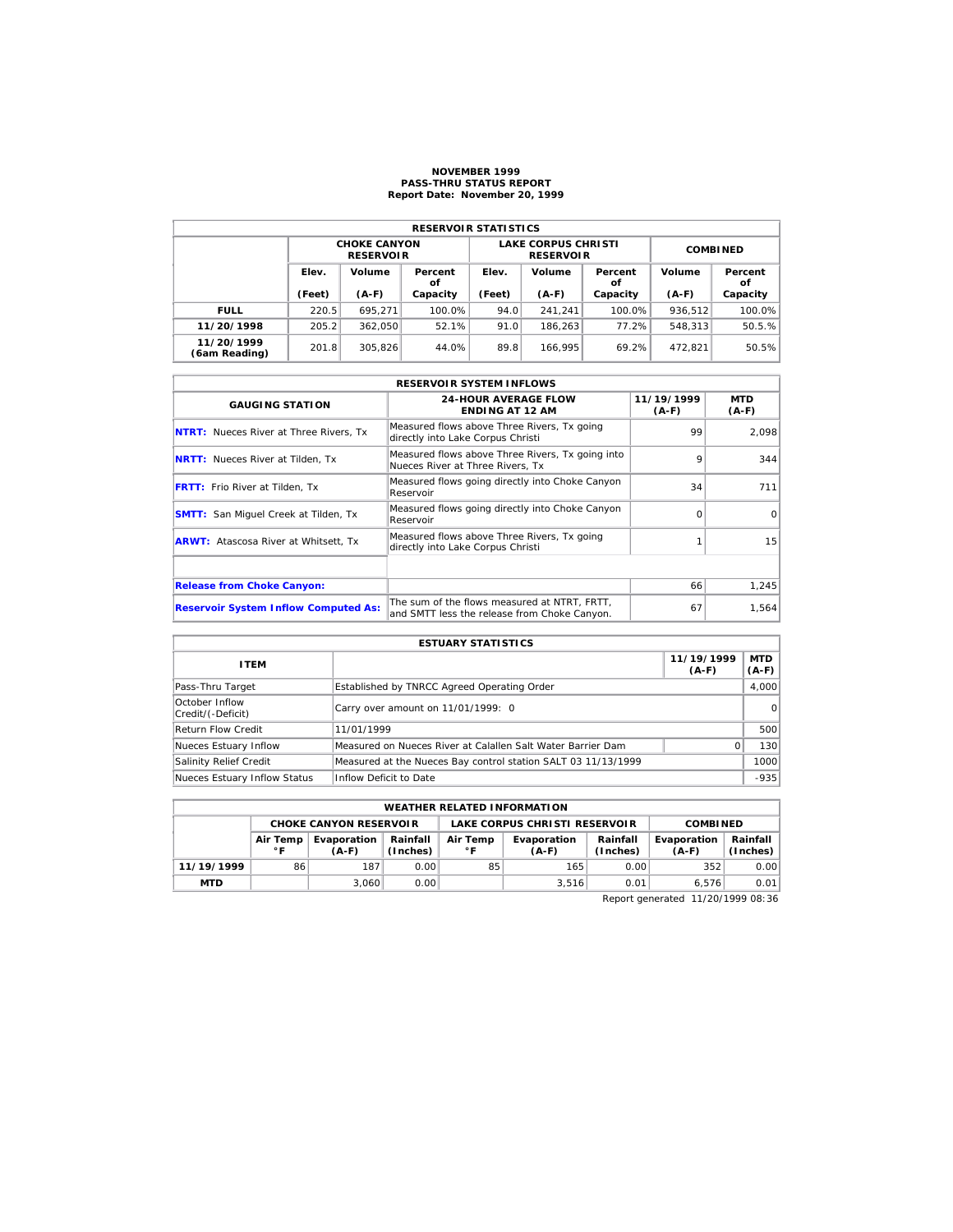# **NOVEMBER 1999 PASS-THRU STATUS REPORT Report Date: November 21, 1999**

| <b>RESERVOIR STATISTICS</b> |        |                                         |               |        |                                                |                 |         |               |  |  |  |
|-----------------------------|--------|-----------------------------------------|---------------|--------|------------------------------------------------|-----------------|---------|---------------|--|--|--|
|                             |        | <b>CHOKE CANYON</b><br><b>RESERVOIR</b> |               |        | <b>LAKE CORPUS CHRISTI</b><br><b>RESERVOIR</b> | <b>COMBINED</b> |         |               |  |  |  |
|                             | Elev.  | Volume                                  | Percent<br>οf | Elev.  | Volume                                         | Percent<br>οf   | Volume  | Percent<br>οf |  |  |  |
|                             | (Feet) | $(A-F)$                                 | Capacity      | (Feet) | $(A-F)$                                        | Capacity        | $(A-F)$ | Capacity      |  |  |  |
| <b>FULL</b>                 | 220.5  | 695.271                                 | 100.0%        | 94.0   | 241.241                                        | 100.0%          | 936.512 | 100.0%        |  |  |  |
| 11/21/1998                  | 205.2  | 361.873                                 | 52.0%         | 91.0   | 186.263                                        | 77.2%           | 548.136 | 58.5.%        |  |  |  |
| 11/21/1999                  | 201.8  | 305.506                                 | 43.9%         | 89.8   | 166.495                                        | 69.0%           | 472.001 | 50.4%         |  |  |  |

|                                               | <b>RESERVOIR SYSTEM INFLOWS</b>                                                              |                       |                |
|-----------------------------------------------|----------------------------------------------------------------------------------------------|-----------------------|----------------|
| <b>GAUGING STATION</b>                        | <b>24-HOUR AVERAGE FLOW</b><br><b>ENDING AT 12 AM</b>                                        | 11/20/1999<br>$(A-F)$ | MTD<br>$(A-F)$ |
| <b>NTRT:</b> Nueces River at Three Rivers, Tx | Measured flows above Three Rivers, Tx going<br>directly into Lake Corpus Christi             | 97                    | 2,195          |
| <b>NRTT:</b> Nueces River at Tilden, Tx       | Measured flows above Three Rivers, Tx going into<br>Nueces River at Three Rivers. Tx         | 8                     | 352            |
| <b>FRTT:</b> Frio River at Tilden, Tx         | Measured flows going directly into Choke Canyon<br>Reservoir                                 | 32                    | 742            |
| <b>SMTT:</b> San Miquel Creek at Tilden, Tx   | Measured flows going directly into Choke Canyon<br>Reservoir                                 | $\Omega$              | $\Omega$       |
| <b>ARWT:</b> Atascosa River at Whitsett, Tx   | Measured flows above Three Rivers, Tx going<br>directly into Lake Corpus Christi             |                       | 16             |
|                                               |                                                                                              |                       |                |
| <b>Release from Choke Canyon:</b>             |                                                                                              | 66                    | 1,310          |
| <b>Reservoir System Inflow Computed As:</b>   | The sum of the flows measured at NTRT, FRTT,<br>and SMTT less the release from Choke Canyon. | 64                    | 1,628          |

| <b>ESTUARY STATISTICS</b>           |                                                               |                       |                  |  |  |  |  |  |
|-------------------------------------|---------------------------------------------------------------|-----------------------|------------------|--|--|--|--|--|
| <b>ITEM</b>                         |                                                               | 11/20/1999<br>$(A-F)$ | MTD  <br>$(A-F)$ |  |  |  |  |  |
| Pass-Thru Target                    | Established by TNRCC Agreed Operating Order                   |                       | 4,000            |  |  |  |  |  |
| October Inflow<br>Credit/(-Deficit) | Carry over amount on 11/01/1999: 0                            |                       | $\Omega$         |  |  |  |  |  |
| <b>Return Flow Credit</b>           | 11/01/1999                                                    |                       | 500              |  |  |  |  |  |
| Nueces Estuary Inflow               | Measured on Nueces River at Calallen Salt Water Barrier Dam   | O.                    | 130              |  |  |  |  |  |
| Salinity Relief Credit              | Measured at the Nueces Bay control station SALT 03 11/13/1999 |                       | 1000             |  |  |  |  |  |
| Nueces Estuary Inflow Status        | Inflow Deficit to Date                                        |                       | $-998$           |  |  |  |  |  |

|                                                                | <b>WEATHER RELATED INFORMATION</b> |                               |       |                          |                                      |                      |                        |                      |  |  |  |
|----------------------------------------------------------------|------------------------------------|-------------------------------|-------|--------------------------|--------------------------------------|----------------------|------------------------|----------------------|--|--|--|
|                                                                |                                    | <b>CHOKE CANYON RESERVOLR</b> |       |                          | <b>LAKE CORPUS CHRISTI RESERVOIR</b> | <b>COMBINED</b>      |                        |                      |  |  |  |
| Rainfall<br>Air Temp<br>Evaporation<br>(Inches)<br>∘г<br>(A-F) |                                    |                               |       | Air Temp<br>$^{\circ}$ F | Evaporation<br>$(A-F)$               | Rainfall<br>(Inches) | Evaporation<br>$(A-F)$ | Rainfall<br>(Inches) |  |  |  |
| 11/20/1999                                                     | 79                                 | 121                           | 0.001 | 85                       | 146                                  | 0.00                 | 267                    | 0.00                 |  |  |  |
| <b>MTD</b>                                                     |                                    | 3.181                         | 0.001 |                          | 3.662                                | 0.01                 | 6.843                  | 0.01                 |  |  |  |

Report generated 11/21/1999 08:45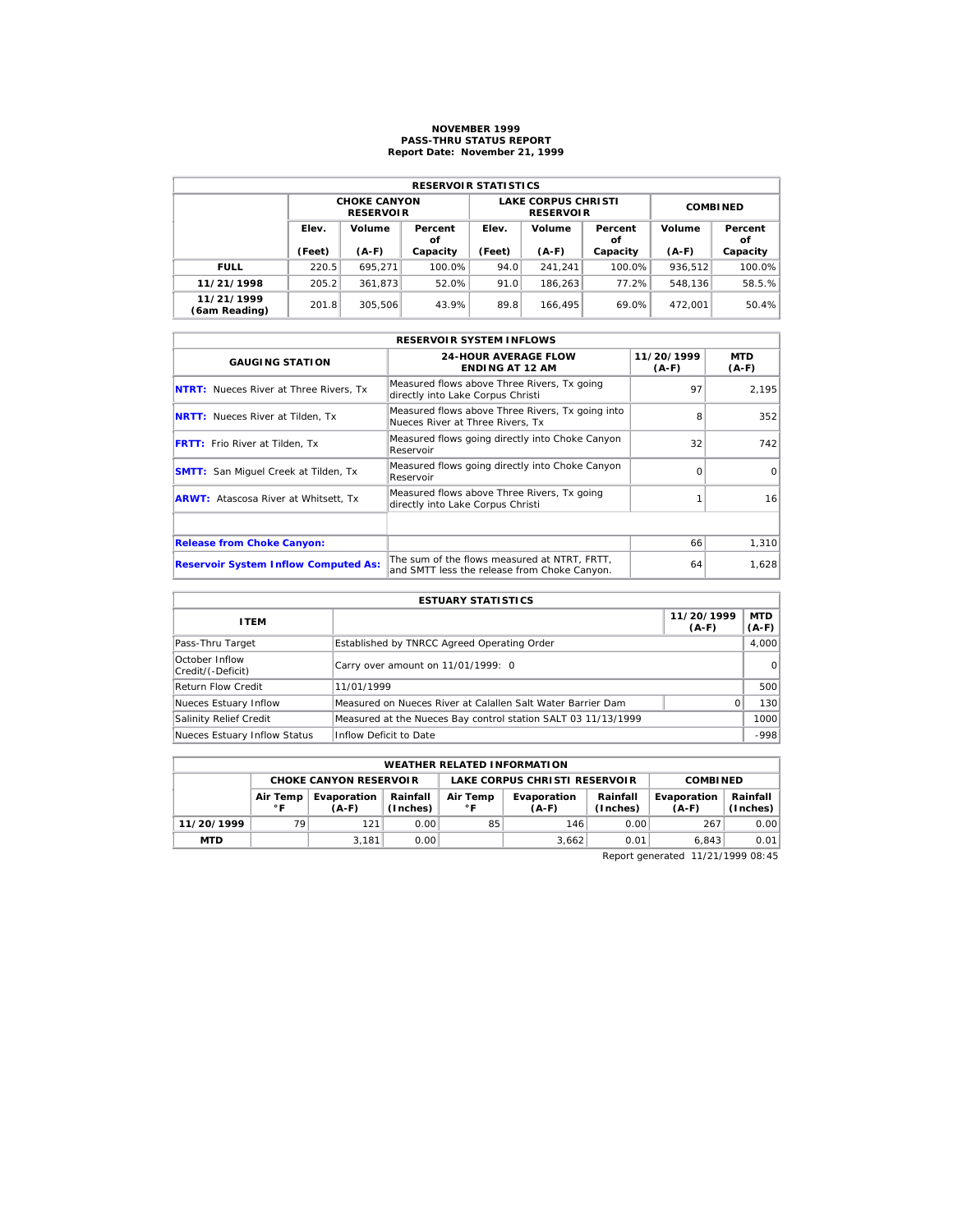# **NOVEMBER 1999 PASS-THRU STATUS REPORT Report Date: November 22, 1999**

| <b>RESERVOIR STATISTICS</b> |        |                                         |               |        |                                                |                 |         |               |  |  |  |
|-----------------------------|--------|-----------------------------------------|---------------|--------|------------------------------------------------|-----------------|---------|---------------|--|--|--|
|                             |        | <b>CHOKE CANYON</b><br><b>RESERVOIR</b> |               |        | <b>LAKE CORPUS CHRISTI</b><br><b>RESERVOIR</b> | <b>COMBINED</b> |         |               |  |  |  |
|                             | Elev.  | Volume                                  | Percent<br>οf | Elev.  | Volume                                         | Percent<br>οf   | Volume  | Percent<br>οf |  |  |  |
|                             | (Feet) | $(A-F)$                                 | Capacity      | (Feet) | $(A-F)$                                        | Capacity        | $(A-F)$ | Capacity      |  |  |  |
| <b>FULL</b>                 | 220.5  | 695.271                                 | 100.0%        | 94.0   | 241.241                                        | 100.0%          | 936.512 | 100.0%        |  |  |  |
| 11/22/1998                  | 205.2  | 361.697                                 | 52.0%         | 91.0   | 186.263                                        | 77.2%           | 547.960 | 58.5.%        |  |  |  |
| 11/22/1999<br>(6am Reading) | 201.8  | 305.346                                 | 43.9%         | 89.8   | 166.161                                        | 68.9%           | 471.507 | 50.3%         |  |  |  |

|                                               | <b>RESERVOIR SYSTEM INFLOWS</b>                                                              |                       |                |  |  |  |  |  |  |  |
|-----------------------------------------------|----------------------------------------------------------------------------------------------|-----------------------|----------------|--|--|--|--|--|--|--|
| <b>GAUGING STATION</b>                        | <b>24-HOUR AVERAGE FLOW</b><br><b>ENDING AT 12 AM</b>                                        | 11/21/1999<br>$(A-F)$ | MTD<br>$(A-F)$ |  |  |  |  |  |  |  |
| <b>NTRT:</b> Nueces River at Three Rivers, Tx | Measured flows above Three Rivers, Tx going<br>directly into Lake Corpus Christi             | 95                    | 2,291          |  |  |  |  |  |  |  |
| <b>NRTT:</b> Nueces River at Tilden, Tx       | Measured flows above Three Rivers, Tx going into<br>Nueces River at Three Rivers. Tx         |                       | 359            |  |  |  |  |  |  |  |
| <b>FRTT:</b> Frio River at Tilden, Tx         | Measured flows going directly into Choke Canyon<br>Reservoir                                 | 30                    | 772            |  |  |  |  |  |  |  |
| <b>SMTT:</b> San Miquel Creek at Tilden, Tx   | Measured flows going directly into Choke Canyon<br>Reservoir                                 | $\Omega$              | $\Omega$       |  |  |  |  |  |  |  |
| <b>ARWT:</b> Atascosa River at Whitsett, Tx   | Measured flows above Three Rivers, Tx going<br>directly into Lake Corpus Christi             |                       | 171            |  |  |  |  |  |  |  |
|                                               |                                                                                              |                       |                |  |  |  |  |  |  |  |
| <b>Release from Choke Canyon:</b>             |                                                                                              | 66                    | 1,376          |  |  |  |  |  |  |  |
| <b>Reservoir System Inflow Computed As:</b>   | The sum of the flows measured at NTRT. FRTT.<br>and SMTT less the release from Choke Canyon. | 60                    | 1,687          |  |  |  |  |  |  |  |

| <b>ESTUARY STATISTICS</b>           |                                                               |                       |                  |  |  |  |  |  |
|-------------------------------------|---------------------------------------------------------------|-----------------------|------------------|--|--|--|--|--|
| <b>ITEM</b>                         |                                                               | 11/21/1999<br>$(A-F)$ | MTD  <br>$(A-F)$ |  |  |  |  |  |
| Pass-Thru Target                    | Established by TNRCC Agreed Operating Order                   |                       | 4.000            |  |  |  |  |  |
| October Inflow<br>Credit/(-Deficit) | Carry over amount on 11/01/1999: 0                            |                       | $\Omega$         |  |  |  |  |  |
| <b>Return Flow Credit</b>           | 11/01/1999                                                    |                       | 500              |  |  |  |  |  |
| Nueces Estuary Inflow               | Measured on Nueces River at Calallen Salt Water Barrier Dam   |                       | 138              |  |  |  |  |  |
| Salinity Relief Credit              | Measured at the Nueces Bay control station SALT 03 11/13/1999 |                       | 1000             |  |  |  |  |  |
| Nueces Estuary Inflow Status        | Inflow Deficit to Date                                        |                       | $-1,049$         |  |  |  |  |  |

|            | <b>WEATHER RELATED INFORMATION</b>                                                                                   |                               |       |    |                               |                        |                      |      |  |  |  |
|------------|----------------------------------------------------------------------------------------------------------------------|-------------------------------|-------|----|-------------------------------|------------------------|----------------------|------|--|--|--|
|            |                                                                                                                      | <b>CHOKE CANYON RESERVOLR</b> |       |    | LAKE CORPUS CHRISTI RESERVOIR |                        | <b>COMBINED</b>      |      |  |  |  |
|            | Rainfall<br>Air Temp<br>Evaporation<br>Air Temp<br>Evaporation<br>(Inches)<br>$^{\circ}$ F<br>∘г<br>$(A-F)$<br>(A-F) |                               |       |    | Rainfall<br>(Inches)          | Evaporation<br>$(A-F)$ | Rainfall<br>(Inches) |      |  |  |  |
| 11/21/1999 | 84                                                                                                                   | 186                           | 0.00  | 83 | 194                           | 0.00                   | 380                  | 0.00 |  |  |  |
| <b>MTD</b> |                                                                                                                      | 3.367                         | 0.001 |    | 3.856                         | 0.01                   | 7.223                | 0.01 |  |  |  |

Report generated 11/22/1999 08:45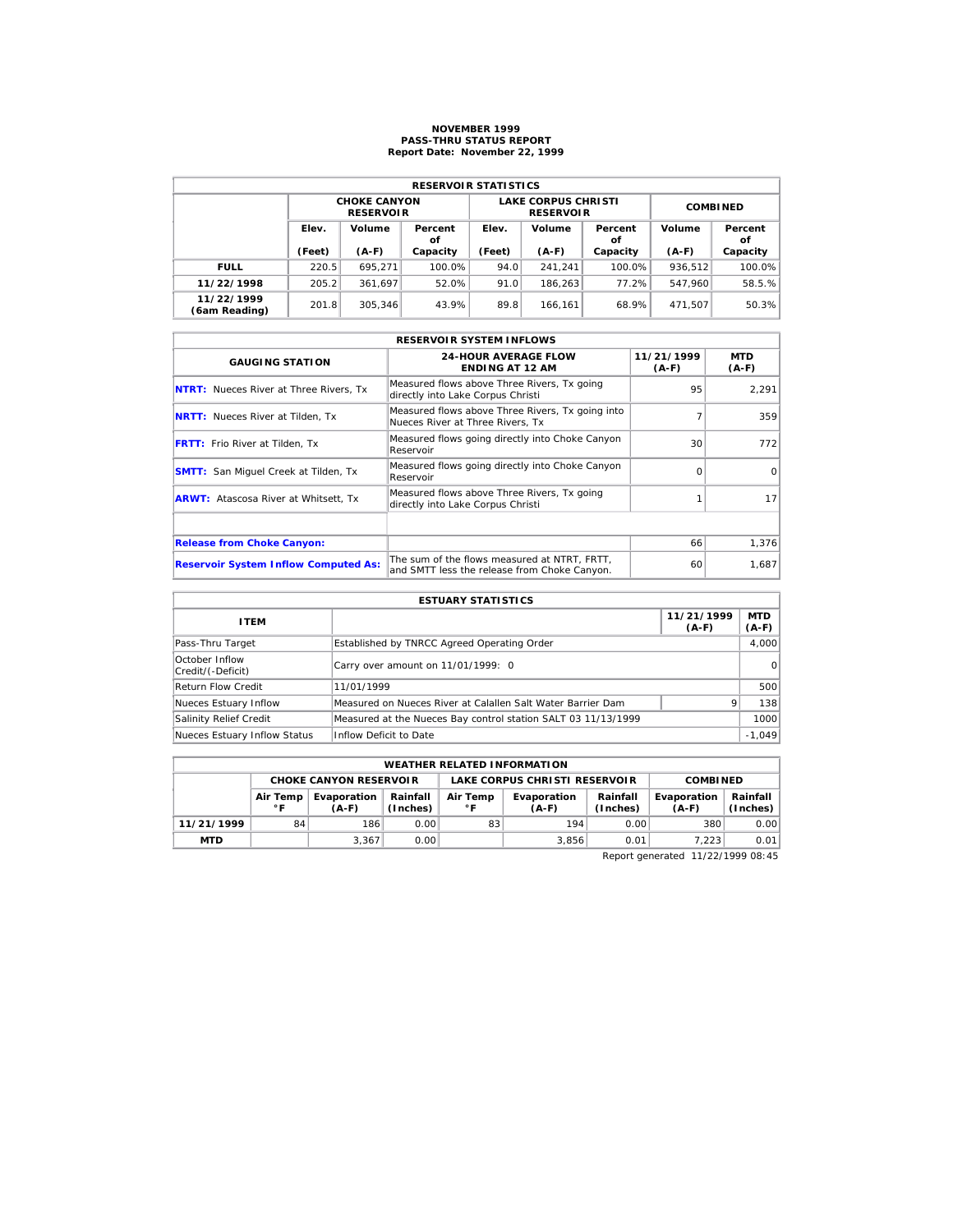# **NOVEMBER 1999 PASS-THRU STATUS REPORT Report Date: November 23, 1999**

| <b>RESERVOIR STATISTICS</b> |        |                                         |               |        |                                                |                 |         |               |  |  |  |
|-----------------------------|--------|-----------------------------------------|---------------|--------|------------------------------------------------|-----------------|---------|---------------|--|--|--|
|                             |        | <b>CHOKE CANYON</b><br><b>RESERVOIR</b> |               |        | <b>LAKE CORPUS CHRISTI</b><br><b>RESERVOIR</b> | <b>COMBINED</b> |         |               |  |  |  |
|                             | Elev.  | Volume                                  | Percent<br>οf | Elev.  | Volume                                         | Percent<br>οf   | Volume  | Percent<br>οf |  |  |  |
|                             | (Feet) | $(A-F)$                                 | Capacity      | (Feet) | $(A-F)$                                        | Capacity        | $(A-F)$ | Capacity      |  |  |  |
| <b>FULL</b>                 | 220.5  | 695.271                                 | 100.0%        | 94.0   | 241.241                                        | 100.0%          | 936.512 | 100.0%        |  |  |  |
| 11/23/1998                  | 205.2  | 361.873                                 | 52.0%         | 91.0   | 186.263                                        | 77.2%           | 548.136 | 58.5.%        |  |  |  |
| 11/23/1999                  | 201.8  | 305.186                                 | 43.9%         | 89.8   | 166.328                                        | 68.9%           | 471.514 | 50.3%         |  |  |  |

|                                               | <b>RESERVOIR SYSTEM INFLOWS</b>                                                              |                       |                       |  |  |  |  |  |  |  |
|-----------------------------------------------|----------------------------------------------------------------------------------------------|-----------------------|-----------------------|--|--|--|--|--|--|--|
| <b>GAUGING STATION</b>                        | <b>24-HOUR AVERAGE FLOW</b><br><b>ENDING AT 12 AM</b>                                        | 11/22/1999<br>$(A-F)$ | <b>MTD</b><br>$(A-F)$ |  |  |  |  |  |  |  |
| <b>NTRT:</b> Nueces River at Three Rivers. Tx | Measured flows above Three Rivers, Tx going<br>directly into Lake Corpus Christi             | 93                    | 2.384                 |  |  |  |  |  |  |  |
| <b>NRTT:</b> Nueces River at Tilden, Tx       | Measured flows above Three Rivers, Tx going into<br>Nueces River at Three Rivers, Tx         | 6                     | 364                   |  |  |  |  |  |  |  |
| FRTT: Frio River at Tilden, Tx                | Measured flows going directly into Choke Canyon<br>Reservoir                                 | 32                    | 804                   |  |  |  |  |  |  |  |
| <b>SMTT:</b> San Miquel Creek at Tilden, Tx   | Measured flows going directly into Choke Canyon<br>Reservoir                                 | $\Omega$              | $\Omega$              |  |  |  |  |  |  |  |
| <b>ARWT:</b> Atascosa River at Whitsett, Tx   | Measured flows above Three Rivers, Tx going<br>directly into Lake Corpus Christi             |                       | 18 <sup>1</sup>       |  |  |  |  |  |  |  |
|                                               |                                                                                              |                       |                       |  |  |  |  |  |  |  |
| <b>Release from Choke Canyon:</b>             |                                                                                              | 66                    | 1,441                 |  |  |  |  |  |  |  |
| <b>Reservoir System Inflow Computed As:</b>   | The sum of the flows measured at NTRT, FRTT,<br>and SMTT less the release from Choke Canyon. | 60                    | 1,747                 |  |  |  |  |  |  |  |

| <b>ESTUARY STATISTICS</b>           |                                                               |                       |                       |  |  |  |  |  |
|-------------------------------------|---------------------------------------------------------------|-----------------------|-----------------------|--|--|--|--|--|
| <b>ITEM</b>                         |                                                               | 11/22/1999<br>$(A-F)$ | <b>MTD</b><br>$(A-F)$ |  |  |  |  |  |
| Pass-Thru Target                    | Established by TNRCC Agreed Operating Order                   |                       | 4.000                 |  |  |  |  |  |
| October Inflow<br>Credit/(-Deficit) | Carry over amount on 11/01/1999: 0                            |                       | $\Omega$              |  |  |  |  |  |
| <b>Return Flow Credit</b>           | 11/01/1999                                                    |                       | 500                   |  |  |  |  |  |
| Nueces Estuary Inflow               | Measured on Nueces River at Calallen Salt Water Barrier Dam   |                       | 146                   |  |  |  |  |  |
| Salinity Relief Credit              | Measured at the Nueces Bay control station SALT 03 11/13/1999 |                       | 1000                  |  |  |  |  |  |
| Nueces Estuary Inflow Status        | Inflow Deficit to Date                                        |                       | $-1,101$              |  |  |  |  |  |

|            | <b>WEATHER RELATED INFORMATION</b> |                               |                      |                          |                                      |                      |                        |                      |  |  |  |
|------------|------------------------------------|-------------------------------|----------------------|--------------------------|--------------------------------------|----------------------|------------------------|----------------------|--|--|--|
|            |                                    | <b>CHOKE CANYON RESERVOLR</b> |                      |                          | <b>LAKE CORPUS CHRISTI RESERVOIR</b> | <b>COMBINED</b>      |                        |                      |  |  |  |
|            | Air Temp<br>∘г                     | Evaporation<br>(A-F)          | Rainfall<br>(Inches) | Air Temp<br>$^{\circ}$ F | Evaporation<br>$(A-F)$               | Rainfall<br>(Inches) | Evaporation<br>$(A-F)$ | Rainfall<br>(Inches) |  |  |  |
| 11/22/1999 | 86                                 | 233                           | 0.001                | 84                       | 213                                  | 0.00                 | 446                    | 0.00                 |  |  |  |
| <b>MTD</b> |                                    | 3.600                         | 0.001                |                          | 4.069                                | 0.01                 | 7.669                  | 0.01                 |  |  |  |

Report generated 11/23/1999 08:38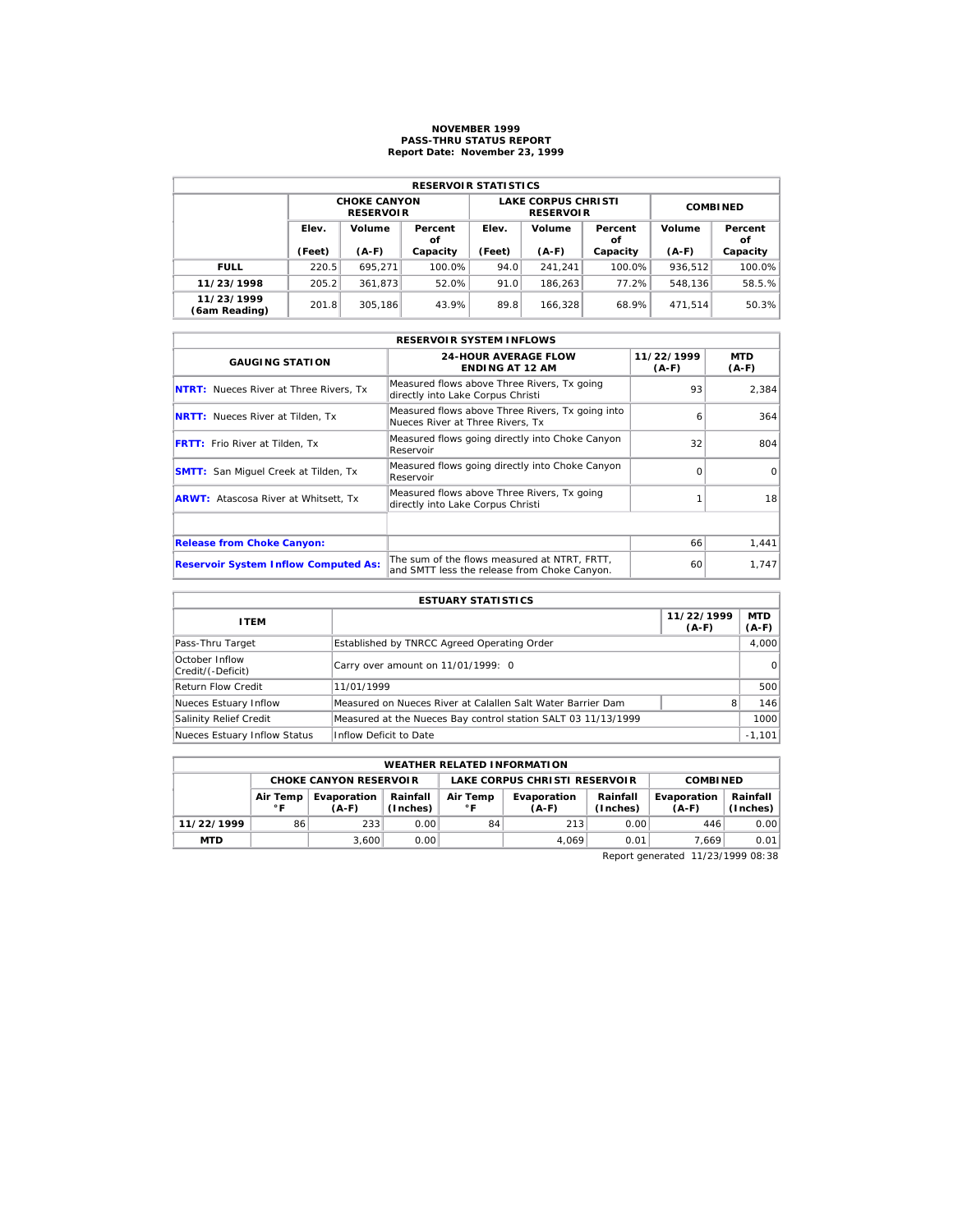# **NOVEMBER 1999 PASS-THRU STATUS REPORT Report Date: November 24, 1999**

| <b>RESERVOIR STATISTICS</b> |        |                                         |               |        |                                                |                 |         |               |  |  |  |
|-----------------------------|--------|-----------------------------------------|---------------|--------|------------------------------------------------|-----------------|---------|---------------|--|--|--|
|                             |        | <b>CHOKE CANYON</b><br><b>RESERVOIR</b> |               |        | <b>LAKE CORPUS CHRISTI</b><br><b>RESERVOIR</b> | <b>COMBINED</b> |         |               |  |  |  |
|                             | Elev.  | Volume                                  | Percent<br>οf | Elev.  | Volume                                         | Percent<br>οf   | Volume  | Percent<br>οf |  |  |  |
|                             | (Feet) | $(A-F)$                                 | Capacity      | (Feet) | $(A-F)$                                        | Capacity        | $(A-F)$ | Capacity      |  |  |  |
| <b>FULL</b>                 | 220.5  | 695.271                                 | 100.0%        | 94.0   | 241.241                                        | 100.0%          | 936.512 | 100.0%        |  |  |  |
| 11/24/1998                  | 205.2  | 362.226                                 | 52.1%         | 91.0   | 186.263                                        | 77.2%           | 548.489 | 58.6.%        |  |  |  |
| 11/24/1999<br>(6am Reading) | 201.8  | 304.866                                 | 43.8%         | 89.8   | 165.828                                        | 68.7%           | 470.694 | 50.3%         |  |  |  |

|                                               | <b>RESERVOIR SYSTEM INFLOWS</b>                                                              |                       |                 |
|-----------------------------------------------|----------------------------------------------------------------------------------------------|-----------------------|-----------------|
| <b>GAUGING STATION</b>                        | <b>24-HOUR AVERAGE FLOW</b><br><b>ENDING AT 12 AM</b>                                        | 11/23/1999<br>$(A-F)$ | MTD<br>$(A-F)$  |
| <b>NTRT:</b> Nueces River at Three Rivers, Tx | Measured flows above Three Rivers, Tx going<br>directly into Lake Corpus Christi             | 89                    | 2,473           |
| <b>NRTT:</b> Nueces River at Tilden, Tx       | Measured flows above Three Rivers, Tx going into<br>Nueces River at Three Rivers. Tx         | 5                     | 370             |
| <b>FRTT:</b> Frio River at Tilden, Tx         | Measured flows going directly into Choke Canyon<br>Reservoir                                 | 38                    | 842             |
| <b>SMTT:</b> San Miquel Creek at Tilden, Tx   | Measured flows going directly into Choke Canyon<br>Reservoir                                 | $\Omega$              | $\Omega$        |
| <b>ARWT:</b> Atascosa River at Whitsett, Tx   | Measured flows above Three Rivers, Tx going<br>directly into Lake Corpus Christi             |                       | 19 <sup>1</sup> |
|                                               |                                                                                              |                       |                 |
| <b>Release from Choke Canyon:</b>             |                                                                                              | 66                    | 1,507           |
| <b>Reservoir System Inflow Computed As:</b>   | The sum of the flows measured at NTRT. FRTT.<br>and SMTT less the release from Choke Canyon. | 62                    | 1,808           |

| <b>ESTUARY STATISTICS</b>           |                                                               |                       |                  |  |  |  |  |  |
|-------------------------------------|---------------------------------------------------------------|-----------------------|------------------|--|--|--|--|--|
| <b>ITEM</b>                         |                                                               | 11/23/1999<br>$(A-F)$ | MTD  <br>$(A-F)$ |  |  |  |  |  |
| Pass-Thru Target                    | Established by TNRCC Agreed Operating Order                   |                       | 4.000            |  |  |  |  |  |
| October Inflow<br>Credit/(-Deficit) | Carry over amount on 11/01/1999: 0                            |                       | $\Omega$         |  |  |  |  |  |
| <b>Return Flow Credit</b>           | 11/01/1999                                                    |                       | 500              |  |  |  |  |  |
| Nueces Estuary Inflow               | Measured on Nueces River at Calallen Salt Water Barrier Dam   |                       | 147              |  |  |  |  |  |
| Salinity Relief Credit              | Measured at the Nueces Bay control station SALT 03 11/13/1999 |                       | 1000             |  |  |  |  |  |
| Nueces Estuary Inflow Status        | Inflow Deficit to Date                                        |                       | $-1,162$         |  |  |  |  |  |

|                                                                                                       | <b>WEATHER RELATED INFORMATION</b> |                               |       |             |                               |                        |                      |      |  |  |  |
|-------------------------------------------------------------------------------------------------------|------------------------------------|-------------------------------|-------|-------------|-------------------------------|------------------------|----------------------|------|--|--|--|
|                                                                                                       |                                    | <b>CHOKE CANYON RESERVOLR</b> |       |             | LAKE CORPUS CHRISTI RESERVOIR |                        | <b>COMBINED</b>      |      |  |  |  |
| Rainfall<br>Air Temp<br>Evaporation<br>Air Temp<br>(Inches)<br>$^{\circ}$ F<br>∘г<br>$(A-F)$<br>(A-F) |                                    |                               |       | Evaporation | Rainfall<br>(Inches)          | Evaporation<br>$(A-F)$ | Rainfall<br>(Inches) |      |  |  |  |
| 11/23/1999                                                                                            | 86                                 | 279                           | 0.001 | 82          | 223                           | 0.00                   | 502                  | 0.00 |  |  |  |
| <b>MTD</b>                                                                                            |                                    | 3.879                         | 0.001 |             | 4.292                         | 0.01                   | 8.171                | 0.01 |  |  |  |

Report generated 11/24/1999 08:50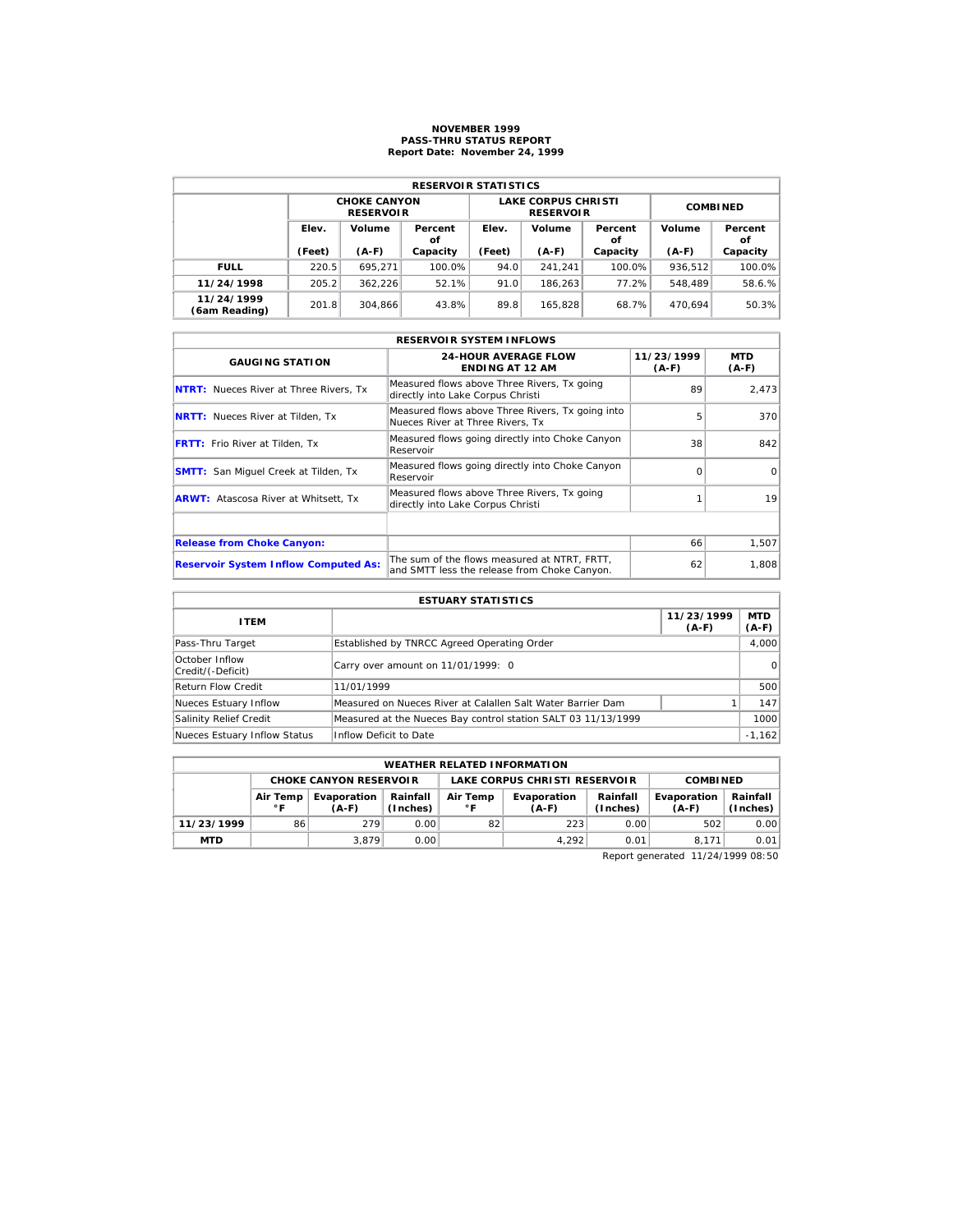# **NOVEMBER 1999 PASS-THRU STATUS REPORT Report Date: November 25, 1999**

| <b>RESERVOIR STATISTICS</b> |        |                                         |               |        |                                                |                 |         |               |  |  |
|-----------------------------|--------|-----------------------------------------|---------------|--------|------------------------------------------------|-----------------|---------|---------------|--|--|
|                             |        | <b>CHOKE CANYON</b><br><b>RESERVOIR</b> |               |        | <b>LAKE CORPUS CHRISTI</b><br><b>RESERVOIR</b> | <b>COMBINED</b> |         |               |  |  |
|                             | Elev.  | Volume                                  | Percent<br>οf | Elev.  | Volume                                         | Percent<br>οf   | Volume  | Percent<br>οf |  |  |
|                             | (Feet) | $(A-F)$                                 | Capacity      | (Feet) | $(A-F)$                                        | Capacity        | $(A-F)$ | Capacity      |  |  |
| <b>FULL</b>                 | 220.5  | 695.271                                 | 100.0%        | 94.0   | 241.241                                        | 100.0%          | 936.512 | 100.0%        |  |  |
| 11/25/1998                  | 205.3  | 363.461                                 | 52.3%         | 91.0   | 186.263                                        | 77.2%           | 549.724 | 58.7.%        |  |  |
| 11/25/1999<br>(6am Reading) | 201.8  | 304.547                                 | 43.8%         | 89.8   | 165.828                                        | 68.7%           | 470.375 | 50.2%         |  |  |

|                                               | <b>RESERVOIR SYSTEM INFLOWS</b>                                                              |                       |                       |
|-----------------------------------------------|----------------------------------------------------------------------------------------------|-----------------------|-----------------------|
| <b>GAUGING STATION</b>                        | <b>24-HOUR AVERAGE FLOW</b><br><b>ENDING AT 12 AM</b>                                        | 11/24/1999<br>$(A-F)$ | <b>MTD</b><br>$(A-F)$ |
| <b>NTRT:</b> Nueces River at Three Rivers, Tx | Measured flows above Three Rivers, Tx going<br>directly into Lake Corpus Christi             | 93                    | 2,567                 |
| <b>NRTT:</b> Nueces River at Tilden, Tx       | Measured flows above Three Rivers, Tx going into<br>Nueces River at Three Rivers. Tx         | 5                     | 375                   |
| <b>FRTT:</b> Frio River at Tilden, Tx         | Measured flows going directly into Choke Canyon<br>Reservoir                                 | 38                    | 879                   |
| <b>SMTT:</b> San Miquel Creek at Tilden, Tx   | Measured flows going directly into Choke Canyon<br>Reservoir                                 | $\Omega$              | $\Omega$              |
| <b>ARWT:</b> Atascosa River at Whitsett, Tx   | Measured flows above Three Rivers, Tx going<br>directly into Lake Corpus Christi             |                       | 20                    |
|                                               |                                                                                              |                       |                       |
| <b>Release from Choke Canyon:</b>             |                                                                                              | 66                    | 1.572                 |
| <b>Reservoir System Inflow Computed As:</b>   | The sum of the flows measured at NTRT. FRTT.<br>and SMTT less the release from Choke Canyon. | 66                    | 1,874                 |

|                                     | <b>ESTUARY STATISTICS</b>                                     |                       |                       |
|-------------------------------------|---------------------------------------------------------------|-----------------------|-----------------------|
| <b>ITEM</b>                         |                                                               | 11/24/1999<br>$(A-F)$ | <b>MTD</b><br>$(A-F)$ |
| Pass-Thru Target                    | Established by TNRCC Agreed Operating Order                   |                       | 4.000                 |
| October Inflow<br>Credit/(-Deficit) | Carry over amount on 11/01/1999: 0                            |                       | $\Omega$              |
| <b>Return Flow Credit</b>           | 11/01/1999                                                    |                       | 500                   |
| Nueces Estuary Inflow               | Measured on Nueces River at Calallen Salt Water Barrier Dam   | 14                    | 161                   |
| Salinity Relief Credit              | Measured at the Nueces Bay control station SALT 03 11/13/1999 |                       | 1000                  |
| Nueces Estuary Inflow Status        | Inflow Deficit to Date                                        |                       | $-1,213$              |

|                               | <b>WEATHER RELATED INFORMATION</b>                                         |       |                |                                                         |               |                        |                      |      |  |  |
|-------------------------------|----------------------------------------------------------------------------|-------|----------------|---------------------------------------------------------|---------------|------------------------|----------------------|------|--|--|
| <b>CHOKE CANYON RESERVOIR</b> |                                                                            |       |                | <b>LAKE CORPUS CHRISTI RESERVOIR</b><br><b>COMBINED</b> |               |                        |                      |      |  |  |
|                               | Rainfall<br>Air Temp<br>Evaporation<br>(Inches)<br>$^{\circ}$ F<br>$(A-F)$ |       | Air Temp<br>۰F | Rainfall<br>Evaporation<br>(Inches)<br>(A-F)            |               | Evaporation<br>$(A-F)$ | Rainfall<br>(Inches) |      |  |  |
| 11/24/1999                    | 59                                                                         | 121   | 0.10           | 62                                                      | 165           | 0.23                   | 286                  | 0.33 |  |  |
| <b>MTD</b>                    |                                                                            | 4.000 | 0.10           |                                                         | 4.457<br>0.24 |                        |                      | 0.34 |  |  |

Report generated 11/25/1999 08:49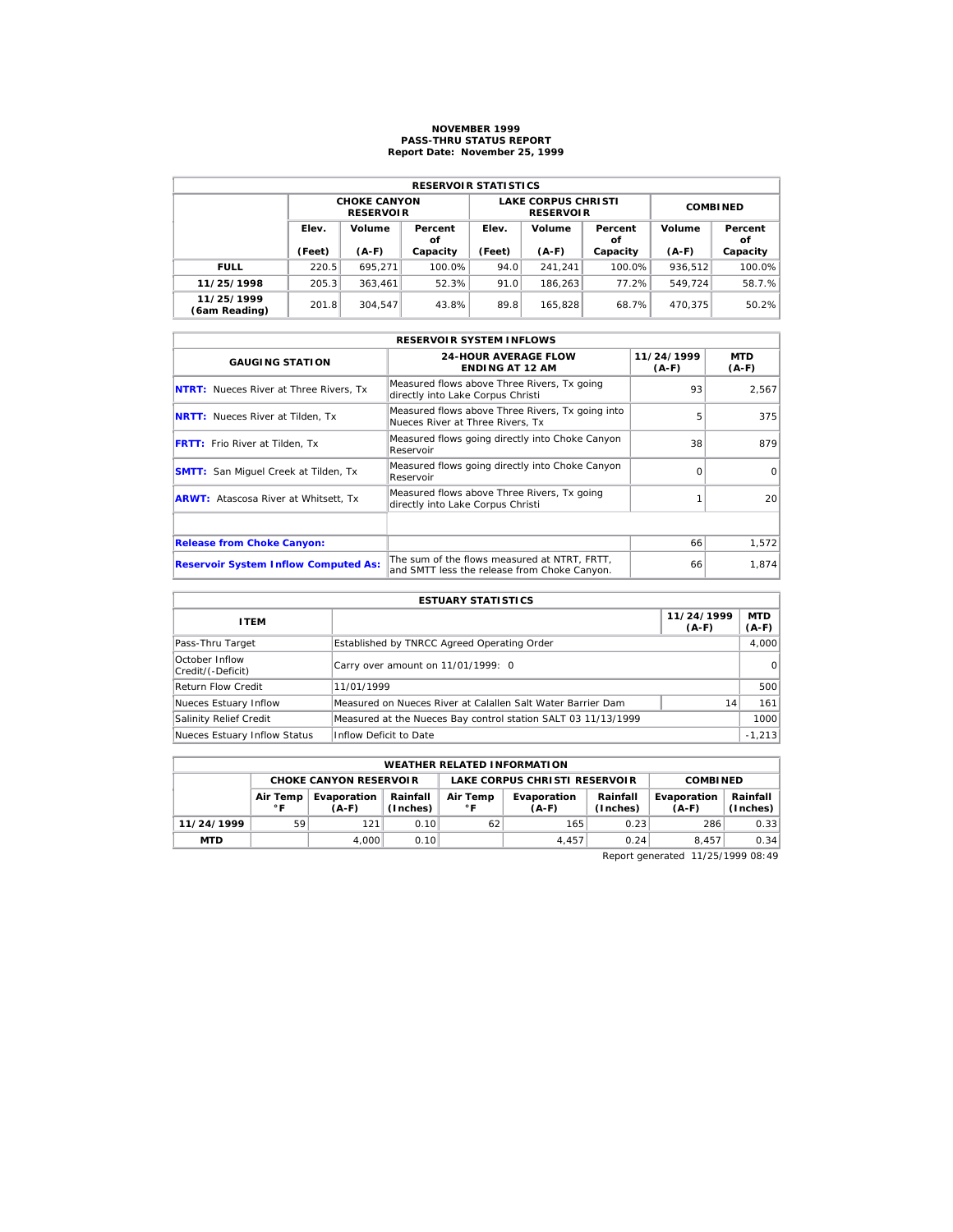## **NOVEMBER 1999 PASS-THRU STATUS REPORT Report Date: November 26, 1999**

| <b>RESERVOIR STATISTICS</b> |        |                                         |          |        |                                                |                 |         |               |  |  |  |
|-----------------------------|--------|-----------------------------------------|----------|--------|------------------------------------------------|-----------------|---------|---------------|--|--|--|
|                             |        | <b>CHOKE CANYON</b><br><b>RESERVOIR</b> |          |        | <b>LAKE CORPUS CHRISTI</b><br><b>RESERVOIR</b> | <b>COMBINED</b> |         |               |  |  |  |
|                             | Elev.  | Volume<br>Percent<br>οf                 |          | Elev.  | Volume<br>Percent<br>οf                        |                 | Volume  | Percent<br>οf |  |  |  |
|                             | (Feet) | $(A-F)$                                 | Capacity | (Feet) | $(A-F)$                                        | Capacity        | $(A-F)$ | Capacity      |  |  |  |
| <b>FULL</b>                 | 220.5  | 695.271                                 | 100.0%   | 94.0   | 241.241                                        | 100.0%          | 936.512 | 100.0%        |  |  |  |
| 11/26/1998                  | 205.3  | 363.814                                 | 52.3%    | 91.0   | 186.263                                        | 77.2%           | 550.077 | 58.7.%        |  |  |  |
| 11/26/1999<br>(6am Reading) | 201.7  | 304.068                                 | 43.7%    | 89.7   | 164.334                                        | 68.1%           | 468.402 | 50.0%         |  |  |  |

|                                               | <b>RESERVOIR SYSTEM INFLOWS</b>                                                              |                       |                       |
|-----------------------------------------------|----------------------------------------------------------------------------------------------|-----------------------|-----------------------|
| <b>GAUGING STATION</b>                        | <b>24-HOUR AVERAGE FLOW</b><br><b>ENDING AT 12 AM</b>                                        | 11/25/1999<br>$(A-F)$ | <b>MTD</b><br>$(A-F)$ |
| <b>NTRT:</b> Nueces River at Three Rivers, Tx | Measured flows above Three Rivers, Tx going<br>directly into Lake Corpus Christi             | 95                    | 2,662                 |
| <b>NRTT:</b> Nueces River at Tilden, Tx       | Measured flows above Three Rivers, Tx going into<br>Nueces River at Three Rivers. Tx         | 6                     | 381                   |
| <b>FRTT:</b> Frio River at Tilden, Tx         | Measured flows going directly into Choke Canyon<br>Reservoir                                 | 36                    | 915                   |
| <b>SMTT:</b> San Miquel Creek at Tilden, Tx   | Measured flows going directly into Choke Canyon<br>Reservoir                                 | $\Omega$              | $\Omega$              |
| <b>ARWT:</b> Atascosa River at Whitsett, Tx   | Measured flows above Three Rivers, Tx going<br>directly into Lake Corpus Christi             |                       | 22                    |
|                                               |                                                                                              |                       |                       |
| <b>Release from Choke Canyon:</b>             |                                                                                              | 66                    | 1,638                 |
| <b>Reservoir System Inflow Computed As:</b>   | The sum of the flows measured at NTRT, FRTT,<br>and SMTT less the release from Choke Canyon. | 66                    | 1,939                 |

| <b>ESTUARY STATISTICS</b>           |                                                               |    |          |  |  |  |  |
|-------------------------------------|---------------------------------------------------------------|----|----------|--|--|--|--|
| <b>ITEM</b>                         | 11/25/1999<br>MTD<br>$(A-F)$<br>$(A-F)$                       |    |          |  |  |  |  |
| Pass-Thru Target                    | Established by TNRCC Agreed Operating Order                   |    | 4.000    |  |  |  |  |
| October Inflow<br>Credit/(-Deficit) | Carry over amount on 11/01/1999: 0                            |    | $\Omega$ |  |  |  |  |
| <b>Return Flow Credit</b>           | 11/01/1999                                                    |    | 500      |  |  |  |  |
| Nueces Estuary Inflow               | Measured on Nueces River at Calallen Salt Water Barrier Dam   | 36 | 197      |  |  |  |  |
| Salinity Relief Credit              | Measured at the Nueces Bay control station SALT 03 11/13/1999 |    | 1000     |  |  |  |  |
| Nueces Estuary Inflow Status        | Inflow Deficit to Date                                        |    | $-1,243$ |  |  |  |  |

| <b>WEATHER RELATED INFORMATION</b> |                          |                               |                                                                            |                               |                      |                        |                      |      |  |
|------------------------------------|--------------------------|-------------------------------|----------------------------------------------------------------------------|-------------------------------|----------------------|------------------------|----------------------|------|--|
|                                    |                          | <b>CHOKE CANYON RESERVOIR</b> |                                                                            | LAKE CORPUS CHRISTI RESERVOIR |                      |                        | <b>COMBINED</b>      |      |  |
|                                    | Air Temp<br>$^{\circ}$ F | Evaporation<br>$(A-F)$        | Rainfall<br>Air Temp<br>Evaporation<br>(Inches)<br>$^{\circ}$ F<br>$(A-F)$ |                               | Rainfall<br>(Inches) | Evaporation<br>$(A-F)$ | Rainfall<br>(Inches) |      |  |
| 11/25/1999                         | 62                       | 139                           | 0.00                                                                       |                               | 145                  | 0.00                   | 284                  | 0.00 |  |
| <b>MTD</b>                         |                          | 4.139                         | 0.10                                                                       |                               | 4.602                | 0.24                   | 8.741                | 0.34 |  |

Report generated 11/26/1999 09:30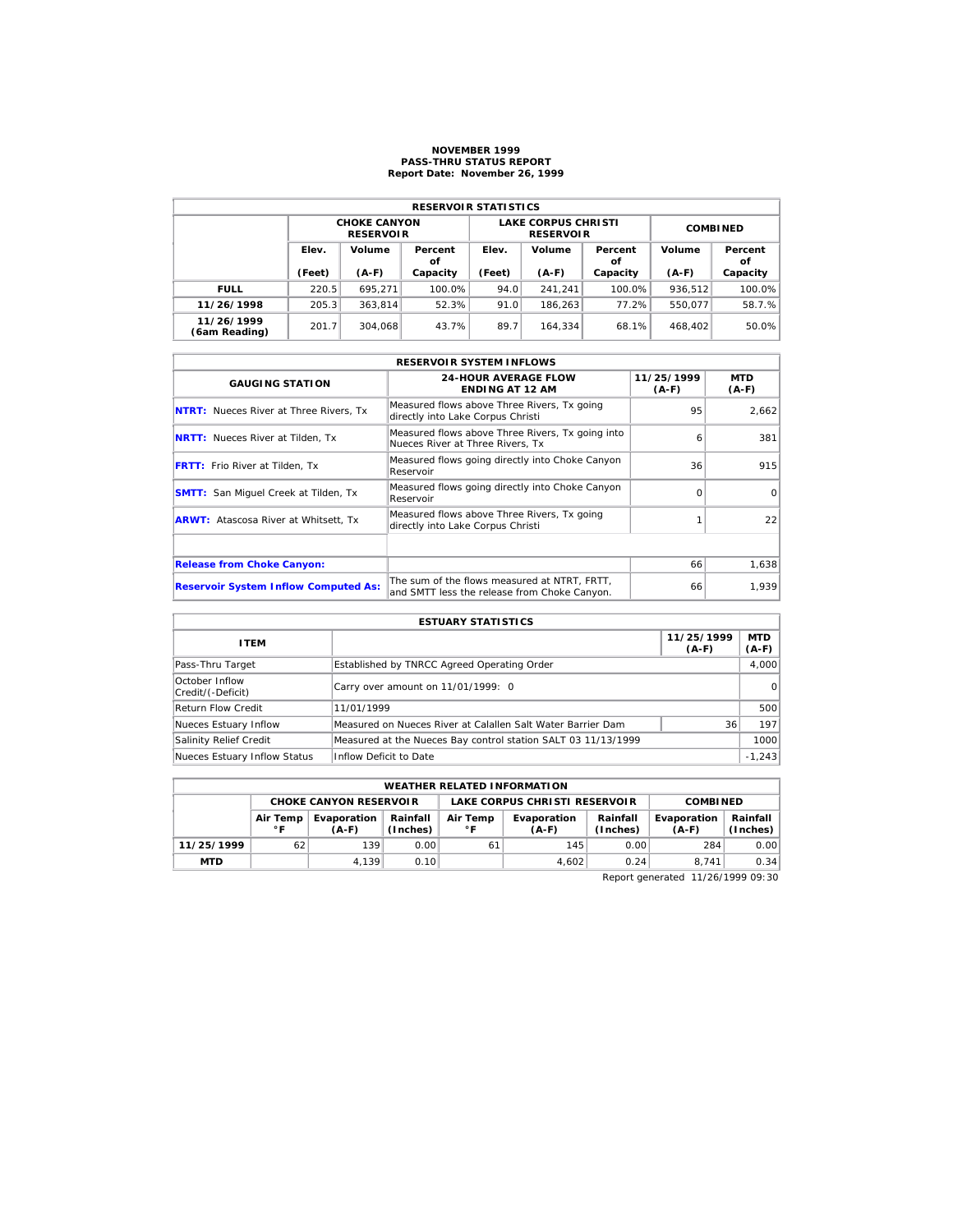## **NOVEMBER 1999 PASS-THRU STATUS REPORT Report Date: November 27, 1999**

| <b>RESERVOIR STATISTICS</b> |                 |                                         |               |                 |                                                |                         |         |               |  |  |  |
|-----------------------------|-----------------|-----------------------------------------|---------------|-----------------|------------------------------------------------|-------------------------|---------|---------------|--|--|--|
|                             |                 | <b>CHOKE CANYON</b><br><b>RESERVOIR</b> |               |                 | <b>LAKE CORPUS CHRISTI</b><br><b>RESERVOIR</b> | <b>COMBINED</b>         |         |               |  |  |  |
|                             | Elev.<br>Volume |                                         | Percent<br>οf | Volume<br>Elev. |                                                | Volume<br>Percent<br>οf |         | Percent<br>οf |  |  |  |
|                             | (Feet)          | $(A-F)$                                 | Capacity      | (Feet)          | $(A-F)$                                        | Capacity                | $(A-F)$ | Capacity      |  |  |  |
| <b>FULL</b>                 | 220.5           | 695.271                                 | 100.0%        | 94.0            | 241.241                                        | 100.0%                  | 936.512 | 100.0%        |  |  |  |
| 11/27/1998                  | 205.3           | 363.814                                 | 52.3%         | 91.0            | 186.263                                        | 77.2%                   | 550.077 | 58.7.%        |  |  |  |
| 11/28/1999<br>(6am Reading) | 201.7           | 304.068                                 | 43.7%         | 89.7            | 163.837                                        | 67.9%                   | 467.905 | 50.0%         |  |  |  |

|                                               | <b>RESERVOIR SYSTEM INFLOWS</b>                                                              |                       |                       |
|-----------------------------------------------|----------------------------------------------------------------------------------------------|-----------------------|-----------------------|
| <b>GAUGING STATION</b>                        | <b>24-HOUR AVERAGE FLOW</b><br><b>ENDING AT 12 AM</b>                                        | 11/26/1999<br>$(A-F)$ | <b>MTD</b><br>$(A-F)$ |
| <b>NTRT:</b> Nueces River at Three Rivers, Tx | Measured flows above Three Rivers, Tx going<br>directly into Lake Corpus Christi             | 95                    | 2.757                 |
| <b>NRTT:</b> Nueces River at Tilden, Tx       | Measured flows above Three Rivers, Tx going into<br>Nueces River at Three Rivers. Tx         |                       | 388                   |
| <b>FRTT:</b> Frio River at Tilden, Tx         | Measured flows going directly into Choke Canyon<br>Reservoir                                 | 36                    | 951                   |
| <b>SMTT:</b> San Miquel Creek at Tilden, Tx   | Measured flows going directly into Choke Canyon<br>Reservoir                                 |                       | $\Omega$              |
| <b>ARWT:</b> Atascosa River at Whitsett, Tx   | Measured flows above Three Rivers, Tx going<br>directly into Lake Corpus Christi             |                       | 23                    |
|                                               |                                                                                              |                       |                       |
| <b>Release from Choke Canyon:</b>             |                                                                                              | 66                    | 1,703                 |
| <b>Reservoir System Inflow Computed As:</b>   | The sum of the flows measured at NTRT, FRTT,<br>and SMTT less the release from Choke Canyon. | 66                    | 2,005                 |

| <b>ESTUARY STATISTICS</b>           |                                                               |    |          |  |  |  |  |
|-------------------------------------|---------------------------------------------------------------|----|----------|--|--|--|--|
| <b>ITEM</b>                         | MTD<br>11/26/1999<br>$(A-F)$<br>$(A-F)$                       |    |          |  |  |  |  |
| Pass-Thru Target                    | Established by TNRCC Agreed Operating Order                   |    | 4.000    |  |  |  |  |
| October Inflow<br>Credit/(-Deficit) | Carry over amount on 11/01/1999: 0                            |    | $\Omega$ |  |  |  |  |
| <b>Return Flow Credit</b>           | 11/01/1999                                                    |    | 500      |  |  |  |  |
| Nueces Estuary Inflow               | Measured on Nueces River at Calallen Salt Water Barrier Dam   | 48 | 244      |  |  |  |  |
| Salinity Relief Credit              | Measured at the Nueces Bay control station SALT 03 11/13/1999 |    | 1000     |  |  |  |  |
| Nueces Estuary Inflow Status        | Inflow Deficit to Date                                        |    | $-1,261$ |  |  |  |  |

| <b>WEATHER RELATED INFORMATION</b> |                          |                                                                                                      |      |                               |                      |                        |                      |      |  |
|------------------------------------|--------------------------|------------------------------------------------------------------------------------------------------|------|-------------------------------|----------------------|------------------------|----------------------|------|--|
|                                    |                          | <b>CHOKE CANYON RESERVOIR</b>                                                                        |      | LAKE CORPUS CHRISTI RESERVOIR |                      |                        | <b>COMBINED</b>      |      |  |
|                                    | Air Temp<br>$^{\circ}$ F | Evaporation<br>Rainfall<br>Air Temp<br>Evaporation<br>(Inches)<br>$^{\circ}$ F<br>$(A-F)$<br>$(A-F)$ |      |                               | Rainfall<br>(Inches) | Evaporation<br>$(A-F)$ | Rainfall<br>(Inches) |      |  |
| 11/26/1999                         | 72                       | 139                                                                                                  | 0.00 | 69                            | 164                  | 0.00                   | 303                  | 0.00 |  |
| <b>MTD</b>                         |                          | 4.278                                                                                                | 0.10 |                               | 4.766                | 0.24                   | 9.044                | 0.34 |  |

Report generated 11/27/1999 08:39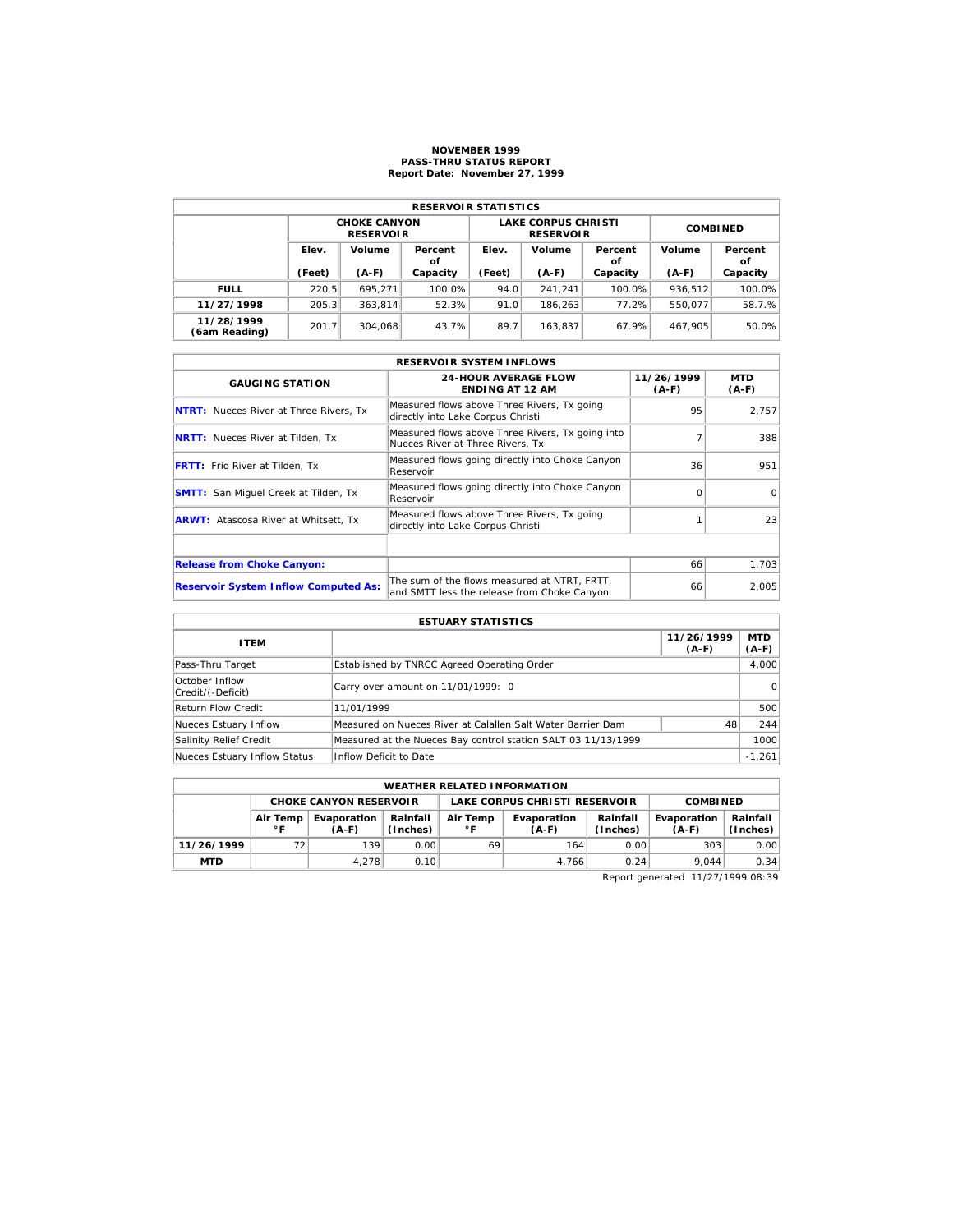# **NOVEMBER 1999 PASS-THRU STATUS REPORT Report Date: November 28, 1999**

| <b>RESERVOIR STATISTICS</b> |        |                                         |               |        |                                                |                 |         |               |  |  |
|-----------------------------|--------|-----------------------------------------|---------------|--------|------------------------------------------------|-----------------|---------|---------------|--|--|
|                             |        | <b>CHOKE CANYON</b><br><b>RESERVOIR</b> |               |        | <b>LAKE CORPUS CHRISTI</b><br><b>RESERVOIR</b> | <b>COMBINED</b> |         |               |  |  |
|                             | Elev.  | Volume                                  | Percent<br>οf | Elev.  | Volume                                         | Percent<br>οf   | Volume  | Percent<br>οf |  |  |
|                             | (Feet) | $(A-F)$                                 | Capacity      | (Feet) | $(A-F)$                                        | Capacity        | $(A-F)$ | Capacity      |  |  |
| <b>FULL</b>                 | 220.5  | 695.271                                 | 100.0%        | 94.0   | 241.241                                        | 100.0%          | 936.512 | 100.0%        |  |  |
| 11/28/1998                  | 205.3  | 363.991                                 | 52.4%         | 91.0   | 186.263                                        | 77.2%           | 550.254 | 58.8.%        |  |  |
| 11/28/1999                  | 201.7  |                                         | 43.7%         | 89.7   | 163.837                                        | 67.9%           | 467.586 | 49.9%         |  |  |

|                                               | <b>RESERVOIR SYSTEM INFLOWS</b>                                                              |                       |                |
|-----------------------------------------------|----------------------------------------------------------------------------------------------|-----------------------|----------------|
| <b>GAUGING STATION</b>                        | <b>24-HOUR AVERAGE FLOW</b><br><b>ENDING AT 12 AM</b>                                        | 11/27/1999<br>$(A-F)$ | MTD<br>$(A-F)$ |
| <b>NTRT:</b> Nueces River at Three Rivers, Tx | Measured flows above Three Rivers, Tx going<br>directly into Lake Corpus Christi             | 95                    | 2,852          |
| <b>NRTT:</b> Nueces River at Tilden, Tx       | Measured flows above Three Rivers, Tx going into<br>Nueces River at Three Rivers. Tx         |                       | 394            |
| <b>FRTT:</b> Frio River at Tilden, Tx         | Measured flows going directly into Choke Canyon<br>Reservoir                                 | 36                    | 987            |
| <b>SMTT:</b> San Miquel Creek at Tilden, Tx   | Measured flows going directly into Choke Canyon<br>Reservoir                                 | $\Omega$              | $\Omega$       |
| <b>ARWT:</b> Atascosa River at Whitsett, Tx   | Measured flows above Three Rivers, Tx going<br>directly into Lake Corpus Christi             |                       | 24             |
|                                               |                                                                                              |                       |                |
| <b>Release from Choke Canyon:</b>             |                                                                                              | 66                    | 1,769          |
| <b>Reservoir System Inflow Computed As:</b>   | The sum of the flows measured at NTRT. FRTT.<br>and SMTT less the release from Choke Canyon. | 66                    | 2,070          |

| <b>ESTUARY STATISTICS</b>           |                                                               |                       |                       |  |  |  |  |
|-------------------------------------|---------------------------------------------------------------|-----------------------|-----------------------|--|--|--|--|
| <b>ITEM</b>                         |                                                               | 11/27/1999<br>$(A-F)$ | <b>MTD</b><br>$(A-F)$ |  |  |  |  |
| Pass-Thru Target                    | Established by TNRCC Agreed Operating Order                   |                       | 4.000                 |  |  |  |  |
| October Inflow<br>Credit/(-Deficit) | Carry over amount on 11/01/1999: 0                            |                       | $\Omega$              |  |  |  |  |
| <b>Return Flow Credit</b>           | 11/01/1999                                                    |                       | 500                   |  |  |  |  |
| Nueces Estuary Inflow               | Measured on Nueces River at Calallen Salt Water Barrier Dam   | 48                    | 292                   |  |  |  |  |
| Salinity Relief Credit              | Measured at the Nueces Bay control station SALT 03 11/13/1999 |                       | 1000                  |  |  |  |  |
| Nueces Estuary Inflow Status        | Inflow Deficit to Date                                        |                       | $-1,279$              |  |  |  |  |

|            | <b>WEATHER RELATED INFORMATION</b> |                      |                      |                          |                               |                      |                        |                      |  |  |  |
|------------|------------------------------------|----------------------|----------------------|--------------------------|-------------------------------|----------------------|------------------------|----------------------|--|--|--|
|            | <b>CHOKE CANYON RESERVOIR</b>      |                      |                      |                          | LAKE CORPUS CHRISTI RESERVOIR | <b>COMBINED</b>      |                        |                      |  |  |  |
|            | Air Temp<br>∘г                     | Evaporation<br>(A-F) | Rainfall<br>(Inches) | Air Temp<br>$^{\circ}$ F | Evaporation<br>$(A-F)$        | Rainfall<br>(Inches) | Evaporation<br>$(A-F)$ | Rainfall<br>(Inches) |  |  |  |
| 11/27/1999 | 79                                 | 121                  | 0.00                 | 78                       | 125                           | 0.00                 | 246                    | 0.00                 |  |  |  |
| <b>MTD</b> |                                    | 4.399                | 0.10                 |                          | 4.891                         | 0.24                 | 9.290                  | 0.34                 |  |  |  |

Report generated 11/28/1999 09:41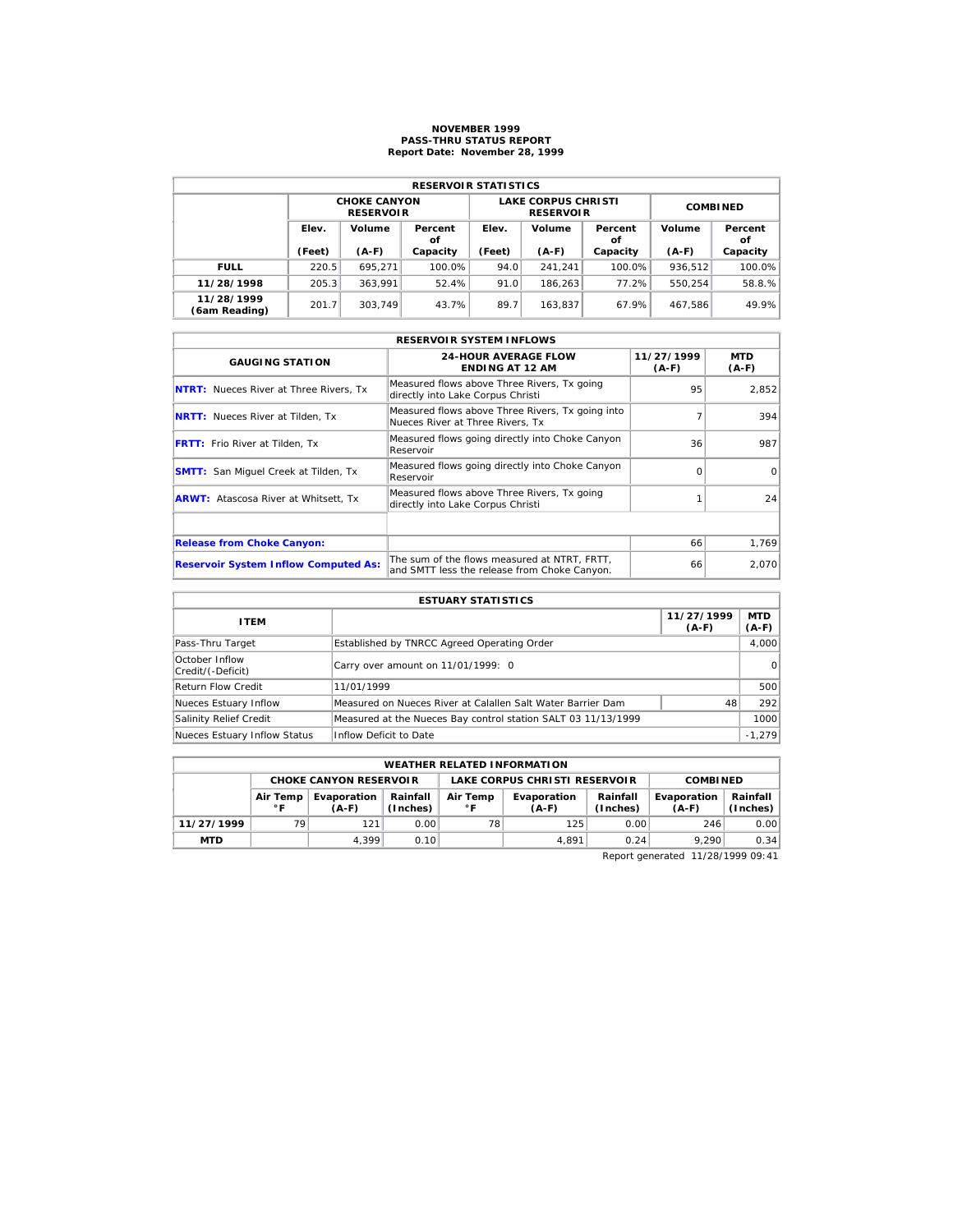# **NOVEMBER 1999 PASS-THRU STATUS REPORT Report Date: November 29, 1999**

| <b>RESERVOIR STATISTICS</b> |        |                                         |               |        |                                                |                 |         |               |  |  |  |
|-----------------------------|--------|-----------------------------------------|---------------|--------|------------------------------------------------|-----------------|---------|---------------|--|--|--|
|                             |        | <b>CHOKE CANYON</b><br><b>RESERVOIR</b> |               |        | <b>LAKE CORPUS CHRISTI</b><br><b>RESERVOIR</b> | <b>COMBINED</b> |         |               |  |  |  |
|                             | Elev.  | Volume                                  | Percent<br>οf | Elev.  | Volume                                         | Percent<br>οf   | Volume  | Percent<br>οf |  |  |  |
|                             | (Feet) | $(A-F)$                                 | Capacity      | (Feet) | $(A-F)$                                        | Capacity        | $(A-F)$ | Capacity      |  |  |  |
| <b>FULL</b>                 | 220.5  | 695.271                                 | 100.0%        | 94.0   | 241.241                                        | 100.0%          | 936.512 | 100.0%        |  |  |  |
| 11/29/1998                  | 205.3  | 364.167                                 | 52.4%         | 91.0   | 186.263                                        | 77.2%           | 550,430 | 58.8%         |  |  |  |
| 11/29/1999<br>(6am Reading) | 201.7  | 303.749                                 | 43.7%         | 89.7   | 163.507                                        | 67.8%           | 467.256 | 49.9%         |  |  |  |

|                                               | <b>RESERVOIR SYSTEM INFLOWS</b>                                                              |                       |                |
|-----------------------------------------------|----------------------------------------------------------------------------------------------|-----------------------|----------------|
| <b>GAUGING STATION</b>                        | <b>24-HOUR AVERAGE FLOW</b><br><b>ENDING AT 12 AM</b>                                        | 11/28/1999<br>$(A-F)$ | MTD<br>$(A-F)$ |
| <b>NTRT:</b> Nueces River at Three Rivers, Tx | Measured flows above Three Rivers, Tx going<br>directly into Lake Corpus Christi             | 93                    | 2.946          |
| <b>NRTT:</b> Nueces River at Tilden, Tx       | Measured flows above Three Rivers, Tx going into<br>Nueces River at Three Rivers. Tx         | 6                     | 400            |
| <b>FRTT:</b> Frio River at Tilden, Tx         | Measured flows going directly into Choke Canyon<br>Reservoir                                 | 36                    | 1,022          |
| <b>SMTT:</b> San Miquel Creek at Tilden, Tx   | Measured flows going directly into Choke Canyon<br>Reservoir                                 | $\Omega$              | $\Omega$       |
| <b>ARWT:</b> Atascosa River at Whitsett, Tx   | Measured flows above Three Rivers, Tx going<br>directly into Lake Corpus Christi             |                       | 25             |
|                                               |                                                                                              |                       |                |
| <b>Release from Choke Canyon:</b>             |                                                                                              | 66                    | 1,834          |
| <b>Reservoir System Inflow Computed As:</b>   | The sum of the flows measured at NTRT, FRTT,<br>and SMTT less the release from Choke Canyon. | 64                    | 2,134          |

| <b>ESTUARY STATISTICS</b>           |                                                               |                       |                       |  |  |  |  |
|-------------------------------------|---------------------------------------------------------------|-----------------------|-----------------------|--|--|--|--|
| <b>ITEM</b>                         |                                                               | 11/28/1999<br>$(A-F)$ | <b>MTD</b><br>$(A-F)$ |  |  |  |  |
| Pass-Thru Target                    | Established by TNRCC Agreed Operating Order                   |                       | 4.000                 |  |  |  |  |
| October Inflow<br>Credit/(-Deficit) | Carry over amount on 11/01/1999: 0                            |                       | $\Omega$              |  |  |  |  |
| <b>Return Flow Credit</b>           | 11/01/1999                                                    |                       | 500                   |  |  |  |  |
| Nueces Estuary Inflow               | Measured on Nueces River at Calallen Salt Water Barrier Dam   | 42                    | 333                   |  |  |  |  |
| Salinity Relief Credit              | Measured at the Nueces Bay control station SALT 03 11/13/1999 |                       | 1000                  |  |  |  |  |
| Nueces Estuary Inflow Status        | Inflow Deficit to Date                                        |                       | $-1,300$              |  |  |  |  |

|                               | <b>WEATHER RELATED INFORMATION</b> |                        |                      |                                                                |       |      |                        |                      |  |  |  |
|-------------------------------|------------------------------------|------------------------|----------------------|----------------------------------------------------------------|-------|------|------------------------|----------------------|--|--|--|
| <b>CHOKE CANYON RESERVOLR</b> |                                    |                        |                      | LAKE CORPUS CHRISTI RESERVOIR                                  |       |      |                        | <b>COMBINED</b>      |  |  |  |
|                               | Air Temp<br>$^{\circ}$ F           | Evaporation<br>$(A-F)$ | Rainfall<br>(Inches) | Rainfall<br>Air Temp<br>Evaporation<br>(Inches)<br>۰F<br>(A-F) |       |      | Evaporation<br>$(A-F)$ | Rainfall<br>(Inches) |  |  |  |
| 11/28/1999                    | 81                                 | 130                    | 0.00                 | 79                                                             | 144   | 0.00 | 274                    | 0.00                 |  |  |  |
| <b>MTD</b>                    |                                    | 4.529                  | 0.10                 |                                                                | 5.035 | 0.24 | 9.564                  | 0.34                 |  |  |  |

Report generated 11/29/1999 09:07